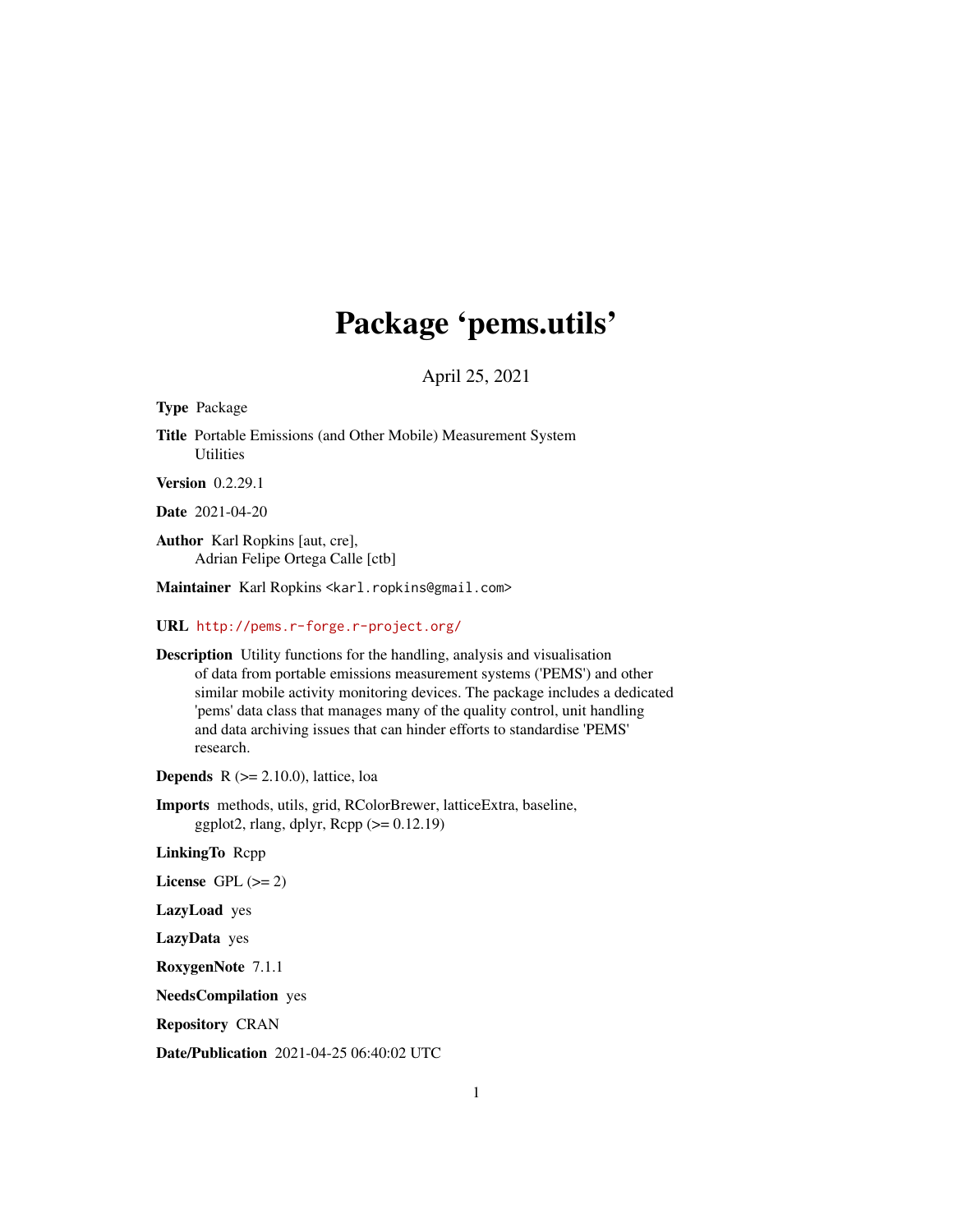## <span id="page-1-0"></span>R topics documented:

|       | 6.1. common. calculations $\ldots \ldots \ldots \ldots \ldots \ldots \ldots \ldots \ldots \ldots \ldots \ldots \ldots$ |    |
|-------|------------------------------------------------------------------------------------------------------------------------|----|
|       |                                                                                                                        |    |
|       |                                                                                                                        |    |
|       |                                                                                                                        |    |
|       |                                                                                                                        |    |
|       |                                                                                                                        |    |
|       |                                                                                                                        |    |
|       |                                                                                                                        |    |
|       |                                                                                                                        |    |
|       |                                                                                                                        |    |
|       |                                                                                                                        |    |
| Index |                                                                                                                        | 67 |
|       |                                                                                                                        |    |

pems.utils-package *pems.utils*

### Description

The R package pems.utils contains a range of functions for the routine handling and analysis of data collected by portable emissions measurement systems (PEMS) and other similar mobile monitoring systems.

### Details

| Package:  | pems.utils  |
|-----------|-------------|
| Type:     | Package     |
| Version:  | 0.2.29.1    |
| Date:     | 2021-04-20  |
| License:  | $GPL (= 2)$ |
| LazyLoad: | yes         |

The pems.utils functions have been arranged according to usage, as follows: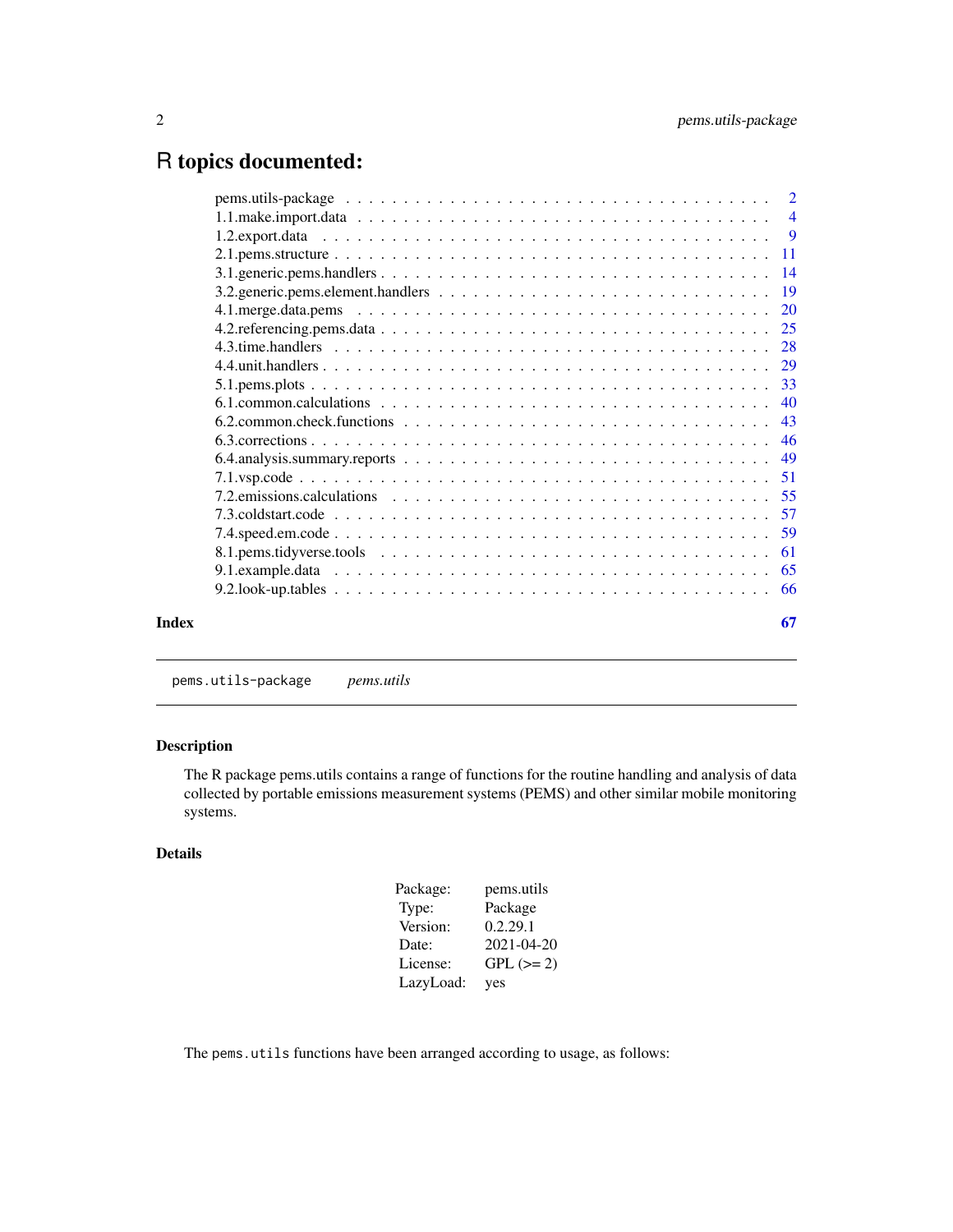<span id="page-2-0"></span>1. Getting data in and out of pems.utils.

1.1. Functions for making and importing datasets for use with pems.utils: [pems](#page-3-1), [import2PEMS](#page-3-1), etc.

- 1.2. Exporting data from pems objects and R: [export.data](#page-8-1).
- 2. Data Structure and General Handling
- 2.1. The pems object structure: [pems.structure](#page-10-1), [getPEMSElement](#page-10-1), [pemsData](#page-10-1), etc.
- 3. Generic pems handling
- 3.1. pems objects, [pems.generics](#page-13-1).
- 3.2. pems.element objects, [pems.element.generics](#page-18-1).
- 4. Structure Handling
- 4.1. Merging pems objects: [merge.pems](#page-19-1), [align](#page-19-1), etc.
- 4.2. Referencing pems objects: [referencing.pems.data](#page-24-1), [refRow](#page-24-1), etc.
- 4.3. Time handling functions: [regularize](#page-27-1), etc.
- 4.4. Unit handler functions: [getUnits](#page-28-1), [setUnits](#page-28-1), [convertUnits](#page-28-1), etc.
- 5. pems Data Handling
- 5.1. Plots for pems objects: [pems.plots](#page-32-1), [latticePlot](#page-32-1), [pemsPlot](#page-32-1), etc.
- 6. Calculations
- 6.1. Common calculations: [common.calculations](#page-39-1), [calcDistance](#page-39-1), [calcAccel](#page-39-1), etc.
- 6.2. Common [check...](#page-42-1) functions for the routine handling of function arguments/user inputs.
- 6.3. Other correction code
- 6.4. Analysing data in pems objects: [summary.reports](#page-48-1)
- 7. Refernce datasets, examples, look-up tables, etc.
- 7.1. Example datasets: [pems.1](#page-64-1).
- 7.2. look-up tables: [ref.unit.conversions](#page-65-1), etc.
- 8. Specialist code
- 8.1. VSP calculations: [calcVSP](#page-50-1), etc.
- 8.2. Emissions calculations: [calcEm](#page-54-1), etc.
- 9. Other Code
- 9.1. Tidyverse related code... [pems.tidyverse](#page-60-1)

### Author(s)

Karl Ropkins Maintainer: Karl Ropkins <k.ropkins@its.leeds.ac.uk>

### References

Functions in pems.utils make extensive use of code developed by others. In particular, I gratefully acknowledge the huge contributions of the R Core Team and numerous contributors in developing and maintaining R:

R Development Core Team (2011). R: A language and environment for statistical computing. R Foundation for Statistical Computing, Vienna, Austria. ISBN 3-900051-07-0, URL http://www.Rproject.org/.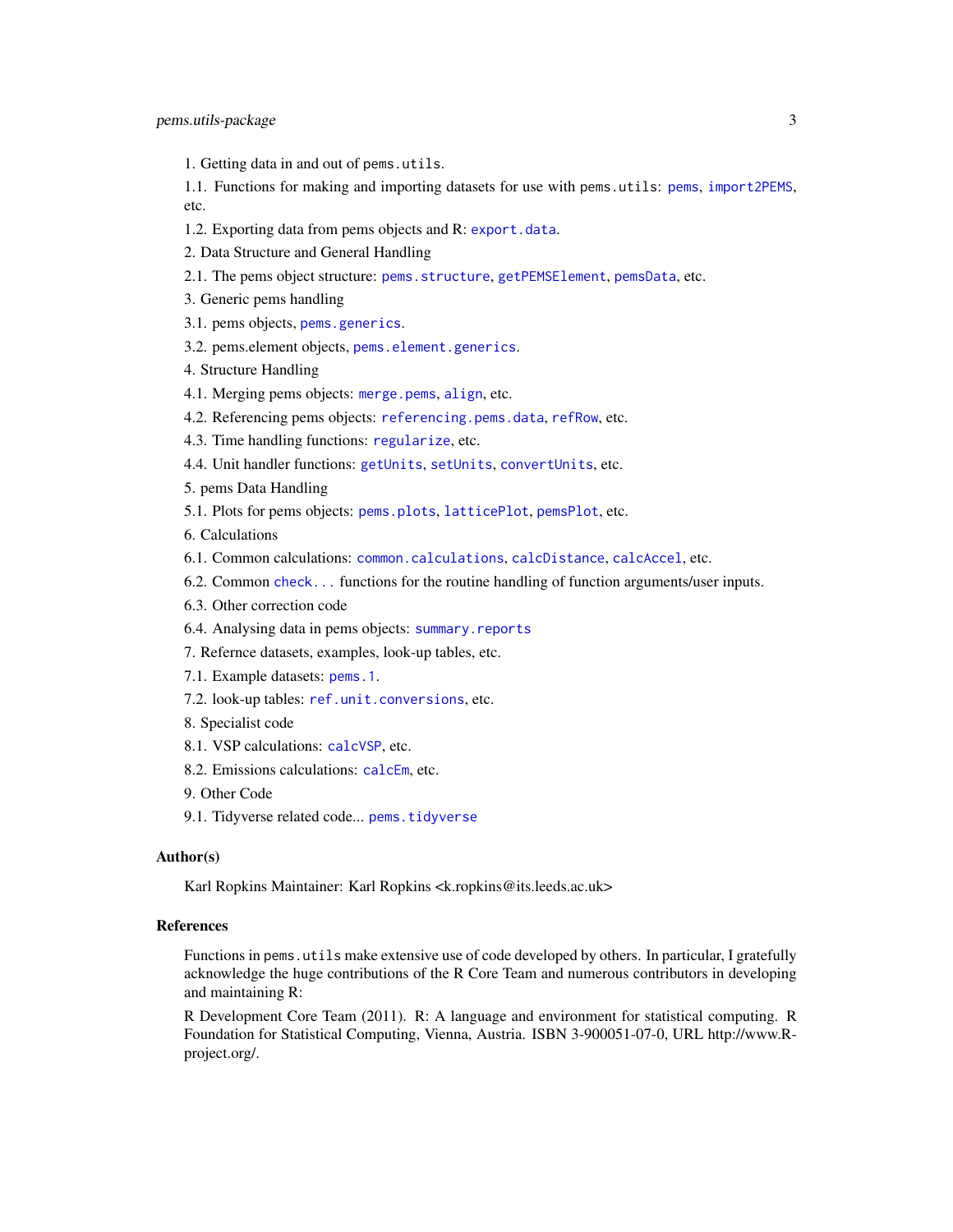### <span id="page-3-0"></span>See Also

```
pems, import2PEMS
```
1.1.make.import.data *making and importing data*

### <span id="page-3-1"></span>Description

Various pems.utils functions to make and import data as pems objects.

### Usage

```
#making pems objects
is.pems(x, full.test = TRUE, \ldots)
pems(x, units = NULL, constants = NULL, history = NULL,
          ...)
pems.element(x, name = NULL, units = NULL,
          ...)
#associated
isPEMS(...)
makePEMS(...)
makePEMSElement(...)
rebuildPEMS(x, ...)
## S3 method for class 'data.frame'
as.pems(x, \ldots)#importing data as pems objects
#general
import2PEMS(file.name = file.choose(), ...,
          file.reader = read.delim,
          output="pems")
importTAB2PEMS(..., file.reader = read.delim)
importCSV2PEMS(..., file.reader = read.csv)
#Horiba OBS
```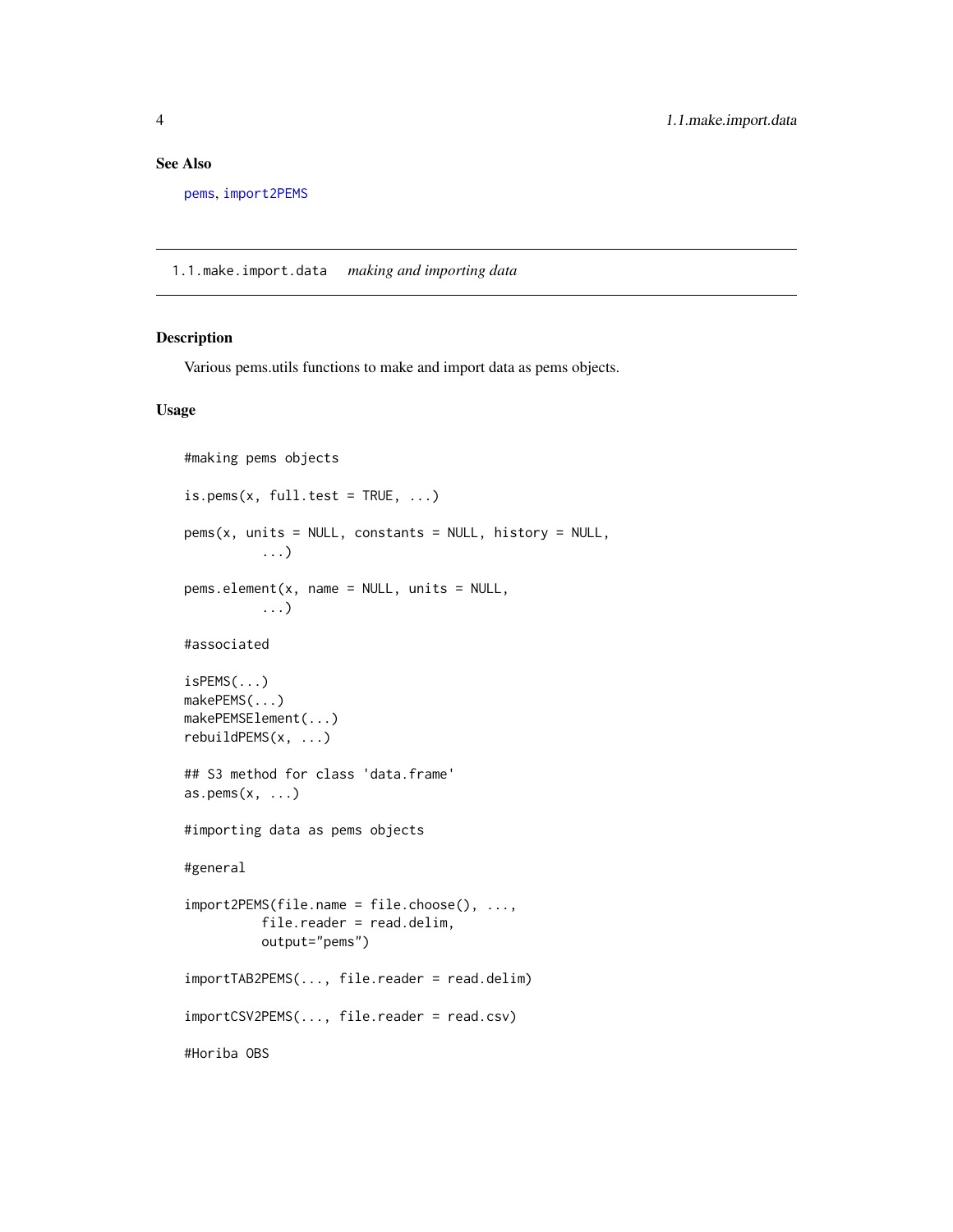```
importOBS2PEMS(file.name = file.choose(),
         pems = "Horiba OBS",
         constants = NULL, history = NULL,
         analytes = c("co", "co2", "nox", "hc"),
         fuel = c("petrol", "diesel", "gasoline"), ...)
importOB12PEMS(file.name = file.choose(),
         pems = "Horiba OBS",
         constants = NULL, history = NULL,
         analytes = c("co", "co2", "nox", "hc"),
         fuel = c("petrol", "diesel", "gasoline"), ...#3DATX parSYNC
importParSYNC2PEMS(file.name = file.choose(),
         reset.signals = TRUE,
         history = NULL, constants = NULL,
         pm.analyzer = "parSYNC", ... )
#3DATX CAGE
importCAGE2PEMS(..., calibrator = "CAGE")
#Sensors Inc SEMTECH
importSEMTECH2PEMS(file.name = file.choose(),
         history = NULL, constants = NULL,
         pems = "SEMTECH", ...)#RoyalTek GPS
importRoyalTek2PEMS(file.name = file.choose(),
         file.type = c("special", "txt", "nmea"),
         vbox = "RoyalTEk", history = NULL,
         constants = NULL, ...)#KML files
importKML2PEMS(file.name = file.choose(), history = NULL,
         constants = NULL, source = "Unknown", ...)
```
#### Arguments

x (A required object) For is.pems, any object to be tested as a pems object. For pems, an object to be used as the starting point to make a pems object, so typically a data. frame or another pems object. For pems. element, an object to be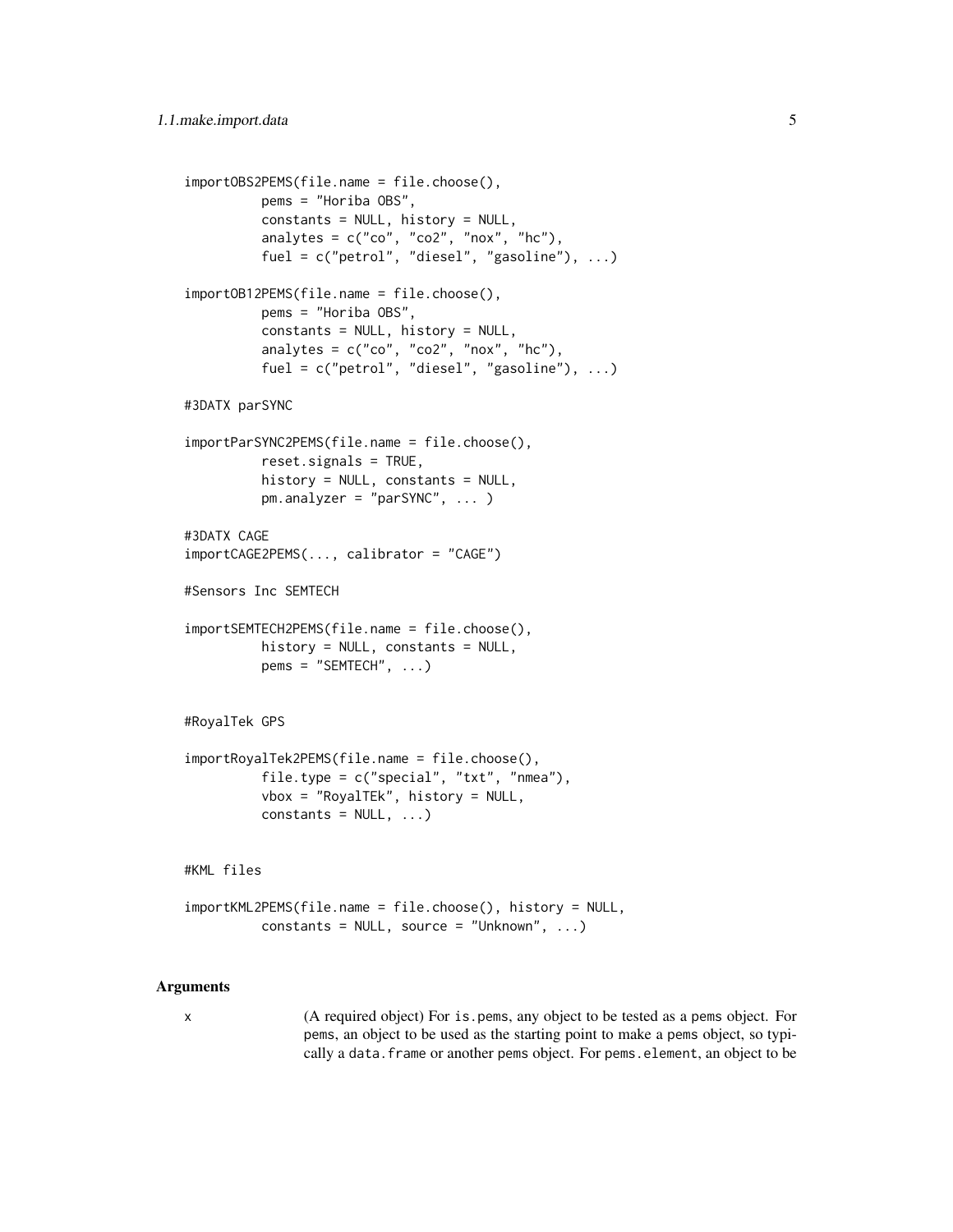used as the starting point to make a pems.element. For rebuildPEMS, a pems object to be rebuilt.

- <span id="page-5-0"></span>full.test (Logical) For is.pems, should the full pems test be applied and the pems structure confirmed?
- ... (Optional) Other arguments, handling varies. For is.pems these are ignored. For pems these are added to the pems object unmodified. For import... functions, these are passed on and added to the constants component of the pems object. Note: This different handling is experimental and may be subject to change in future.

units, constants, history

(Default pems arguments) These are arguments that are routinely generated for pems objects. units holds unit ids for unit management, constants holds constants that should used specifically with data in the pems object, and history holds the pems object modification history.

- name (Default pems.element argument) name (and units) are arguments that are routinely generated for pems.element objects.
- file.name (file connection, etc.) For import... functions, the file/source to be imported. Note: the default,  $file.name = file.close(), automatically opens a file browser$ if this argument is not supplied.

### file.type, file.reader

Data reader parameters for some import... functions. file.type is the type of file to be imported. Note: Some import... functions can handle more than one file type, and file.type = "[option]" should be used to identify these. (Note: file.type options are typically file type identifiers, such as the file extensions, and a default 'special', which leaves the choice to the function. This way this option can typically be ignored unless, e.g. the function does not recognise the file type but the user knows it and wants to force the method.) file.reader identifies the R method/function that should be used to read data from the supplied file. For example, for importTAB2PEMS and importCSV2PEMS, by default, these are the standard R read... functions [read.delim](#page-0-0) and [read.csv](#page-0-0), respectively.

output Where included in formal arguments, an option to control function output.

pems, vbox, pm.analyzer, calibrator, source

(Character vectors) For some import... functions, data source descriptions may be automatically added to the pems object. pems and vbox are two examples, but others, such as vehicle and fuel descritpions can also be added in a similar fashion. Note: These are for user-reference, so can say whatever you want.

- analytes (Character vector) For import... functions, the names of any pems elements to be tagged as analyte concentrations. Note: If the PEMS unit reports concentrations rather than emissions it is often useful to identify these at import to avoid confusion, and to simplify later handling. So, if encountered, analyte names are prefixed with the term 'conc.'.
- fuel Some import... functions that handle exhaust monitoring system data may assume fuel types when calibrating inputs or calculating constants. In such cases the fuel argument is also included to identify which fuel was used.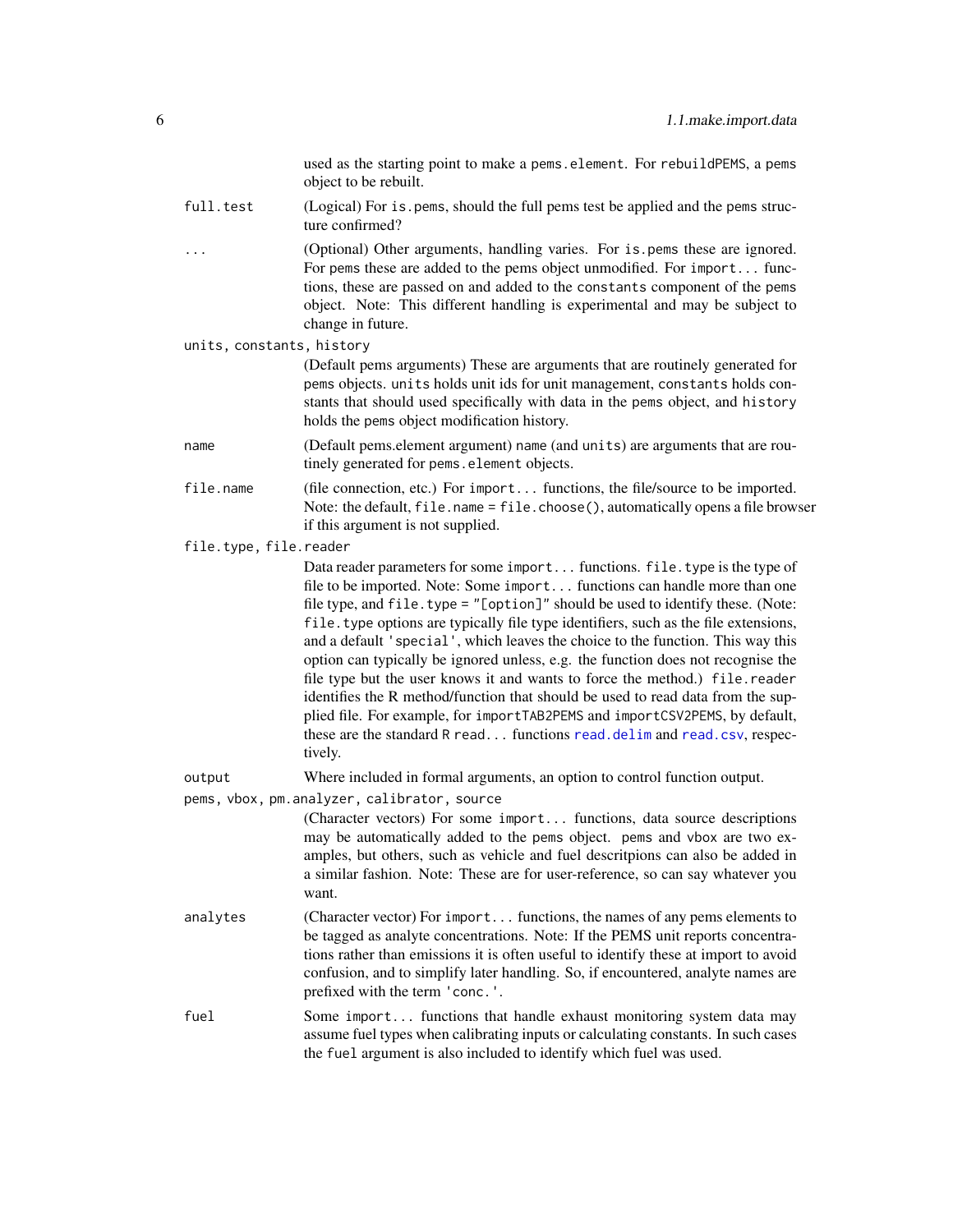reset.signals (Logical or Character vector) For importParSYNC2PEMS, should any raw signal be reset? The default (TRUE) reverses the sign of opacity and ionization signals.

#### Details

is.pems tests if an object is/is not a pems object.

pems makes a pems object using supplied data and information.

pems.element makes a pems.element object using supplied data and information.

as.pems... functions attempt to convert a supplied object into a pems object. Currently, there is only a data.frame method and (by default) a pems method.

isPEMS, makePEMS and makePEMSElement are historical code, retained for backward compatibility.

rebuildPEMS rebuilds pems object as a different build version.

Crude import... functions import simple file structures, and are useful for getting data quickly into R:pems.utils. importTAB2PEMS imports tab delimited files and clipboard content. importCSV2PEMS imports comma delimited files. Both assume a simple file structure (i.e. data series in columns with names as headers), but require some time data management by the user. Note: These are wrappers for import2PEMS.

Other import... import specific file types.

importOBS2PEMS imports standard Horiba OBS files and converts them to pems objects. See Notes below.

importOB12PEMS imports .OB1 files and converts them to pems objects. OB1 files are generated by a Visual Basic PEMS data handler used during the RETEMM project. Notes below.

importParSYNC2PEMS imports standard parSYNC files and converts them to pems objects. See Notes below.

importCAGE2PEMS imports standard CAGE files and converts them to pems objects. See importParSYNC2PEMS Notes below.

importSEMTECH2PEMS imports Sensors Inc. SEMTECH ECOSTAR files and converts them to pems objects. See Notes below.

importRoyalTek2PEMS imports .txt and .nmea format Royal Tek GPS files and converts them to pems objects. See Notes below.

importKML2PEMS imports .kml format KML files and converts them to pems objects. See Notes below.

#### Value

is.pems return a logical, TRUE if the supplied object is pems class, otherwise FALSE. If the argument full.test = TRUE is also supplied, additional information about the object is returned as comment(output).

pems and pems.element functions return pems and pems.element objects, respectively, made using the supplied file and any additional information also supplied in the same call.

rebuildPEMS rebuilts the supplied pems object. The default rebuilds as the lastest build structure.

import... functions return a pems object, made using the supplied file and any additional information also supplied in the same call.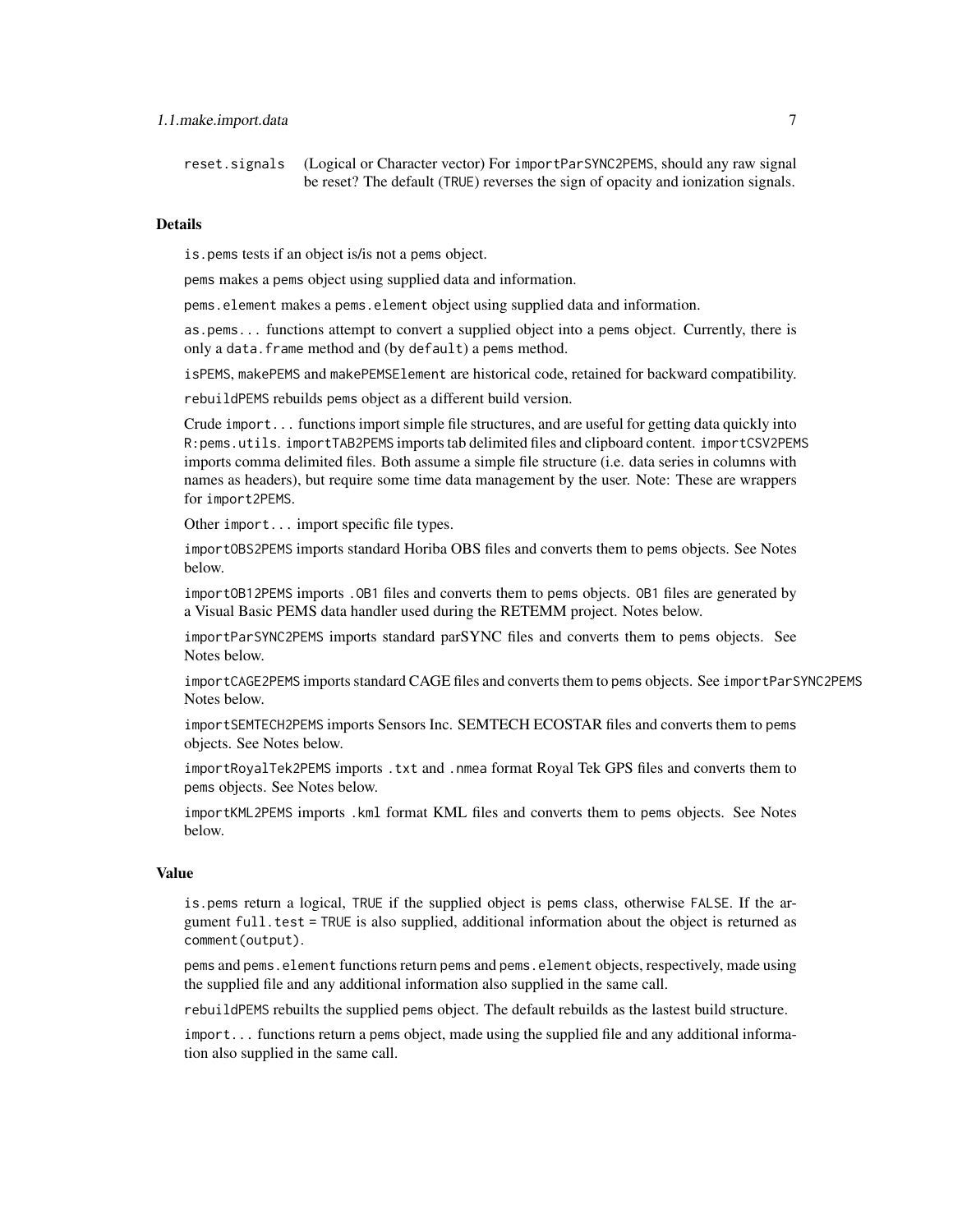isPEMS, makePEMS and makePEMSElement were earlier functions that performed the same functions as is.pems, pems and pems.elements, respectively. The the current versions of these functions are wrappers for their replacements.

With the crude import... functions (import2PEMS, importTAB2PEMS, importCSV2PEMS) modifications are minimal. Unless any additional changes are requested in the import... $(...)$  call, the data is simply read in as a data. frame and converted to a pems object.

With importOBS2PEMS, OBS data is also modified as follows: data series names are simplified and converted to lower case to simplify use in R; the data series time.stamp and local.time are added (generated using the file time stamp, the row counter and the log.rate constant); data series latitude and longitude are resigned according to set N/S and E/W values, if these are present/valid; latitude and longitude units are also reset to 'd.degLat' and 'd.degLon'. Any data series names in analytes is renamed 'conc.[analyte name]'. If not supplied in the importOBS2PEMS, typical OBS constants are currently assumed. Several of these are based on emission source fuel. Defaults for these are generated according to fuel (default 'petrol').

With importOB12PEMS, handling is similar to that with importOBS2PEMS.

With importParSYNC2PEMS, the parSYNC data modifications are as follows: parSYNC Date and Time data-series are merged and converted into \*POSIX as time.stamp; local.time is calculated from this; the parSYNC data series Timestamp is retained as parsync.timestamp; by default units are removed from data-series names, but retained as units(pems); (again by default) all names are converted to lower case. The default option reset.signal = TRUE reverses the voltage reading of opacity and ionization time-series  $(x = -x)$ , if present. Alternatively, imports can be identified specifically by name, e.g. reset. signal  $=$  "opacity" to just reset opacity. Typical OBS constants are currently assumed, if not supplied. Several of these are based on emission source fuel. The default assumption is that the fuel is 'petrol' unless fuel has been assigned.

With importCAGE2PEMS, handling is similar to that with importParSYNC2PEMS.

With importSEMTECH2PEMS, SEMTECH data is imported and modified as follows: data series names are simplified and converted to lower case to simplify use in R; the data series time.stamp and local.time are added (generated using the file time stamp). Defaults constants are assigned according to fuel (default 'petrol'). This function in in-development and has so far only been used with files from two sources, so handle with care, and time.format has varied so may need resetting for some files.

With importRoyalTek2PEMS, the Royal Tek data modifications are currently being documented.

With importKML2PEMS, the function attempts to import and time.stamp, latitude, longtiude and altitude data in the suppled KML file. This function in in-development and has so far only been used with KML files from one source, so handle with care.

#### Author(s)

Karl Ropkins

#### References

References in preparation.

### **Note**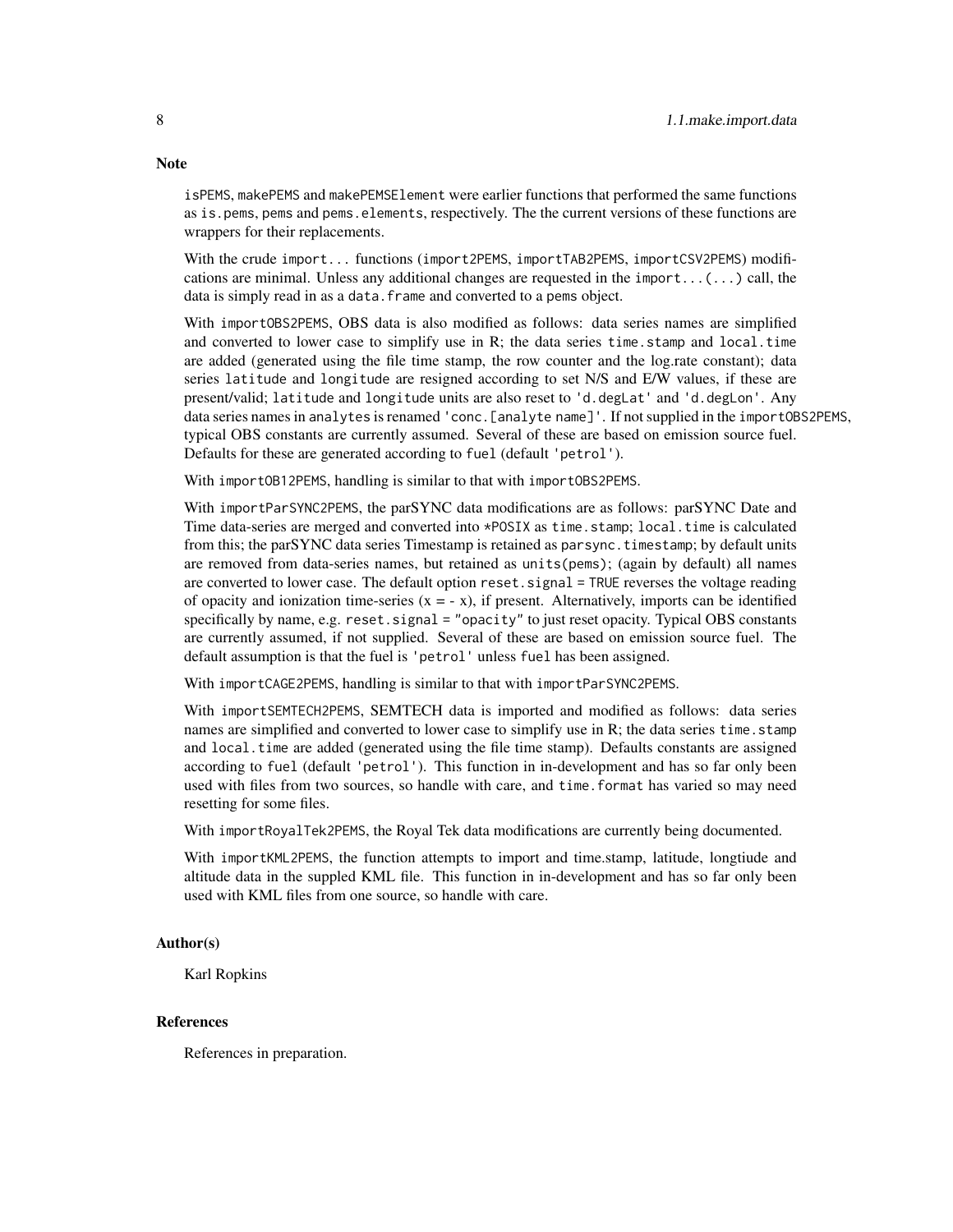### <span id="page-8-0"></span>1.2.export.data 9

### See Also

See [ref.unit.conversions](#page-65-1) and [convertUnits](#page-28-1) for general unit handling; [merge.pems](#page-19-1) for pems data merging and alignment.

#### Examples

```
###########
##example 1
###########
#make little pems
data <- data.frame(speed=1:10, emissions=1:10)
units <- c("m/s", "g/s")
pems <- pems(x = data, units=units, example="my record")
pems #the pems object
summary(pems) #summary of held data
pems$speed #the speed pems.element
#import data file as pems using import... functions
#For example, to import CSV file as pems object
## Not run:
pems <- importCSV2PEMS()
## End(Not run)
```
1.2.export.data *exporting PEMS data*

#### <span id="page-8-1"></span>Description

Some functions for exporting data from R and pems.utils.

#### Usage

```
exportPEMS(pems, file = "tempfile", file.writer = write.table,
          sep = "t", ...)exportPEMS2TAB(pems, file = "tempfile", file.writer = write.table,
          sep = "t", ...)exportPEMS2TAB(pems, file = "tempfile", file.writer = write.table,
          sep = "t", ...)
```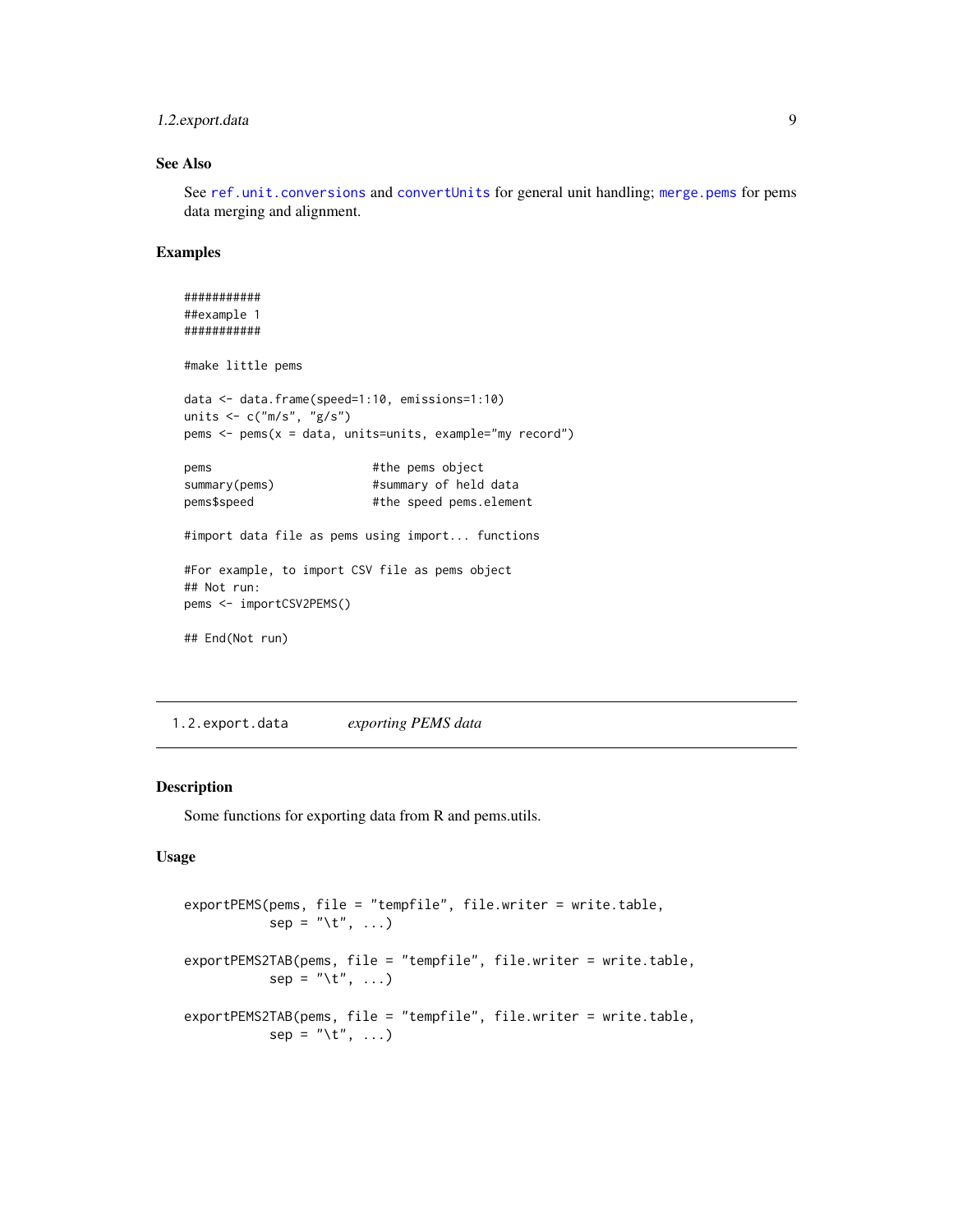<span id="page-9-0"></span>#exportPEMS2Excel #currently disabled

#### Arguments

| pems             | (A required object) The object to export from R, typically a data. frame or pems<br>object.                                                                                |
|------------------|----------------------------------------------------------------------------------------------------------------------------------------------------------------------------|
| file             | (Character) The name of the file to create when exporting data. This can be<br>'clipboard', to export to the clipboard assuming the clipboard buffers are not<br>exceeded. |
| file.writer, sep |                                                                                                                                                                            |
|                  | (Various arguments) file.writer is the R function used to create the export<br>file. sep is the separator argument passed to file. writer.                                 |
| $\cdots$         | (Optional) Other arguments, handling varies. For exportPEMS2 functions,<br>these typically passed to export PEMS or from there to the assigned file. writer.               |

### Details

By default, exportPEMS2TAB and exportPEMS2CSV export the data component of a supplied pems object, to tab-delimited .txt and comma-delimited .csv files, respectively. file sets the file name (default tempfile).

These are typically used in form:

exportPEMS2...(pems,file,...)

By default, they make the following associated modifications:

If file extensions are not included in file, they add .txt and .csv extensions to tab-delimited and comma-delimited files, respectively. The argument tidy.file=FALSE can be used to disable this modification.

Time stamps, if identified, are exported in "DD/MM/YYYY HH:MM:SS.x" format. Handling can be altered using time.stamp, time.format and tz arguments like [import2PEMS](#page-3-1) or disabled using tidy.time.stamp=FALSE.

Data-series units can also be added to exported file column names in form name(units) by adding the argument units="add.to.names".

#### Value

exportPEMS2...() functions generate export file from pems data.

### Warning

Currently, exportPEMS... functions overwrite without warnings.

### Note

exportPEMS2Excel is curently disabled.

These are very crude functions in the most part because they are rarely used. Suggestions for helpful improvements would be very welcome.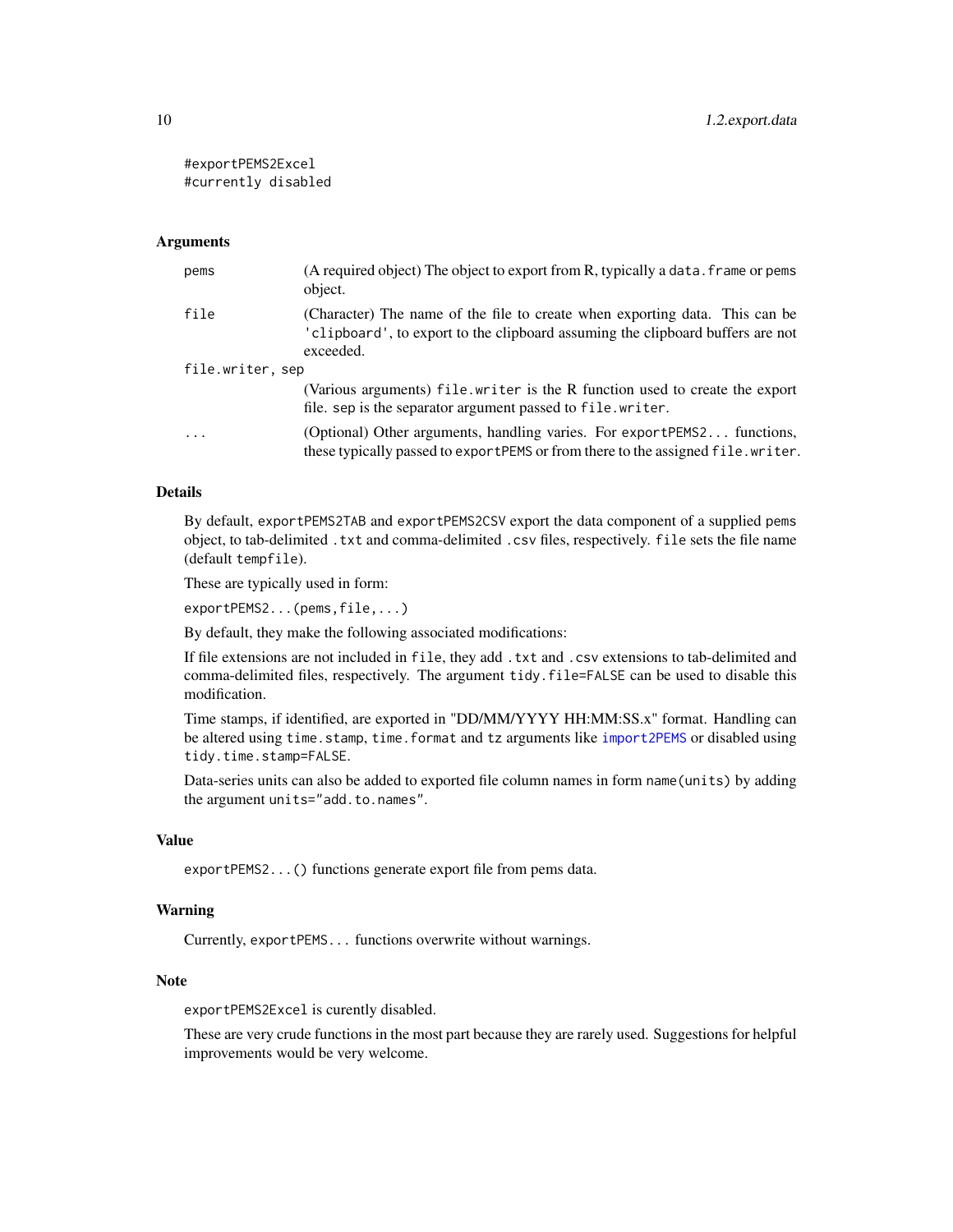### <span id="page-10-0"></span>2.1. pems. structure 11

### Author(s)

Karl Ropkins

### References

References in preparation.

### See Also

See [import2PEMS](#page-3-1), etc. for importing data into pems.utils.

### Examples

```
###########
##example 1
###########
#making a comma-delimited copy of pems.1
## Not run:
exportPEMS2CSV(pems.1, "pems.example")
dir()
## End(Not run)
```
2.1.pems.structure *'pems' object structure*

### <span id="page-10-1"></span>Description

This pages provides a brief outview description of the 'pems' object structure. It also lists some associated functions

### Usage

```
getPEMSElement(x, pems = NULL, units = NULL, ...fun.name="getPEMSElement",
            if.missing = "stop", if.null = if.missing,
            track.name = TRUE, .x = \text{enquo}(x))
getPEMSData(pems=NULL, ..., fun.name = "getPEMSData",
            if.missing = "stop", .pems = enquo(pems))
getPEMSConstants(pems=NULL, ...,
            fun.name = "getPEMSConstants",
```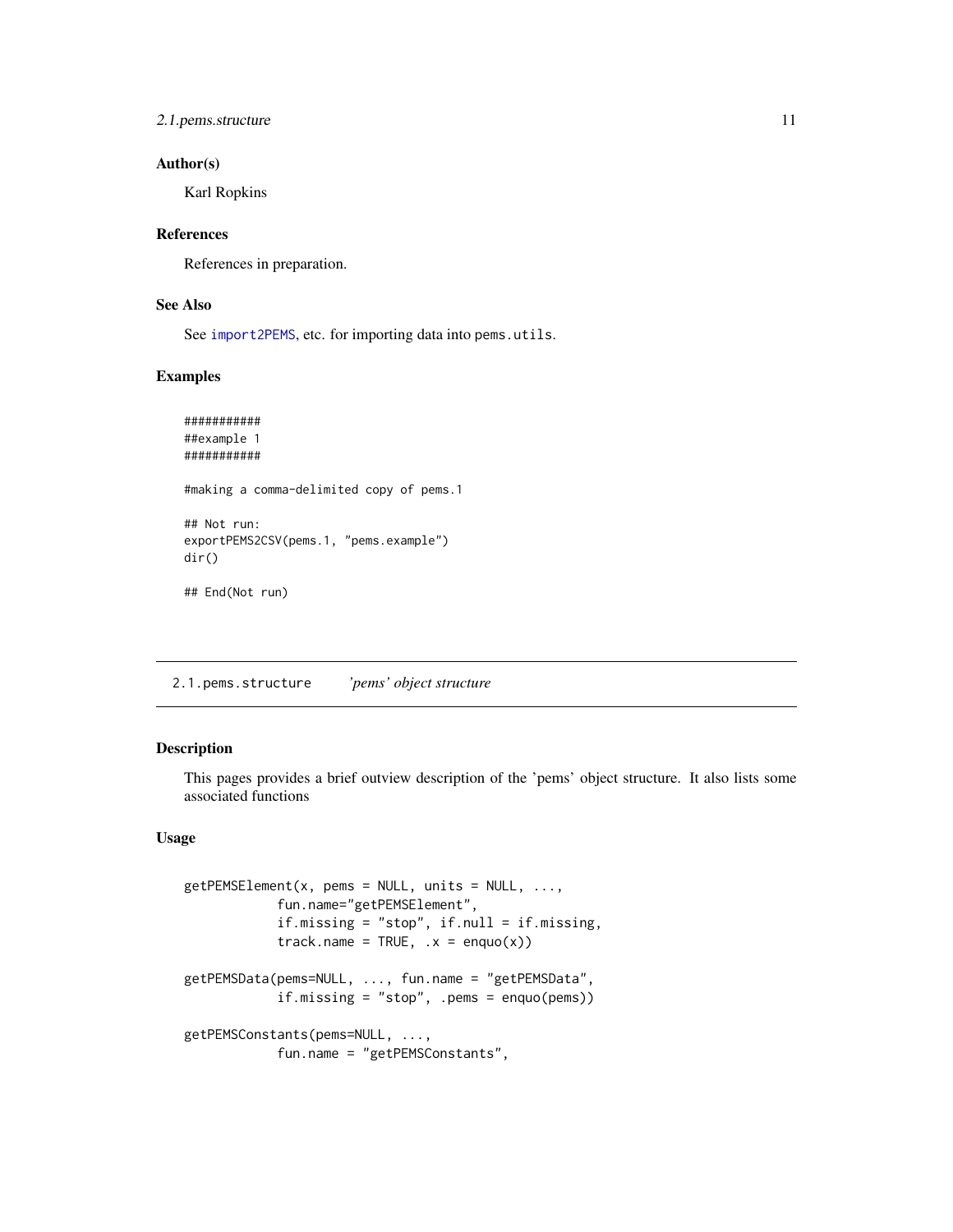```
if.missing = "stop", .pems = enquo(pems))
pemsData(pems=NULL, ...,
         fun.name = "pemsData", if.missing = "stop",
         pems.name = deparse(substitute(pems)))
pemsConstants(pems=NULL, ...,
         fun.name = "pemsConstants", if.missing = "stop",
         pems.name = deparse(substitute(pems)))
pemsHistory(pems=NULL, ...,
         fun.name = "pemsHistory", if.missing = "stop",
        pems.name = deparse(substitute(pems)))
```
cpe(...)

### Arguments

| x        | (Required vector, typically pems.element) For getPEMSE1ement, the required<br>data element.                            |
|----------|------------------------------------------------------------------------------------------------------------------------|
| pems     | (pems object) If supplied, the pems object to search for x before checking the<br>parent environments and R workspace. |
| units    | (Optional) The units that x should be supplied in (handled by convertUnits).                                           |
| $\cdots$ | (Optional) Other Arguments.                                                                                            |
|          | fun.name, if.missing, if.null, track.name, pems.name, .x, .pems                                                        |
|          | (Various) Other options using for pems. utils house-keeping. See check for                                             |
|          | definitions, although generally these can be ignored by users. See Note below.                                         |

#### Details

The pems object is a managed data.frame. It has five main components: data, units, constants, history and tags. data is the main data.frame. Each element (named data.frame column) is a data-series of the original PEMS data. units are the associated unit definitions. constants is a list of associated constants that are to be used with the pems object. (The preference order is arguments given in a call then constants declared in the pems object then constant defaults held by the pems.utils package.) history is a log of pems object modifications. tags are any other components that the user wishes to add to a pems object as identifiers.

getPEMSElement gets a requested pem.element from pems if supplied or from the local workspace.

pemsData and getPEMSData get the data component of a supplied pems object.

pemsConstants and getPEMSConstants get all constants locally defined for the supplied pems object.

pemsHistory gets the history of supplied pems object.

cpe combines pems. elements. It is intended as an alternative to  $c$  (pems. element,...) while that generic is in-development.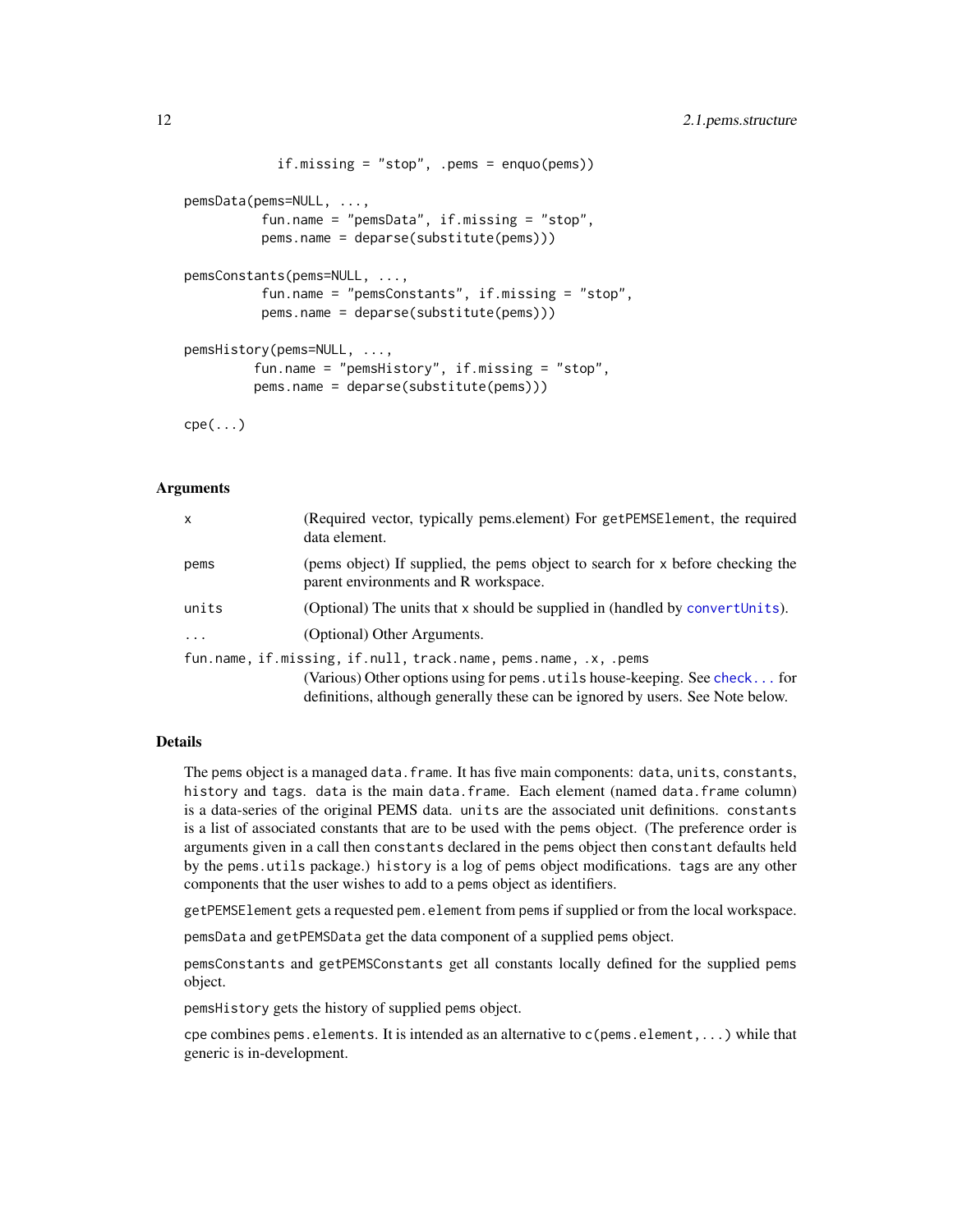#### <span id="page-12-0"></span>2.1. pems.structure 13

### Value

getPEMSElement returns the requested element of a supplied pems object as a managed vector or pems.element, if available. If missing, error handling is by checkIfMissing. See [check...](#page-42-1) for more details.)

pemsData returns the data component of a supplied pems object as a data.frame.

getPEMSData returns the data component of a supplied pems object as a data.frame.

pemsConstants returns the constants component of a supplied pems object as a list.

getPEMSConstants returns the constants component of a supplied pems object as a list.

pemsHistory returns the history component of a supplied pems object as a list.

cpe turns the concatenated form of supplied input.

#### Note

pems... functions are in development pems object handlers. They are intended for convenient 'front of house' use. As part of this role, their structure will evolve over time, so arguments and operations may change based on user feedback. Those wishing to develop future-proof third party functions should also consider check... functions when developing their code. See [common.calculations](#page-39-1) for some Examples.

getPEMS... functions are a revision of earlier pems... pems object handlers. They are intended to replace pems... code in future package versions.

rlang and dplyr functions now do the heavy lifting for getPEMSElement.

#### Author(s)

Karl Ropkins

#### References

rlang and dplyr package functions now do the heavy lifting for getPEMSElement.

Lionel Henry and Hadley Wickham (2018). rlang: Functions for Base Types and Core R and 'Tidyverse' Features. R package version 0.2.0. https://CRAN.R-project.org/package=rlang

Hadley Wickham, Romain Francois, Lionel Henry and Kirill Muller (2017). dplyr: A Grammar of Data Manipulation. R package version 0.7.4. https://CRAN.R-project.org/package=dplyr

### See Also

See Also: [check...](#page-42-1) for check... function equivalents; [pems.generics](#page-13-1) for pems object generic functions.

### Examples

```
###########
##example 1
###########
```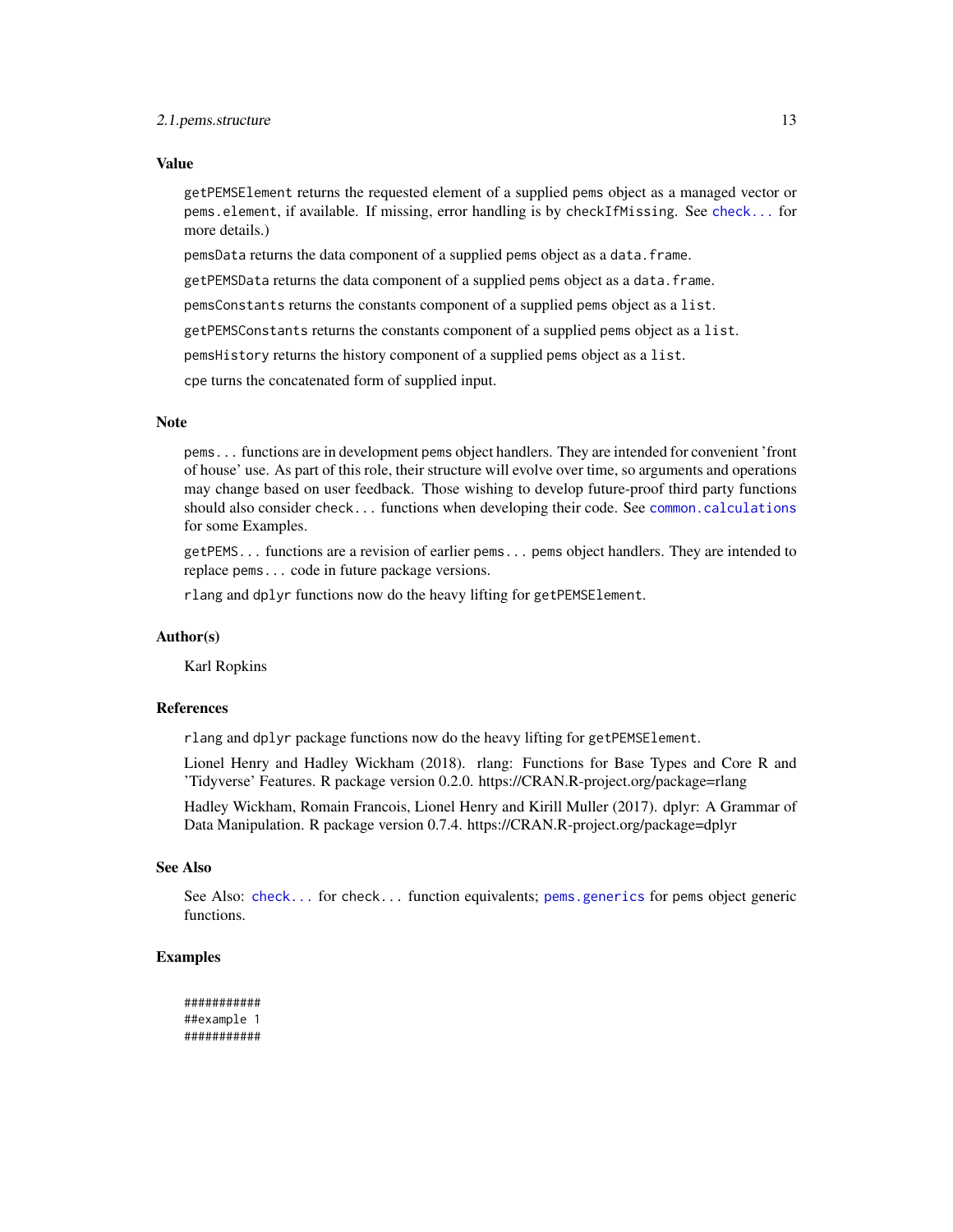```
#basic usage
#using example data pems.1
#(supplied as part of pems.utils package)
#pems structure
pems.1
# extracting the pems.1 element velocity
getPEMSElement(velocity, pems.1)
## Not run:
#generic (SE) equivalents
pems.1$velocity
pems.1["velocity"]
## End(Not run)
```
3.1.generic.pems.handlers

*Generic handling of pems objects*

### <span id="page-13-1"></span>Description

pems objects can be manipulated using generic functions like print, plot and summary in a similar fashion to objects of other R classes.

### Usage

```
## S3 method for class 'pems'
as.data.frame(x,...)
## S3 method for class 'pems'
dim(x, \ldots)## S3 method for class 'pems'
x$name, ...
## S3 replacement method for class 'pems'
x$name, ... <- value
## S3 method for class 'pems'
x[i, j, ..., force = FALSE, simplify = TRUE]
## S3 replacement method for class 'pems'
x[i, j, ..., force = FALSE] <- value
```
<span id="page-13-0"></span>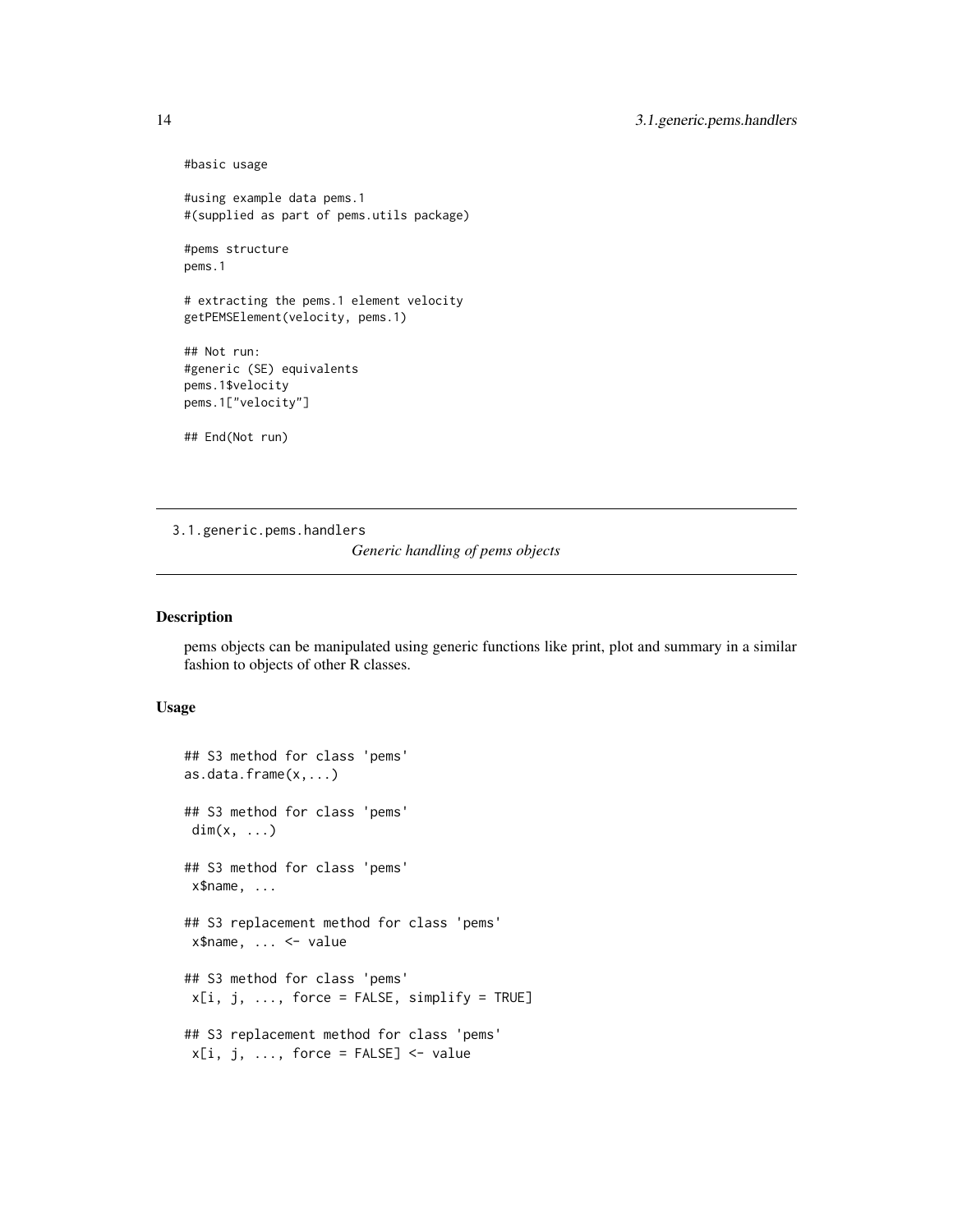```
## S3 method for class 'pems'
x[[k, \ldots]]## S3 replacement method for class 'pems'
x[[k, ...]] <- value
## S3 method for class 'pems'
with(data, expr, ...)
## S3 method for class 'pems'
subset(x, \ldots)## S3 method for class 'pems'
names(x, \ldots)## S3 replacement method for class 'pems'
names(x, ...) \leftarrow value## S3 method for class 'pems'
print(x,..., rows=NULL, cols=NULL, width=NULL)
## S3 method for class 'pems'
plot(x, id = NULL, ignore = "time.stamp", n = 3, ...)## S3 method for class 'pems'
head(x, n = 6, \ldots)
## S3 method for class 'pems'
tail(x, n = 6, ...)## S3 method for class 'pems'
summary(object, ...)
## S3 method for class 'pems'
na.omit(object, ...)
## S3 method for class 'pems'
units(x)
## S3 replacement method for class 'pems'
units(x) < - value
```
### Arguments

x, object, data (An Object of pems class). For direct use with print, plot, summary, etc. NOTE: Object naming (i.e., x or object) is determined in parent or base function in R, so naming can vary by method.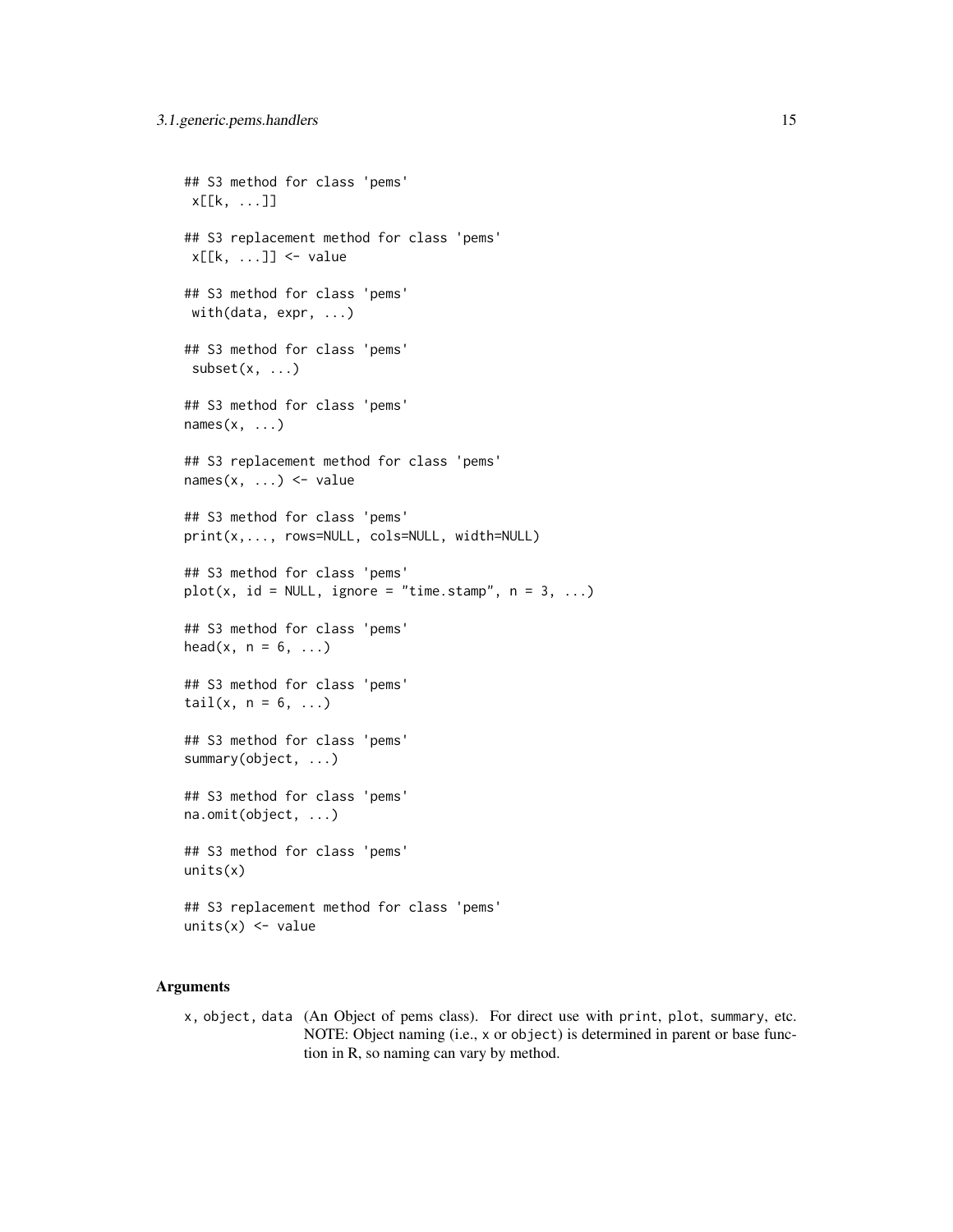| name              | Element name, which operates in a similar fashion to data. frame names, e.g.<br>pems\$name extracts the element name from the pems object pems.                                                                                                                                                                                                                                                                                                                                                                                                                                                                                                                                                                                       |
|-------------------|---------------------------------------------------------------------------------------------------------------------------------------------------------------------------------------------------------------------------------------------------------------------------------------------------------------------------------------------------------------------------------------------------------------------------------------------------------------------------------------------------------------------------------------------------------------------------------------------------------------------------------------------------------------------------------------------------------------------------------------|
| i, j              | Row and column (elements) indices, which operate as a stricter version of data. frame<br>indices. See Note below.                                                                                                                                                                                                                                                                                                                                                                                                                                                                                                                                                                                                                     |
| k                 | Structural indices. See Note below.                                                                                                                                                                                                                                                                                                                                                                                                                                                                                                                                                                                                                                                                                                   |
| expr              | (Expression) For with (pems), an expression to be evaluated inside the supplied<br>pems object.                                                                                                                                                                                                                                                                                                                                                                                                                                                                                                                                                                                                                                       |
| value             | (vector, data.frame or pems) An object to be inserted into a pems object in e.g.<br>the form $pems[i, j] < -value$ or $pems $name < -value$ .                                                                                                                                                                                                                                                                                                                                                                                                                                                                                                                                                                                         |
| .                 | Addition options, typically passed to associated default method(s).                                                                                                                                                                                                                                                                                                                                                                                                                                                                                                                                                                                                                                                                   |
| force             | (Logical or character) Data element handling options. force provides various<br>options to forces data to fit it destination. This can either be set as a logi-<br>cal (TRUE/FALSE force/don't force) or one or more character strings to spec-<br>ify particular types of forcing to try when e.g. fitting value into pems[i,j]:<br>'omit.err.cases', equivalent to TRUE, remove any unknown/unfound i or<br>j terms; 'na.pad.insert' expand the value to fit larger pems[i,j], plac-<br>ing NAs in any holes generated; 'na.pad.target' like previous but expanding<br>pems[i,j] to fit larger value; 'fill.insert' like 'na.pad.inert' but holes<br>are filled by wrapping the supplied value within elements and then by element. |
| simplify          | (Logical) simplify returns a pems. element rather than a pems object if possi-<br>ble.                                                                                                                                                                                                                                                                                                                                                                                                                                                                                                                                                                                                                                                |
| id, ignore        | (local plot parameters). id identifies which data series to plot; ignore identifies<br>which data series to ignore when leaving the choice of id to the function; and, n<br>gives the maximum number of data series to plot when leaving the choice of id<br>to the function.                                                                                                                                                                                                                                                                                                                                                                                                                                                         |
| rows, cols, width |                                                                                                                                                                                                                                                                                                                                                                                                                                                                                                                                                                                                                                                                                                                                       |
|                   | (numerics, optional). For print, if supplied, these reset the number of rows<br>and columns to table when printing a pems object, and character width to print<br>across.                                                                                                                                                                                                                                                                                                                                                                                                                                                                                                                                                             |
| n                 | (various). For plot, sets the maximum number of data series to plot when leav-<br>ing the choice of id to the function. For head or tail, sets the number of rows.                                                                                                                                                                                                                                                                                                                                                                                                                                                                                                                                                                    |

### Value

Generic functions provide appropriate (conventional) handling of objects of 'pems' class:

as.data.frame(pems) extracts the data.frame component of a pems object.

dim(pems) extracts the dimensions, row count and column count, respectively, of the data.frame component of a pems object. The function also allows nrow(pems) and ncol(pems).

pems\$name extracts the named element from a pems objects in a similar fashion to data.frame\$name. Likewise, pems\$name <-value inserts value into a pems objects in a similar fashion to data. frame\$name <-value.

pems.object[i,j] extracts the [i,j] elements of the data held in a pems object. This is returned as either a pems or pems. element object depending on the dimension of the extracted data and the simplify setting.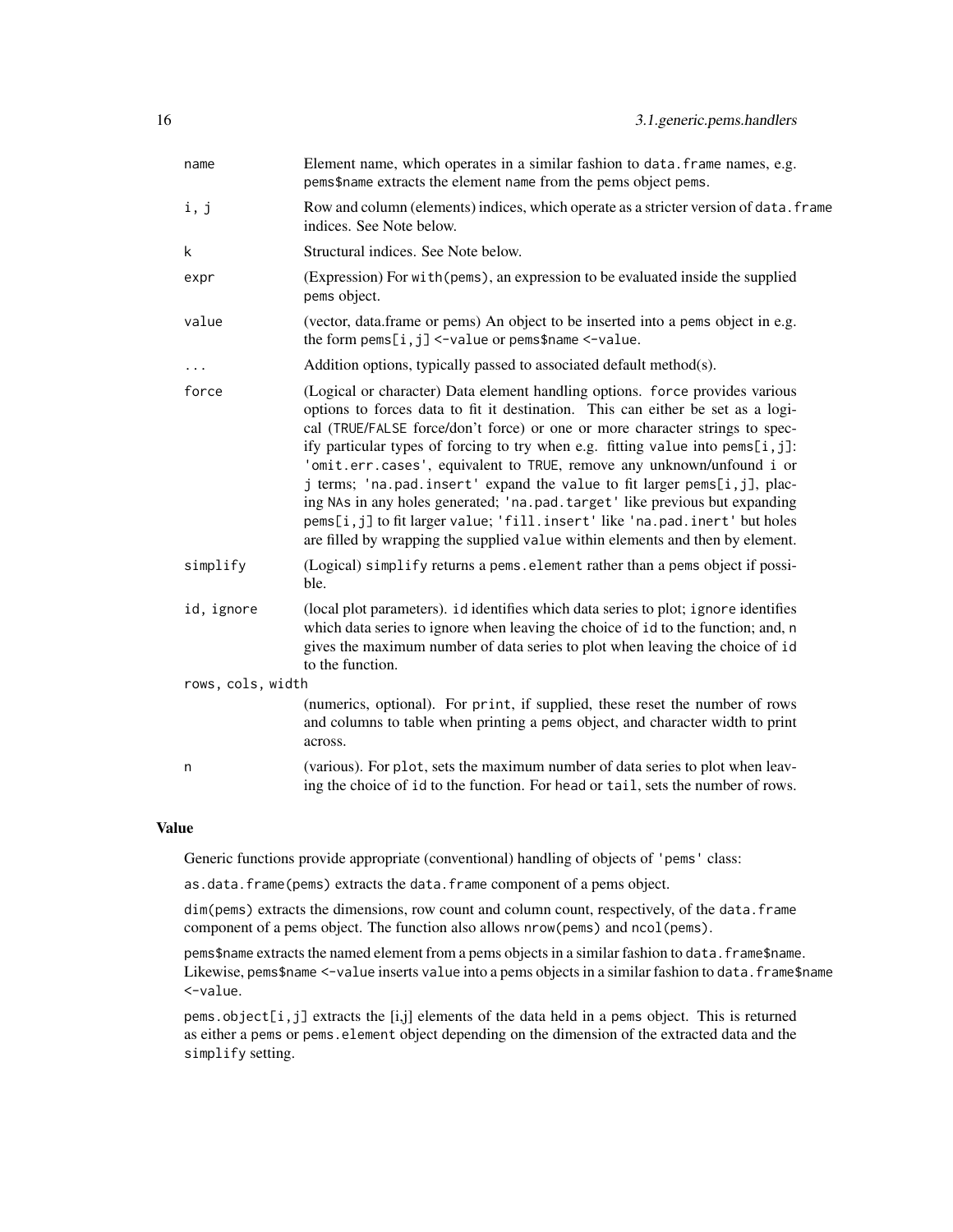#### <span id="page-16-0"></span>3.1.generic.pems.handlers 17

pems.object[i,j]<- insert value into the [i,j] region of the supplied pems object. By default this action is strict and mismatching pems[i, j] and value dimension produce an error, although mismatching insertions may be forced using the force argument.

pems.object[[k]] extracts structural elements of a pems object: data, the data.frame; units the unit table, etc.

with(pems.object,expression) evaluates the supplied expression using the elements of the supplied pems.object.

subset(pems.object,expression) behaves like subset(data.frame,expression).

print(pems.object) provides a (to console) description of a pems object. This forshortens large datasets in a similar fashion to a tibble.

plot(pems.object) generates a standard R plot using selected data series in a pems object.

names(pems.object) returns a vector of the names of data series held in a pems object when used in the form names(pems) or resets names when used in the form names(pems) <-new.names.

na.omit(pems.object) returns the supplied pems object with all rows including NAs removed.

summary(pems.object) generates a summary report for data series held in a pems object.

units(pems.object) extracts the units from a supplied pems object when used in the form units(pems) or sets/resets units when used in the form units(pems) <-new.units.

#### Note

The pems object is intended to be a stricter version of a standard R data. frame. Unless the user specifically forces the operation, a pems $\lceil \cdot \rceil$  or pems $\lceil \cdot \rceil$  call is not allowed unless it fits exactly. So, for example by default the call pems[,1]<-10 will not place 10 in every row of column one in the same fashion as data.frame[, 1] <-10.

The logic behind this is that columns (elements) of pems objects are time-series. So, users would want to place these exactly and avoid any unintended wrapping. The force argument should be used in cases where data padding or wrapping operations are required.

pems\$name and pems\$name<- are not are rigorously managed, so behave more like data.frame\$name and data.frame\$name<- calls, although even these do wrap by default.

pems[[]] provides access to structural components of the pems object, e.g. pems[["data"]] extracts the data.frame component of the pems object, pems[["units"]] extracts the units component, etc. See also [pems.structure](#page-10-1).

### Author(s)

Karl Ropkins

### References

generics in general:

H. Wickham. Advanced R. CRC Press, 2014.

(Not yet fully implemented within this package.)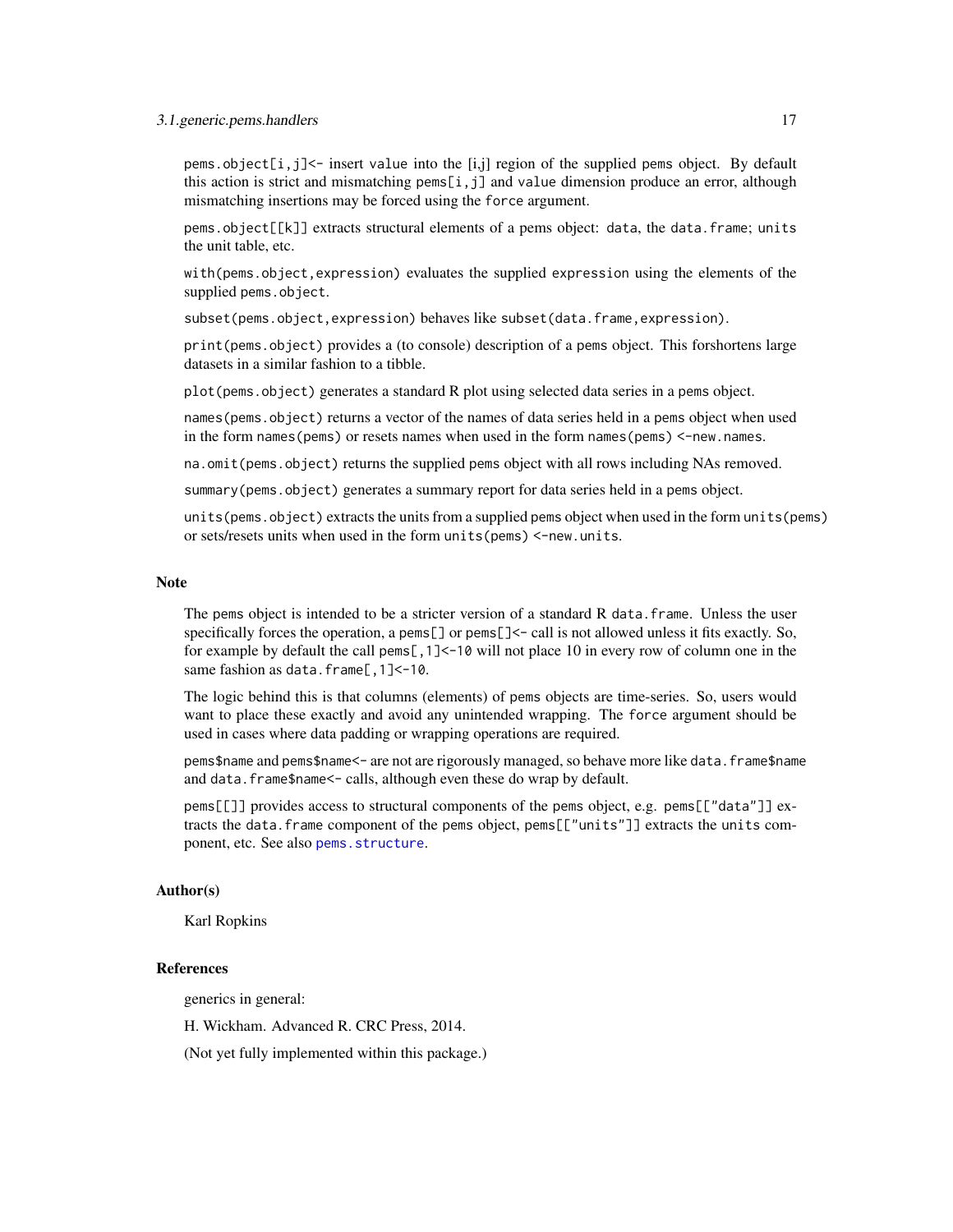### Examples

```
##example 1
##basics pems handling
#extract a subset pems object from pems.1
a \leq pems. 1[1:4, 1:5]
a
#indices work like data.frame
#a[x] and a[,x] recovers element/column number x
#a[x,] recovers row number x
#a["name"] and a[,"name"] recovers element/column named "name"
#a[4:5, "name"] recovers rows 4 to 5 of element/column named "name"
#a[x,y] <- z inserts z into a at row x, element y
#etc
#insert 10 in at element 3, row 2
a[2,3] < -10a
#replace element conc.co2 with conc.co
a["conc.co2"] <- a$conc.co
a
#Note: by default pems objects subsetting and inserting is
#more rigorous than data.frame subsetting/insertion
#for example, a[1:2, "conc.hc"] <- 8 would generate error
#because the target, a[1:2], and insert, 8, dimensions do not
#match exactly: target 2 x 1; insert 1 x 1
#By default no wrapping is applied.
#the force argument allows the user to control how mismatching
#targets and insertions are handled
#na pad target for larger insert
a[1:2, "conc.hc", force="na.pad.target"] < -1:5a
#Note here when the target is padded existing enteries are NOT
#overwritten if they are not declared in a[], and the next
#previously unassigned cells are used for any extra cases in
#the insert.
#wrap insert to fill hole made by a[i,j]
a[1:2, "conc.hc", force="fill.insert"] <- 8
a
#pems$name <- value is equivalent to
#pems[name, force=c("na.pad.target", "na.pad.insert")]
a$new < -1:4
```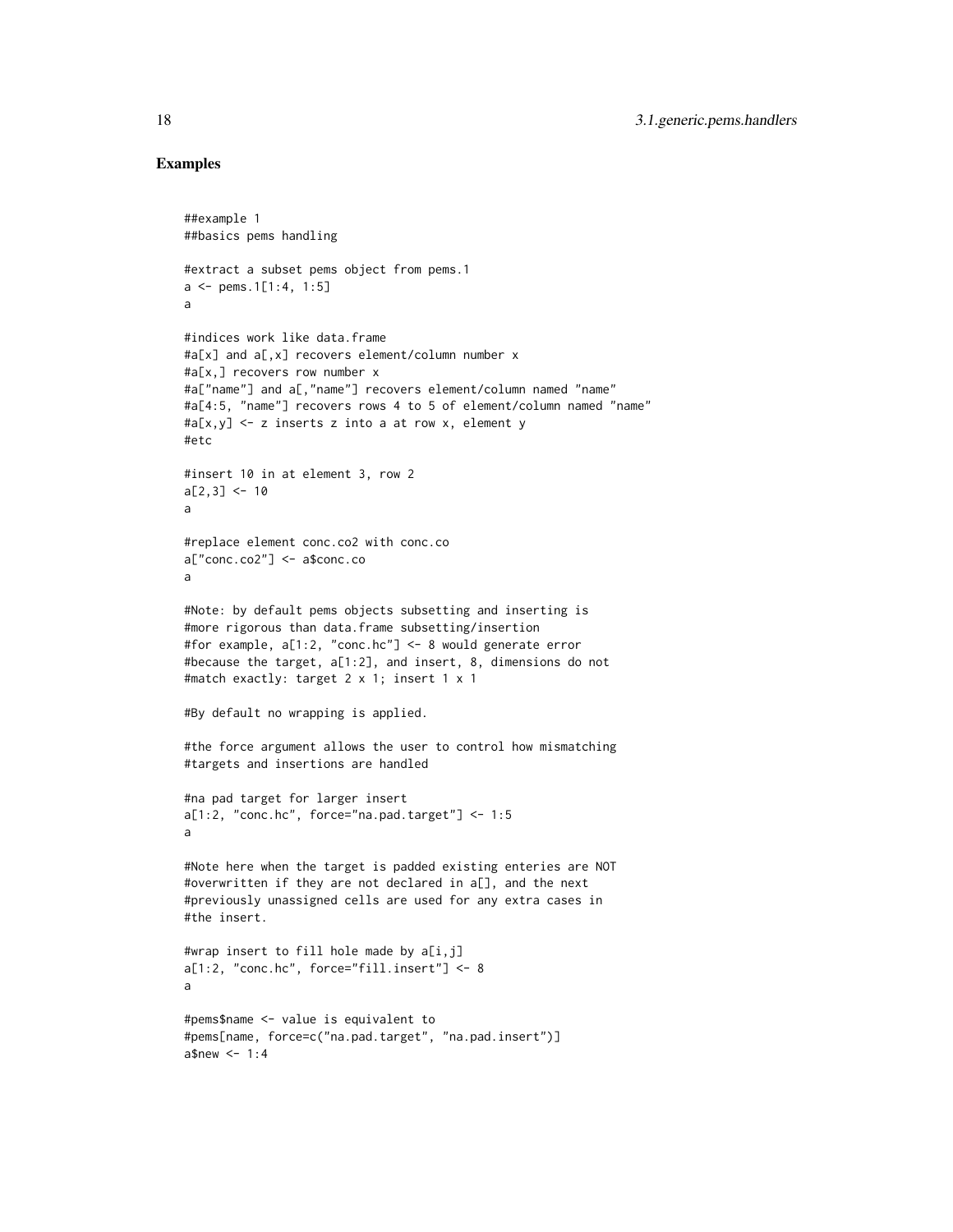<span id="page-18-0"></span>a

3.2.generic.pems.element.handlers

*Generic handling of pems.element objects*

#### <span id="page-18-1"></span>Description

pems elements objects can be manipulated using generic functions like print, plot and summary in a similar fashion to objects of other R classes.

### Usage

```
## S3 method for class 'pems.element'
x[i, ..., force = TRUE, wrap = FALSE]## S3 replacement method for class 'pems.element'
x[i, ..., force = TRUE, wrap = FALSE] <- value
## S3 method for class 'pems.element'
as.pems(x, \ldots)## S3 method for class 'pems.element'
print(x, ..., n = NULL, rows = NULL, width = NULL)## S3 method for class 'pems.element'
plot(x, y = NULL, xlab = NULL, ylab = NULL, ...)## S3 method for class 'pems.element'
units(x)
## S3 replacement method for class 'pems.element'
units(x) < - value## S3 method for class 'pems.element'
summary(object, ...)
## S3 method for class 'pems.element'
round(x, \ldots)
```
### Arguments

x,object (An Object of pems.element class). For direct use with print, plot, summary, etc. NOTE: Object naming (i.e., x or object) is determined in parent or base function in R, so naming varies by method.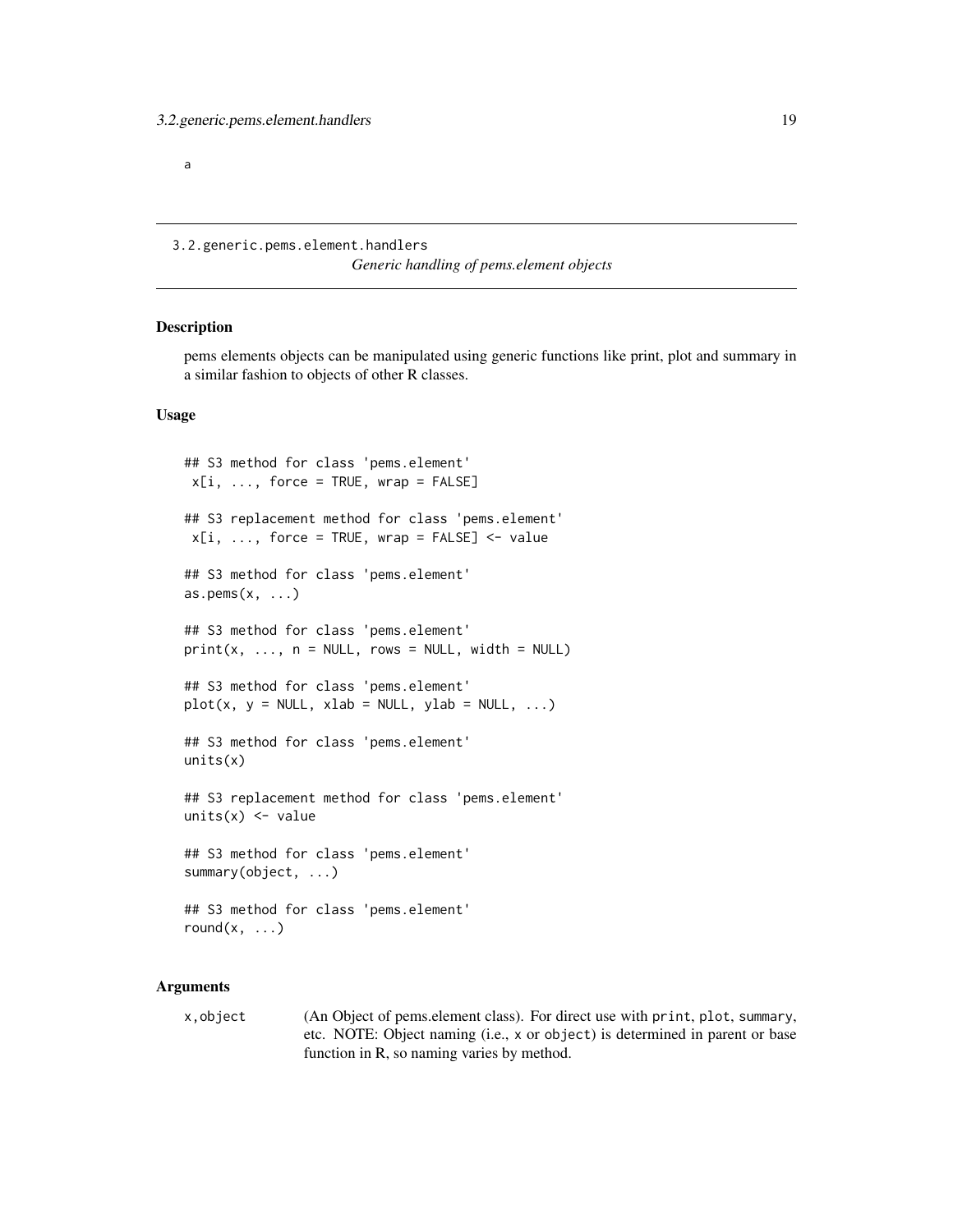<span id="page-19-0"></span>

| $\mathbf{i}$   | Element indices, which operate in a similar fashion to vector indices.                                                                                                       |
|----------------|------------------------------------------------------------------------------------------------------------------------------------------------------------------------------|
| $\cdots$       | Addition options, typically passed to associated default method(s).                                                                                                          |
| force, wrap    | (Logicals) Data element handling options: force forces data to fit it destination;<br>wrap expands data to fit its destination by wrapping the source pems. element.         |
| value          | (Vector) For calls in pems. element $[1]$ <-value or units (pems. element) <-value.<br>the value to be inserted.                                                             |
| n, rows, width | (Numerics) For print (pems), number of elements, rows or screen width to<br>foreshorten print output to.                                                                     |
| y, xlab, ylab  | (other plot arguments). As with the default plot method, y is an optional second<br>data verctor, typically numeric, and xlab and ylab are labels to use on x and y<br>axes. |

### Value

Generic functions provide appropriate (conventional) handling of objects of 'pems.elements' class:

print(pems.element) provides a (to console) description of the supplied pems.element object.

plot(pems.element) generates a standard R plot of the supplied pems.element.

units(pems.element) extracts the units from the supplied pems.element.

### Note

A dedicated round(pems.element) is required as a wrapper to round.Date and round.POSIXt handling.

### Author(s)

Karl Ropkins

### Examples

```
#the velocity pems.element in pems.1
pems.1$velocity
```
4.1.merge.data.pems *Merging data and pems objects*

### <span id="page-19-1"></span>Description

Various pems.utils functions to merge data of different types.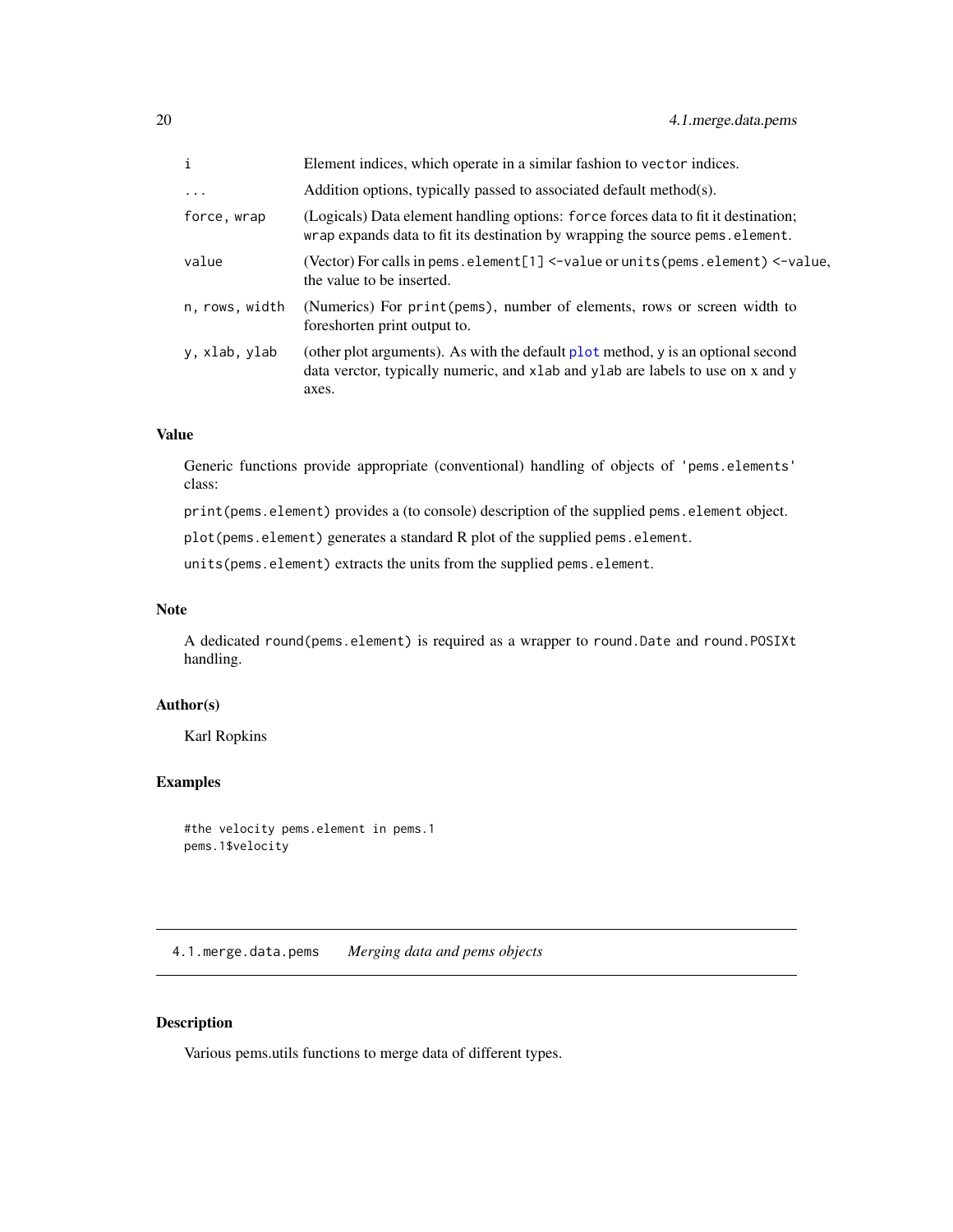### 4.1.merge.data.pems 21

### Usage

```
#basic alignment
align(data1, data2, n = 0, ...)
#alignment based on correlation
children(form, data1 = NULL, data2 = NULL, ...)#alignment based on time.stamp
tAlign(form, data1, data2 = NULL, order=TRUE, ...)
#basic stacking
stackPEMS(..., key=key, ordered=TRUE)
#historical
findLinearOffset(x = NULL, y = NULL, ...)
#c wrappers
```
C\_ylagxCOR(x, y)

### Arguments

| data1, data2 | (pems or data. frame; optional for cAlign, required for other alignment func-<br>tions) pems objects or data. frames to be aligned.                                                                                                                                                        |
|--------------|--------------------------------------------------------------------------------------------------------------------------------------------------------------------------------------------------------------------------------------------------------------------------------------------|
| n            | (numeric; required) An offset to be applied to data2 when aligning data1 and<br>$data2$ . The default, $n = 0$ , applies no offset and directly aligns the two supplied<br>data sets, first row to first row.                                                                              |
|              | (Any other arguments) For stackPEMS this is typically a series of pems objects to<br>be stacked. For other functions, this may be passed on but are typically ignored.<br>See Notes.                                                                                                       |
| form         | (formula; required) A formula identifying the elements in the supplied data<br>sets to be used as references for the alignment. This typically takes the form,<br>e.g. cAlign(x~y, d1, d2) where d1\$x and d2\$y are the data series to be used to<br>correlation align the two data sets. |
| order        | (logical; optional) If TRUE the function orders the data.                                                                                                                                                                                                                                  |
| key          | (character or NSE) For stackPEMS the name to key column that identifies the<br>data sources of elements in a stack of pems objects.                                                                                                                                                        |
| ordered      | (logical; default TRUE) For stackPEMS, when creating the source key should<br>the order pems objects were supplied be retained.                                                                                                                                                            |
| x, y         | (Required objects, various classes) For bindPEMS, two pems, data. frame, pems. elements<br>or vectors to be bound together. For findLinearOffset, two pems.elements<br>or vectors to be aligned.                                                                                           |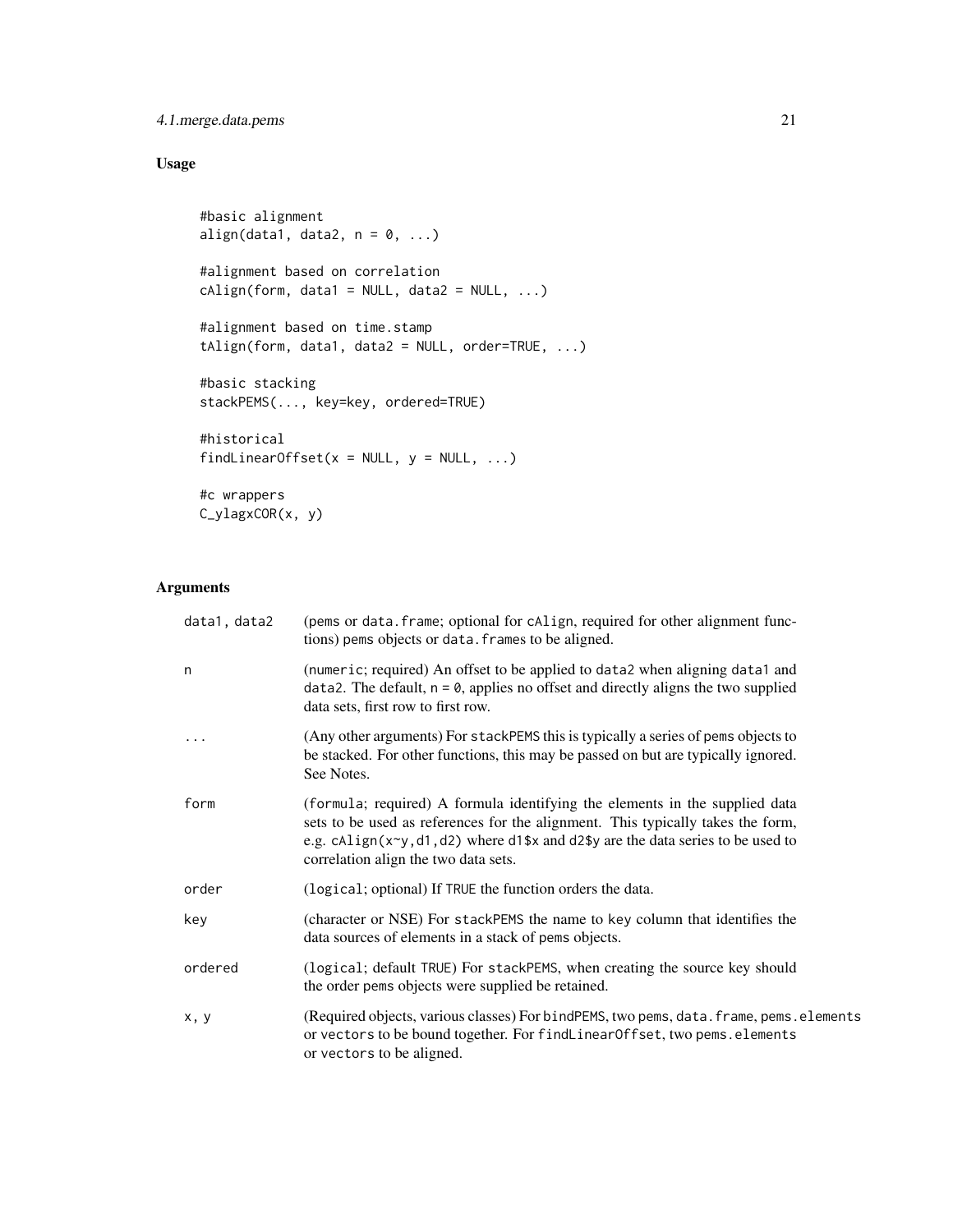### Details

The align function accepts two pems objects, data.frame, etc, and returns a single dataset (as a pems object) of the aligned data. An extra argument, n, may be supplied to offset the starting row of the second data set relative to the first. It is intended to be used in the form:

aligned.data <-align(data1,data2) #aligned row 1-to-1

aligned.data <-align(data1,data2,3) #row 3-to-1, etc

The cAlign function accepts a formula and up to two data sets and returns a single data set (as a pems object) of correlation aligned data. This uses the best fit linear offset correlation for the elements identifed in the formula term.

It is intended to be used in the form:

aligned.data <-cAlign(name1~name2,data1,data2)

C\_ylagxCOR is a wrapper for C++ code used by cAlign.

The tAlign function accepts a formula and two data sets and returns a single data set (as a pems object) of the time stamp aligned data. This is this done by matching entries in the elements identifed in the formula term.

It is intended to be used in the form:

aligned.data <-tAlign(name1~name2,data1,data2)

The stackPEMS function stacks two or more pems objects and returns a single pems object. stackPEMS stacks using dplyr function bind\_rows so handles pems with column names that do not completely intersect. However it also attempts to units match. It is intended to be used in the form:

stacked.data <-stackPEMS(data1,data2)

Historical functions:

findLinearOffset is historical code.

### Value

align, cAlign, tAlign, etc all return a single object of pem class containing the aligned data from data1 and data2.

findLinearOffset returns the best fit offset for y relative to x.

#### **Note**

These functions are under revision and need to be handled with care.

cAlign: By default cAlign generates an alignment plot and returns a pems object of aligned data. But it also allows several hidden arguments to refine outputs, the logicals plot, offset and pems, which turn off/on plot, offset and pems reporting individually, and output = c("plot","offset","pems") or combinations thereof also provides a single argument alternative.

bindPEMS: The historical function bindPEMS has been superceded by align.

findLinearOffset: findLinearOffset is currently retained but will most likely be removed from future versions of pems.utils.

The call cAlign(x~y, output = "offset") is equivalent to findLinearOffset(x,y).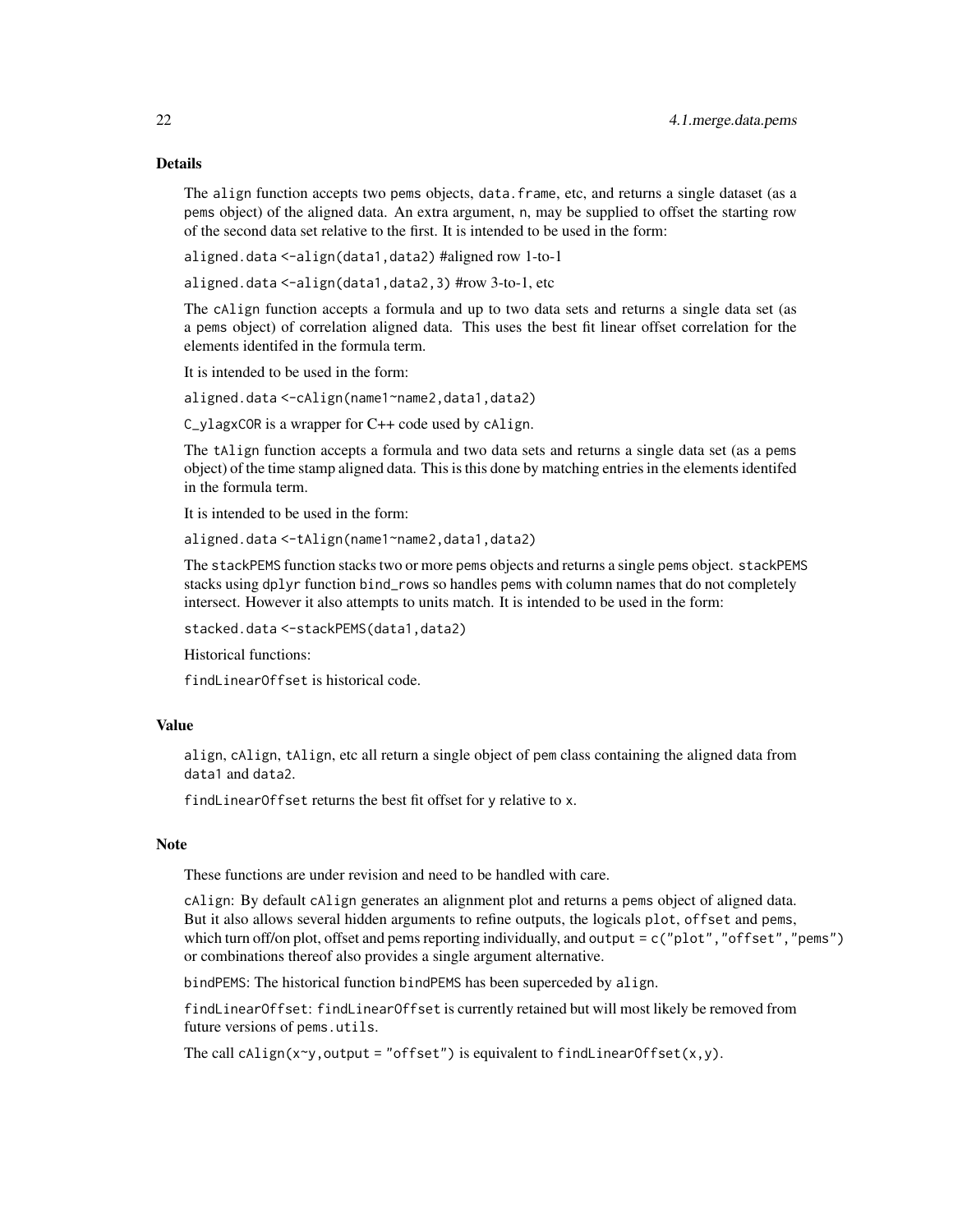### <span id="page-22-0"></span>Author(s)

Karl Ropkins

### References

align uses the dplyr function full\_join. cAlign function uses the stats function ccf. tAlign uses the dplyr function full\_join.

#### See Also

See also: [cbind](#page-0-0) for standard column binding in R; [dplyr](#page-0-0) for [full\\_join](#page-60-1).

### Examples

```
###########
##example 1
###########
##data vector alignment
#make two offset ranges
temp <- rnorm(500)
x <- temp[25:300]
y <- temp[10:200]
#plot pre-alignment data
plot(x, type="l"); lines(y, col="blue", lty=2)
#estimated offset
findLinearOffset(x,y)
#[1] -15#applying linear offset
ans <- align(x, y, findLinearOffset(x,y))
names(ans) <- c("x", "y")
#plot post-alignment data
plot(ans$x, type="l"); lines(ans$y, col="blue", lty=2)
#shortcut using cAlign
## Not run:
plot(x, type="l"); lines(y, col="blue", lty=2)
ans <- cAlign(x~y)
plot(ans$x, type="l"); lines(ans$y, col="blue", lty=2)
## End(Not run)
```
###########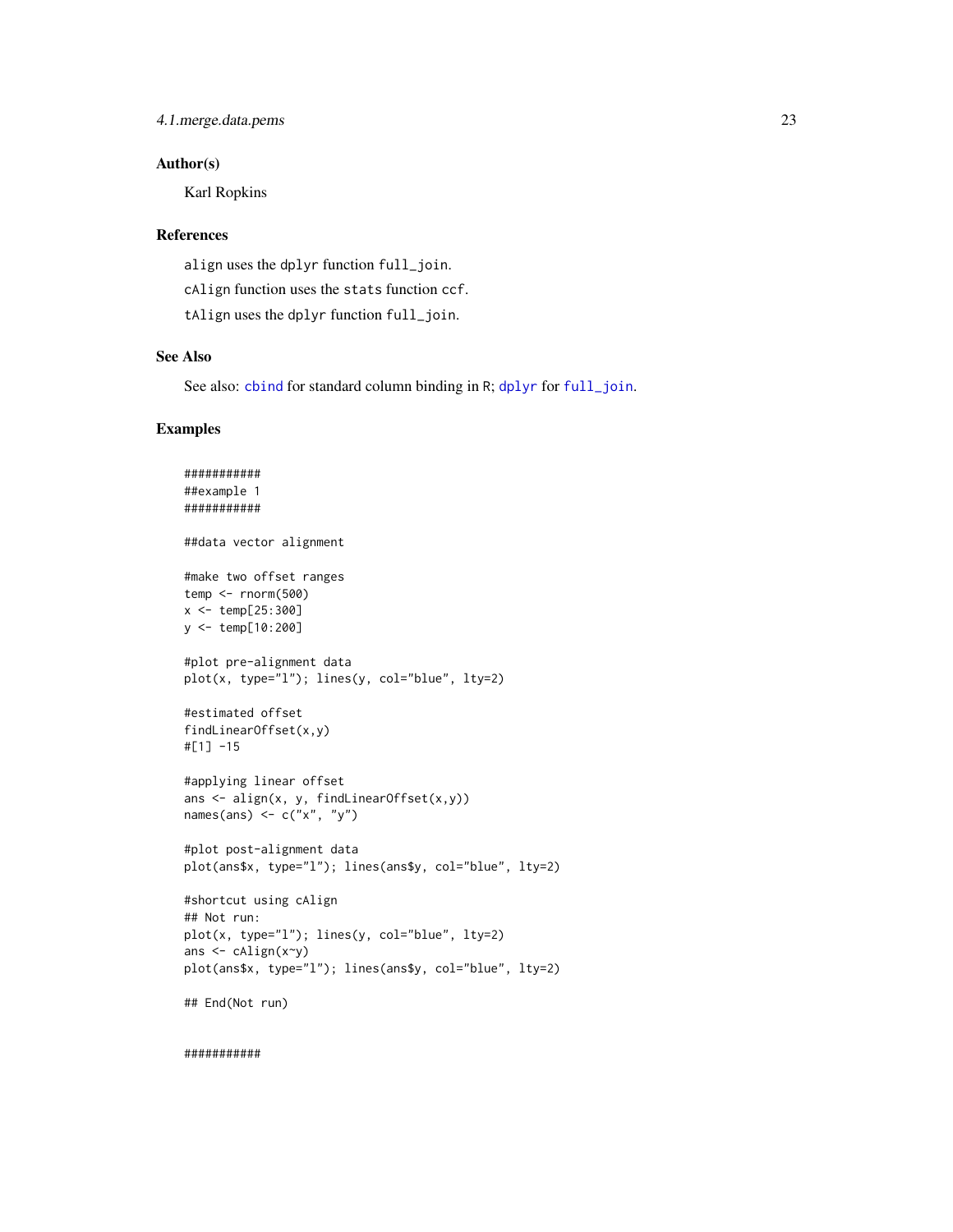```
##example 2
###########
##aligning data sets
##(pems object example)
#make some offset data
p1 <- pems.1[101:200, 1:5]
p2 <- pems.1[103:350, 1:3]
#correlation alignment using ccf
ans <- cAlign(~conc.co, p1, p2)
#this aligns by comparing p1$conc.co and p2$conc.co
#and aligning at point of best linear regression fit
## Not run:
#compare:
cAlign(~conc.co, p2, p1)
cAlign(conc.co2~conc.co, p1, p2)
#(aligns using p1$conc.co2 and p2$conc.co)
cAlign(conc.co2~conc.co, p1)
#(realigns just conc.co within p1 based on best fit
# with conc.co2 and returns as output ans)
#time stamp alignment
tAlign(~time.stamp, p1, p2)
#this aligns by pairing elements in p1$time.stamp
#and p2$time.stamp
#(if time stamps have different names
# tAlign(time1~time2, p1, p2), the time stamp name
# from p1 would be retained when merging p1$time1
# and p2$time2, generating [output]$time1)
## End(Not run)
###########
##example 3
###########
##stacking pems
#make some offset data
p1 <- pems.1[1:2, 1:4]
p2 <- pems.1[3, 2:4]
p3 <- pems.1[4:6, 1:3]
#stack
stackPEMS(p1, p2, p3, key=source)
```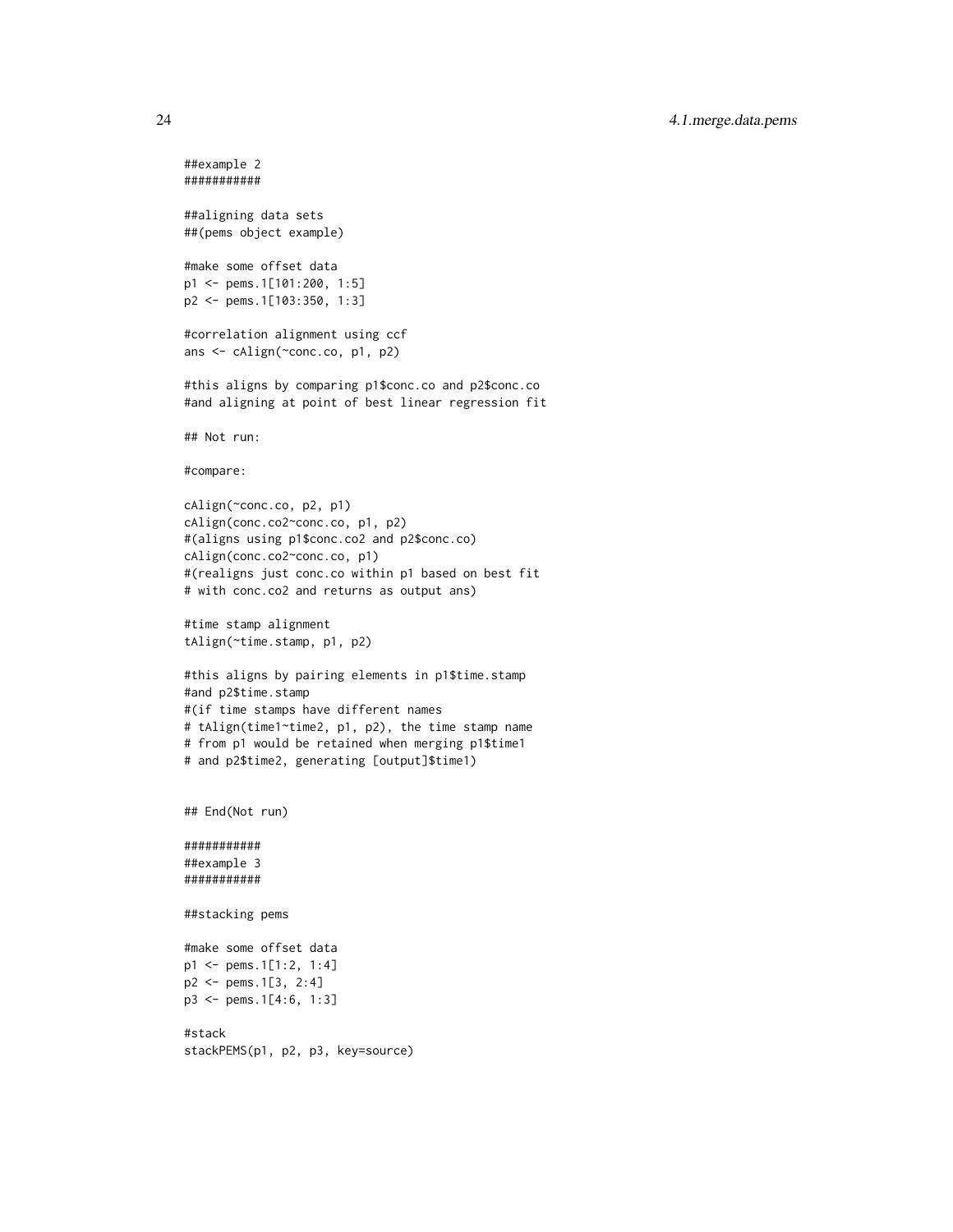<span id="page-24-0"></span>4.2.referencing.pems.data

*Data Referencing Functions.*

### <span id="page-24-1"></span>Description

Various functions for grouping, subsetting, filtering and conditioning datasets.

### Usage

```
refRow(ref = NULL, n = 4, breaks = NULL,data = NULL, ..., labels = NULL,fun.name = "refRow")
refX(ref = NULL, n = 4, breaks = NULL,method = "percentile",
       data = NULL, ..., labels = NULL,fun.name = "refX")refEngineOn(rpm = NULL, data = NULL,
       threshold = 200, \ldots, labels = NULL,
       fun.name = "refEngineOn")
refDrivingMode(speed = NULL, accel = NULL,
       time = NULL, data = NULL,
       threshold.speed = 0.1,
       threshold.accel = 0.1,
        \ldots, labels = NULL,
       fun.name = "refDrivingMode")
```
### Arguments

| ref       | (Data series, typically vector) The reference data-series to consider when mak-<br>ing a vector of subset markers/indices. See Details.                                                                                                                                                                       |
|-----------|---------------------------------------------------------------------------------------------------------------------------------------------------------------------------------------------------------------------------------------------------------------------------------------------------------------|
| n, breaks | (numerics) With refRow and refX, n sets the number of equal intervals to at-<br>tempt to cut the data into. With refrom, breaks sets the rows at which to cut<br>the data at. With refX, breaks sets the values of ref to cut the data at. In both<br>cases, if both n and breaks are set, breaks is applied. |
| data      | (Optional data. frame or pems object) The data source if ref is supplied in<br>either a data. frame or pems object.                                                                                                                                                                                           |
| .         | (Optional) Other arguments, currently passed on to pems utils management<br>functions.                                                                                                                                                                                                                        |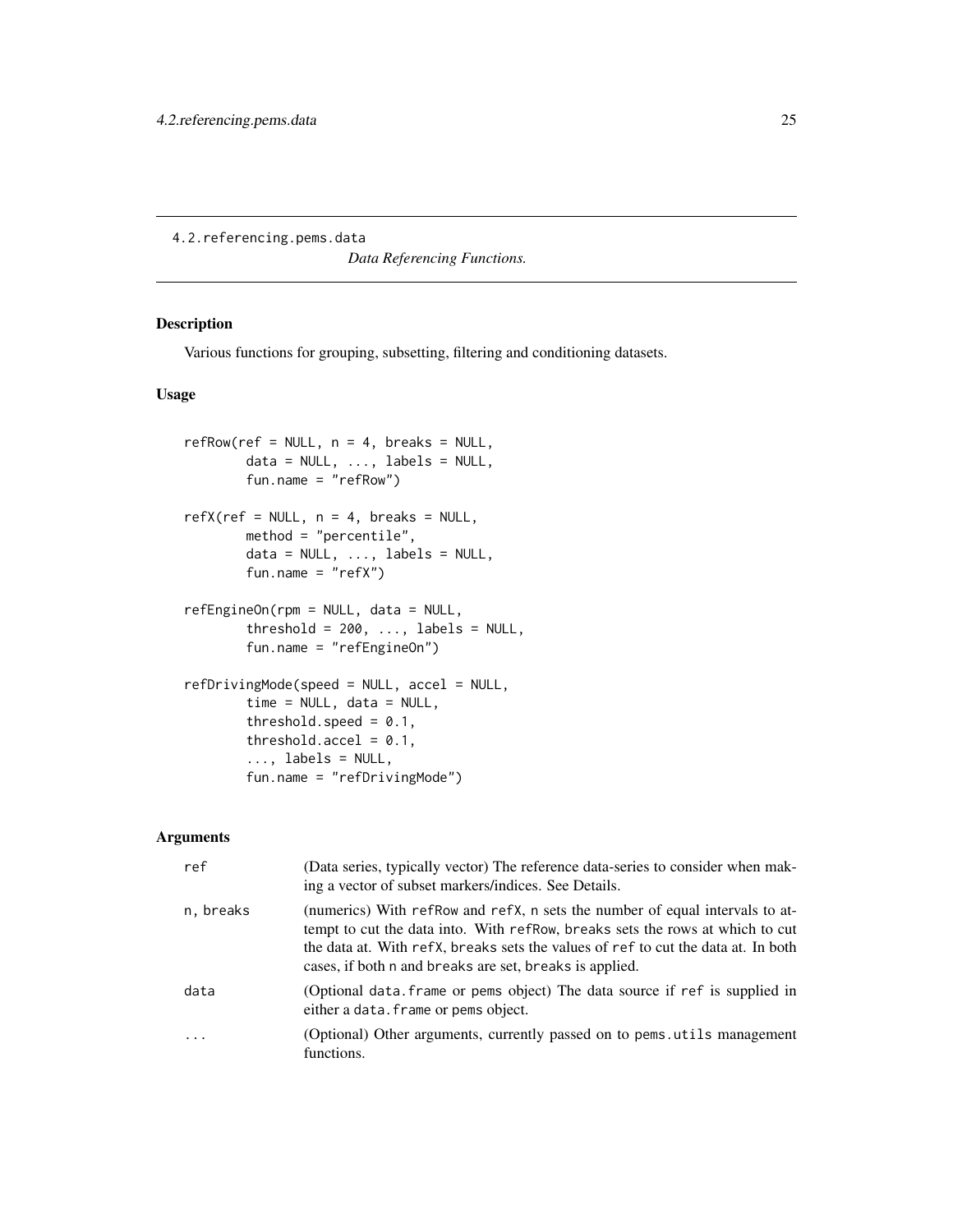<span id="page-25-0"></span>

| (Vector, typically Character) a vector of labels to be assigned to the reference<br>regions.                                                                                                    |  |  |
|-------------------------------------------------------------------------------------------------------------------------------------------------------------------------------------------------|--|--|
| (function managment argument) fun. name is the name of the parent function,<br>to be used in error messaging.                                                                                   |  |  |
| (Various) For refX, the method to use when cutting data. If character vector,<br>'percentile' or 'range'. If function, it should be in form function (ref, n),<br>and return breaks.            |  |  |
| For refengine on, the input, assumed to be engine speed and expected to have<br>units of rpm.                                                                                                   |  |  |
| For refEngineOn, the signal threshold above which the vehicle engine is as-<br>sumed to be on.                                                                                                  |  |  |
| speed, accel, time                                                                                                                                                                              |  |  |
| For refDrivingMode, possible inputs. Strictly, refDrivingMode needs speed<br>and accel but can use speed and time to build accel.                                                               |  |  |
| threshold.speed, threshold.accel                                                                                                                                                                |  |  |
| For refDrivingMode, the speed and acceleration signal thresholds. Below these<br>thresholds the signals are assumed to be noise and the vehicle is not moving or<br>accelerating, respectively. |  |  |
|                                                                                                                                                                                                 |  |  |

### Details

ref... functions generate a vector of subset markers or indices based of the referencing method applied and the length of ref. See Value regarding outputs.

refRow assigns reference regions based on row number. Because row depends on the length of the ref element independent of values, this is a unique case where ref can be either a vector or a data set (pems, data.frame). It accepts n to set the number of cases to make or breaks to set break-points at specific rows.

refX assigns reference regions based on the value of a supplied data-series.It accepts n to set the number of cases to make or breaks to set the ref values to make break-points. If using n, method used to assign cut method, e.g. 'percentile' or 'range'.

refEngineOn assigns reference regions based on engine operation status. It uses the input, which it assumes is engine speed, and assumes reported engine speeds larger than the supplied threshold, by default 200 rpm, indicate that the engine is on.

refDrivingMode assigns reference regions based on vehicle driving mode. It uses inputs, assumed to be speed, accel and/or accel, and associated threshold to characterize activity as decel, idle, cruise or accel.

#### Value

By default results are returned as [pems.element](#page-3-1)s.

The reference vector generated by ref... functions can then be used to group, subset, filter or condition data in pems objects.

refRow assigns reference according to row number, and, by default, reference labels show start row and end row of the referenced case.

refX assigns reference according to value of supplied input, and, by default, reference labels show lower value and higher value of the referenced case.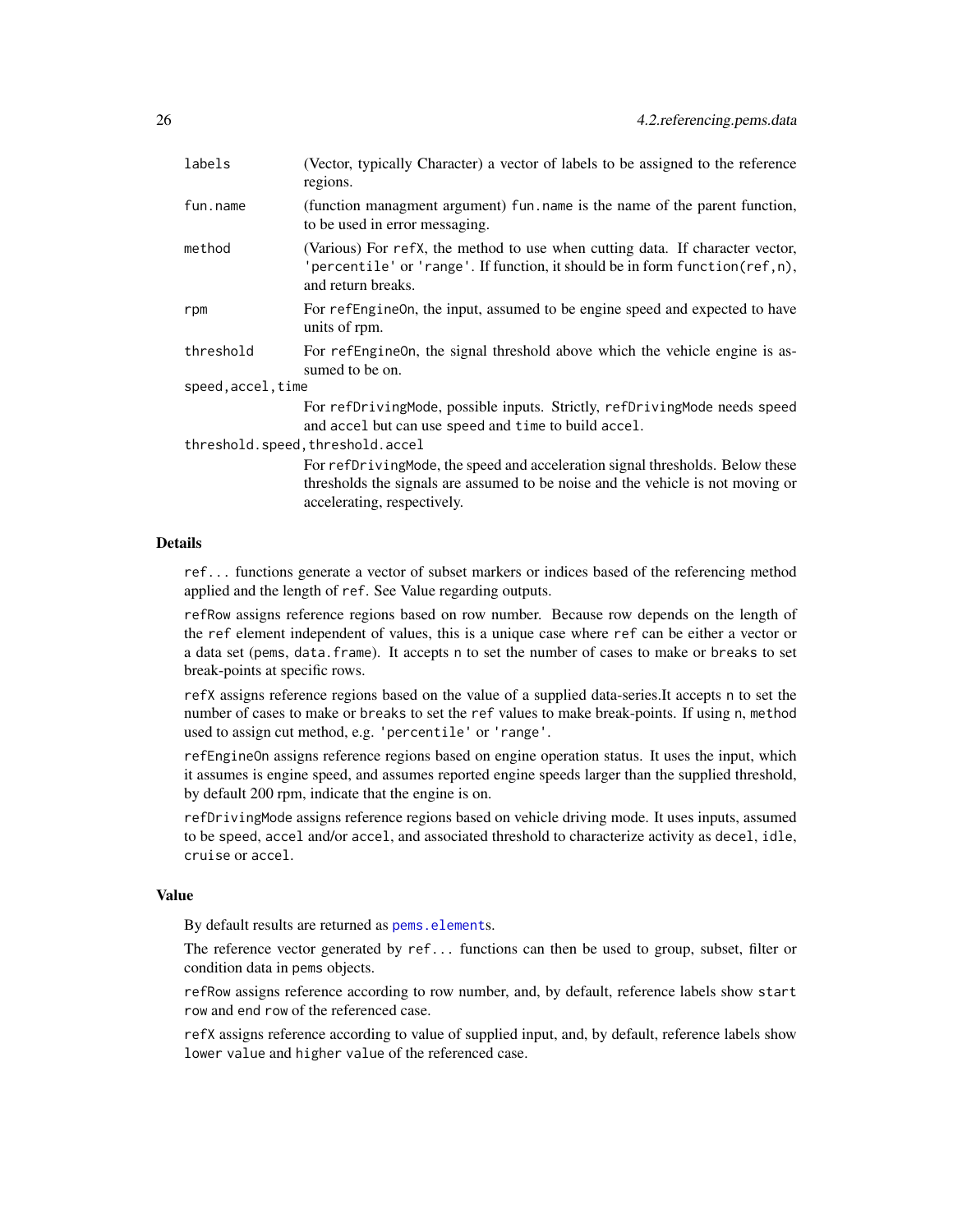### <span id="page-26-0"></span>4.2.referencing.pems.data 27

refEngineOn assigns reference according to engine operation status based on engine speed, and, by default, reference labels are 'on' or 'off'.

refDrivingMode assigns reference according to vehicle driving mode, based on vehicle speed, acceleration and associated thresholds, and, by default, reference labels are decel, idle, cruise and accel.

### Note

With refRow, If n is applied and the length of ref is not exactly divisible by n a best attempt is made.

With refX, if breaks are at values that are duplicated, all same values are assigned to the same (lower) value case, so e.g. 'percentile' may vary significantly if break-point values are highly duplicated in ref

### Author(s)

Karl Ropkins

### References

References in preparation.

#### See Also

[cut](#page-0-0), etc. in the main R package.

### Examples

```
###########
##example 1
###########
#basic usage
#working with a temporary pems
temp < -pems.1#cut into equal subsets
temp$ref <- refRow(velocity, n= 5, data=temp)
pemsPlot(local.time, velocity, cond=ref, data=temp,
             type="1", \text{ layout}=(1,5))#cut at three points
temp < -pems.1temp$ref <- refRow(velocity, breaks=c(180,410,700),
             data=temp)
```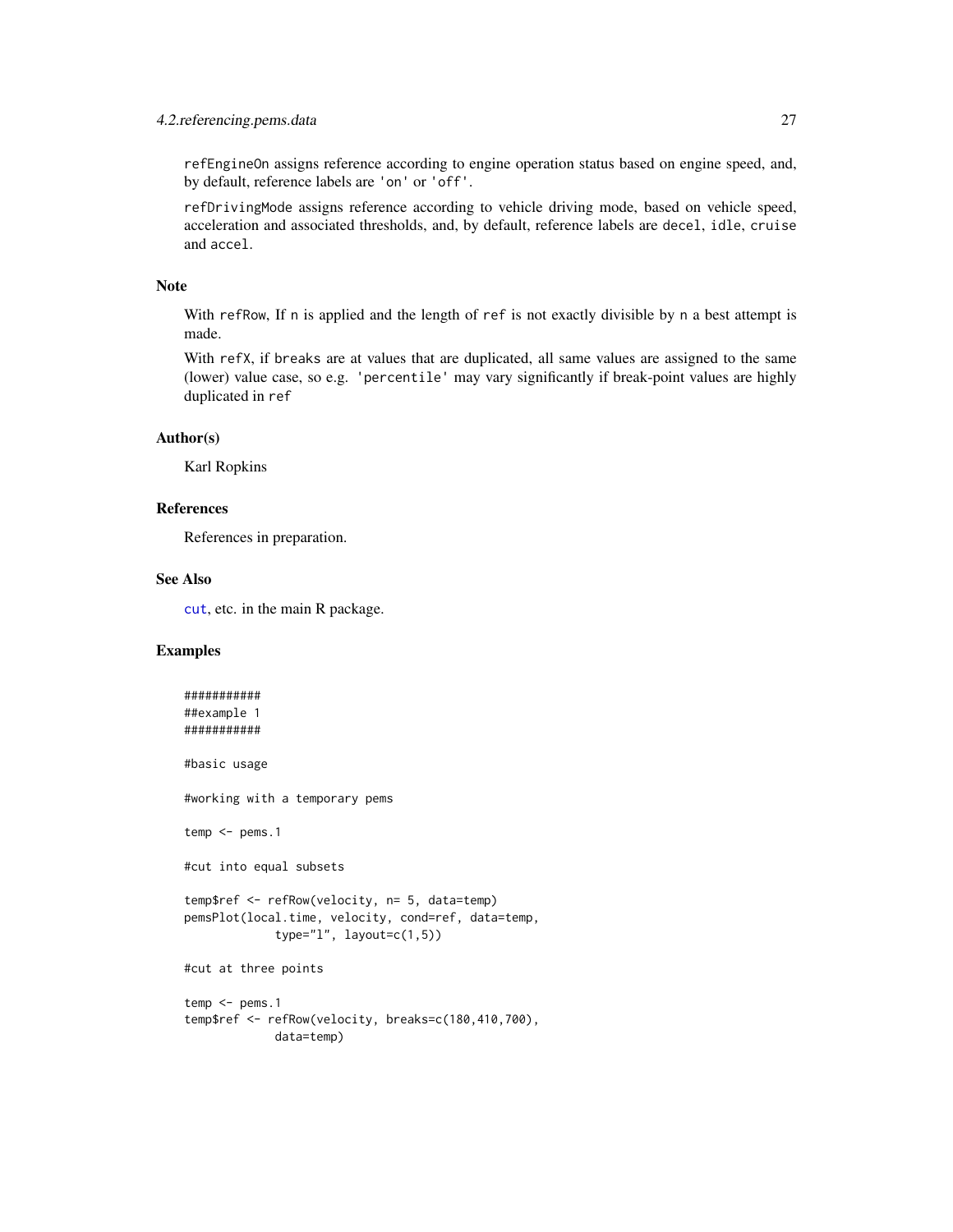```
pemsPlot(local.time, velocity, cond=ref, data=temp,
              type="1", \text{ layout}=(1,5))
```
4.3.time.handlers *pems Data Time Handlers*

### <span id="page-27-1"></span>Description

Time handlers are subset of pems.utils functions that work on or with time records (time.stamp and local.time).

### Usage

```
regularize(data, Hz=1, ...)
repairLocalTime(data, local.time, ref, ..., reset.count = TRUE,
     fun.name = "repairLocalTime")
```
#### Arguments

| data             | (Required, typically pems) The dataset to be worked with. For regularize, the<br>dataset to regularize (see below).                                                                                                |
|------------------|--------------------------------------------------------------------------------------------------------------------------------------------------------------------------------------------------------------------|
| Hz               | (For regularize) (Required numeric) The time resolution to regularize the data<br>to in Hertz. So, the default, Hz=1 is one measurement (or row of data) per<br>second.                                            |
| .                | (Optional) Other arguments, typically passed on.                                                                                                                                                                   |
| local.time       | (For repairLocalTime) (Required pems.element) The local.time pems.element<br>to work been repaired.                                                                                                                |
| ref, reset.count |                                                                                                                                                                                                                    |
|                  | (For repairLocalTime) (Other arguments) ref is a second source that local time<br>can be inferred from in cases where local time records are missing. If TRUE,<br>reset.count resets local.time so it starts at 0. |
| fun.name         | (character) (pems handler) argument used by pems. utils. These can typically<br>be ignored.                                                                                                                        |

### Details

regularize attempts to extrapolate a regular series, generated at the time resolution requested, from the supplied data. It can be useful for the regularization of irregularly time-logged data and for hole-filling missing records but should not be used aggressively, to convert 1Hz to 10Hz data.

repairLocalTime attempts to repair an incomplete local.time record. For example, if you merge two datasets with overlapping but different time ranges, one may not track the time range of the other and this can generate incomplete time records. This function attempts to hole-fill such cases.

<span id="page-27-0"></span>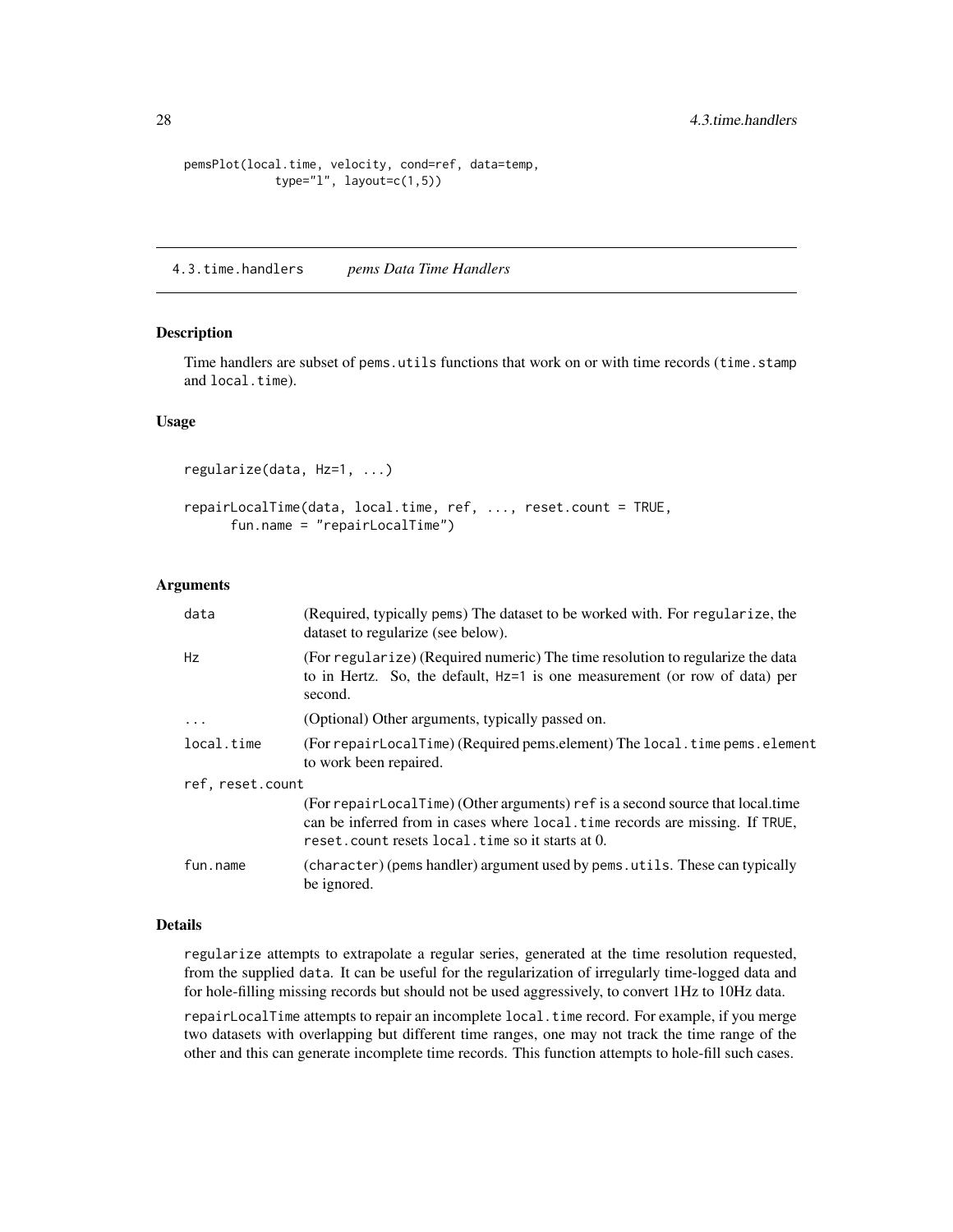### <span id="page-28-0"></span>Value

regularize returns the supplied dataset (data) with time-series (time.stamp and local.time) are regularized at the requestion time resolution, based on Hz value. It uses approx the estimate associated changes for other data-series.

repairLocalTime returns a repaired local.time pem.element, typically the supplied local.time with any holes (NAs) it can fill filled.

#### Note

All time handlers should be used with care.

### Author(s)

Karl Ropkins

### References

regularize uses approx:

Base R Stats package function based on Becker, R. A., Chambers, J. M. and Wilks, A. R. (1988) The New S Language. Wadsworth & Brooks/Cole.

A lot of leg-work testing regularize was done by then Leeds MSc Student Adrian Felipe Ortega Calle.

### See Also

[approx](#page-0-0) regarding data regularization methods.

4.4.unit.handlers *data unit handlers*

#### <span id="page-28-1"></span>**Description**

Various pems.utils functions for the management of data units.

### Usage

```
getUnits(input = NULL, data = NULL, ...,if.missing = c("stop", "warning", "return"))
setUnits(input = NULL, units = NULL, data = NULL, ...if.missing = c("stop", "warning", "return"),
         output = c("input", "data.frame", "pems", "special"),
         force = FALSE, overwrite = FALSE)
convert Units(input = NULL, to = NULL, from = NULL, data = NULL, ...
```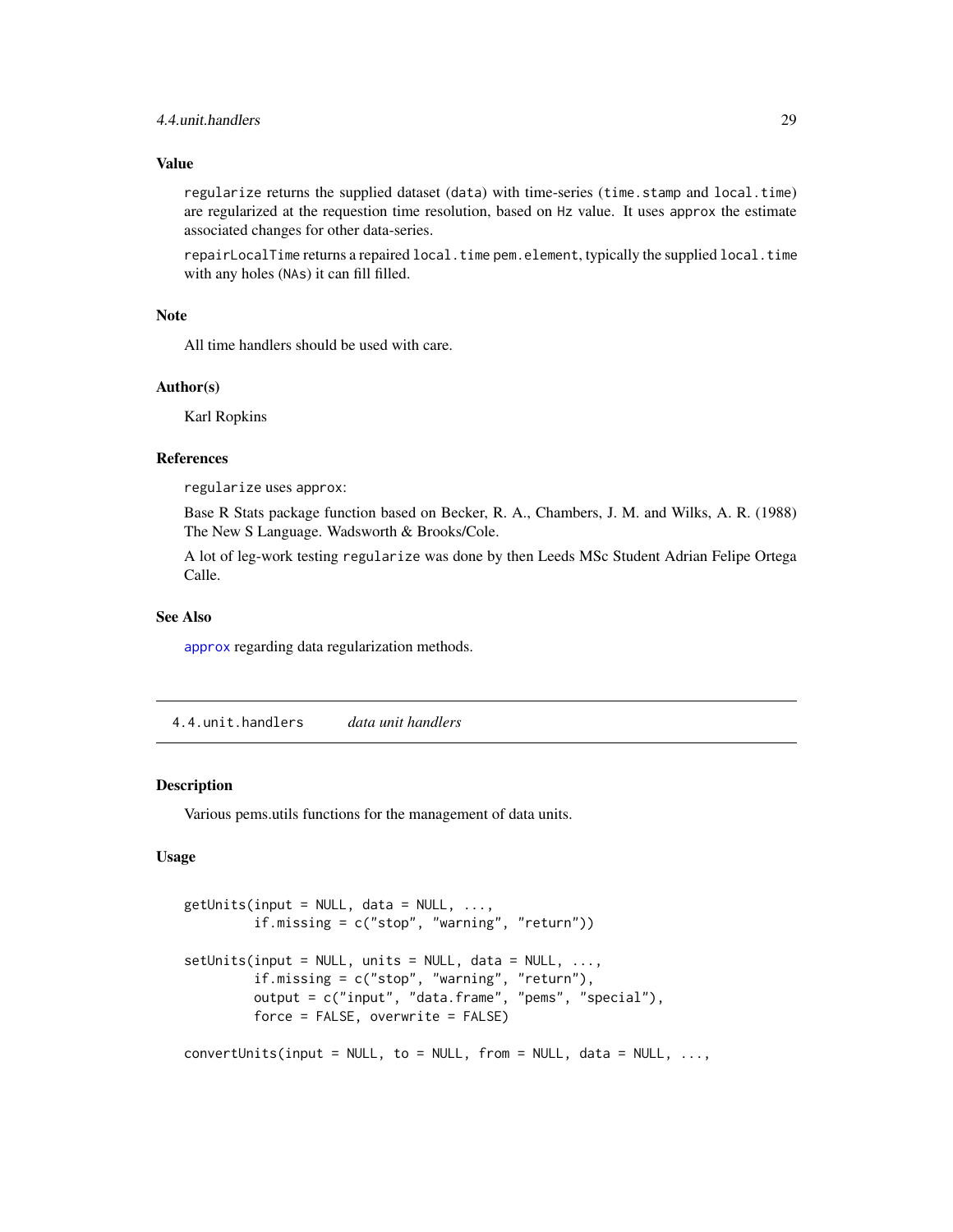```
if.missing = c("stop", "warning", "return"),
         output = c("input", "data.frame", "pems", "special"),
        unit.conversions = NULL, force = FALSE, overwrite = FALSE)
#local unit.conversion method handling
addUnitConversion(to = NULL, from = NULL, conversion = NULL,
         tag = "undocumented",
        unit.conversions = ref.unit.conversions, ...,
        overwrite = FALSE)
addUnitAlias(ref = NULL, alias = NULL,
        unit.conversions = ref.unit.conversions, ...)
listUnitConversions(unit.conversions = ref.unit.conversions, ...,
        verbose = FALSE, to = NULL, from = NULL)
```
### Arguments

| input                            | (vector, object or object element) An input, e.g. a vector of speed measurements.                                                                                                                                                                                                                                                                                                                                                                                                                                                                                                                                                                                                                                                                                                            |
|----------------------------------|----------------------------------------------------------------------------------------------------------------------------------------------------------------------------------------------------------------------------------------------------------------------------------------------------------------------------------------------------------------------------------------------------------------------------------------------------------------------------------------------------------------------------------------------------------------------------------------------------------------------------------------------------------------------------------------------------------------------------------------------------------------------------------------------|
| data                             | (data.frame, pems object) If supplied, the assumed source for an input. This can<br>currently be a standard data. frame or a 'pems' object. Note: if an input is<br>not found in data, the parent environment is then also checked before returning<br>an error message.                                                                                                                                                                                                                                                                                                                                                                                                                                                                                                                     |
| units, to, from, ref, alias, tag | (Character vectors). Unit ids. units sets the units of input in setUnits. to<br>sets the units to convert input to when using convertUnits. The additional<br>arguments from can be used to apply unit conversions to inputs with un-defined<br>or mismatched units, but requires the extra argument force = TRUE to confirm<br>action. When working with local unit conversions to and from should be used<br>to identify specific conversions, e.g. when using addUnitConversion to add<br>a new unit conversion method, and ref and alias should be used to identify<br>a current unit id and new alias, respectively, when using addUnitAlias. tag<br>is an optional more detailed conversion description, intended for use in method<br>documentation. (See Below for further details.) |
|                                  | (Optional) Other arguments, currently ignored.                                                                                                                                                                                                                                                                                                                                                                                                                                                                                                                                                                                                                                                                                                                                               |
| if.missing                       | (Optional character vector) What the function should do if things do not go as<br>expected. Current options include: "stop" to stop the function with an error<br>message; "warning" to warn users that expected information was missing but<br>to continue running the parent code; or "return" to continue running the parent<br>code without any warnings.                                                                                                                                                                                                                                                                                                                                                                                                                                |
| output                           | (Character vector) Output mode for function results. Options currently include:<br>special, input, data. frame, and pems. See force, overwrite and Values<br>below for further details.                                                                                                                                                                                                                                                                                                                                                                                                                                                                                                                                                                                                      |
| force                            | (Logical) Should a unit change to attempted even if checking indicates a mis-<br>match, e.g. an attempt to set the units of an input that already has units assigned.                                                                                                                                                                                                                                                                                                                                                                                                                                                                                                                                                                                                                        |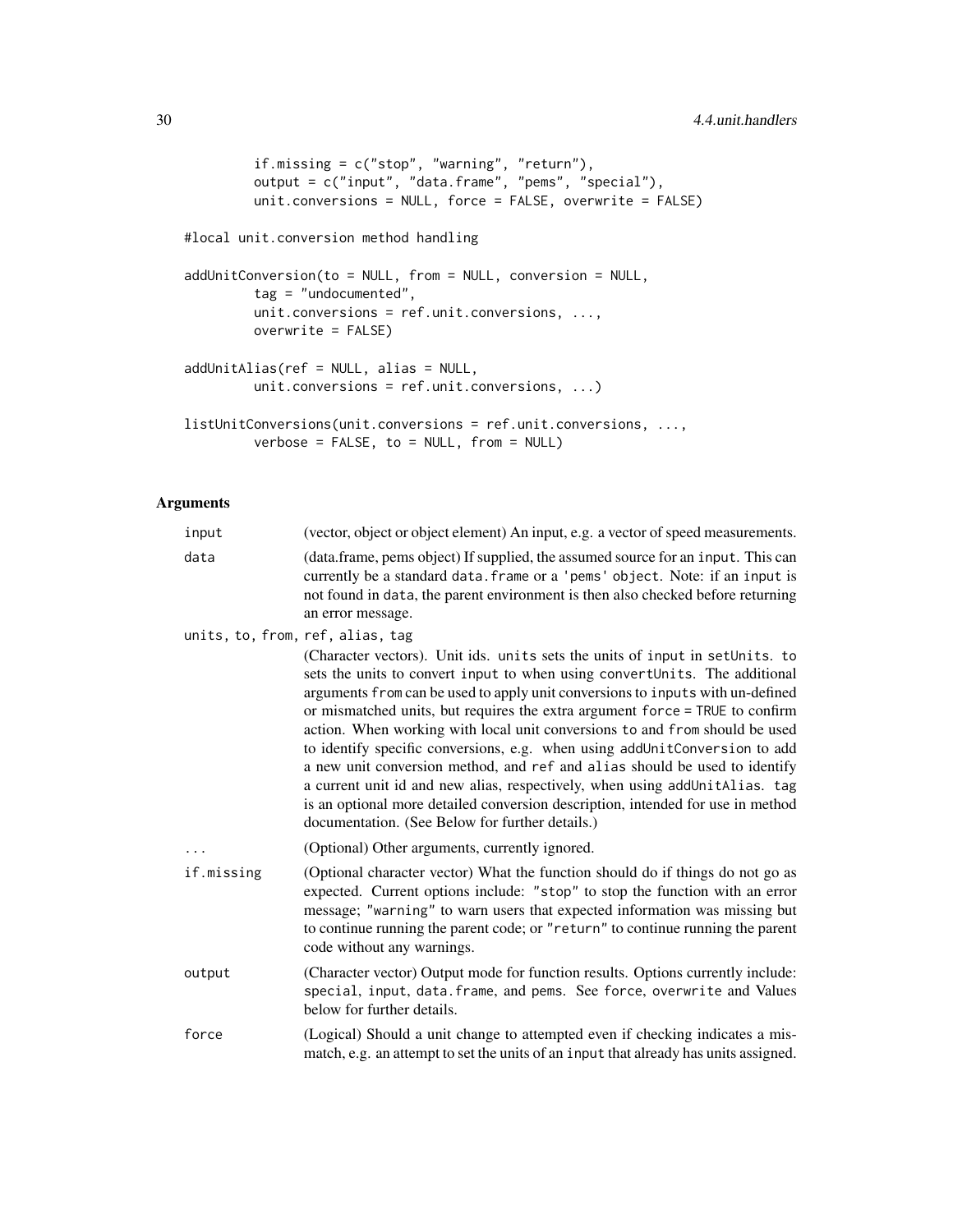<span id="page-30-0"></span>

| overwrite        | (Logical) If 'same name' cases are encountered when packing/repacking an<br>output into a data. frame or pems object, should the function overwrite the case<br>in the target data. frame or pems object with the modified input? (If FALSE, a<br>new element is generated with a unique name in the form [input.name].number.)         |
|------------------|-----------------------------------------------------------------------------------------------------------------------------------------------------------------------------------------------------------------------------------------------------------------------------------------------------------------------------------------|
| unit.conversions |                                                                                                                                                                                                                                                                                                                                         |
|                  | (Optional list) If supplied, unit . conversions is a 'look up' table for unit con-<br>version methods. By default, functions in pems. utils use the reference ref. unit. conversions,<br>but this can be copied to the workspace and updated to provide the user with a<br>means of updating and expanding the method set.              |
| conversion       | (Numeric or function) When adding or updating a conversion method using<br>addUnitConversion, the conversion method. This can be a numeric, in which<br>case it is assumed to be a multiplication factor (and converted to a function in<br>the form function(x) $x *$ conversion) or a function to be applied directly to<br>an input. |
| verbose          | (Logical) For listUnitConversions. Should unit.conversions be reported<br>in detail? By default (verbose = FALSE) only unit conversion tags are reported.                                                                                                                                                                               |
|                  |                                                                                                                                                                                                                                                                                                                                         |

### Details

getUnits returns the units of an input.

setUnits sets/resets the units of an input.

convertUnits converts the units of an input.

addUnitConversion adds a conversion method to a local version of the unit conversion look-up table. Methods should be supplied as to and from unit ids and an associated conversion. A tag can also be supplied to provide a more detailed description of the conversion for use in documentation.

addUnitAlias adds an alias for an existing unit id in a local version of the unit conversion look-up table. The existing unit id should be identified using ref and the new alias should be assinged using alias. The alias is added to all to and from elements containing ref to allow users to work with alternative unit abbreviations.

listUnitConversions lists the methods a supplied unit conversion look-up table. If to and/or from arguments are also supplied, these are used to subsample relevant methods.

#### Value

getUnits returns the units of an input as a character vector if available, else it returns NULL.

setUnits sets the units of an input to a supplied value, units, if they have not already be set or if force = TRUE. The result is returned as the modified input alone, the modified input as an element in a data.frame, or the modifed input as an element in a pems object (depending on output setting). If either a data.frame or pems object is supplied as data, this is used as the target when repacking the output. (Note: output = "special" is a special case which allows the function to select the output mode based on the type of data supplied.

convertUnits converts the units of an input. Typically, this is done by setting the required new units, using to, and letting the function select a suitable conversion method. However, conversions can be forced by setting from and force = TRUE to apply a specifc to/from method to an input regardless of the actual units of input. As with setUnits, results can be output as input, data.frame or pems objects.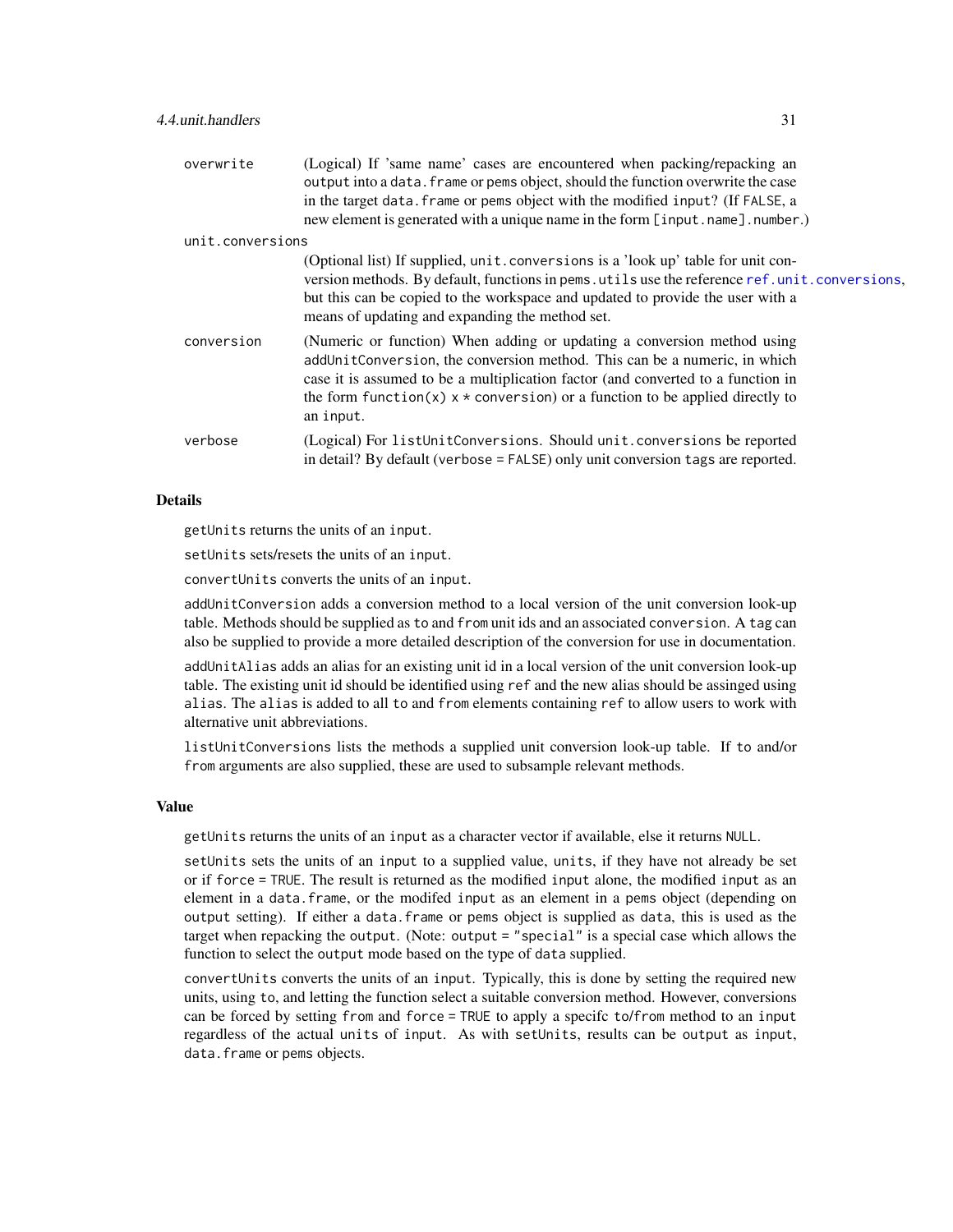<span id="page-31-0"></span>addUnitConversion returns a supplied unit conversion look-up table (or in its absence the reference ref.unit.conversions) subject to the requested addition or update. Note: modifications that change exist information require the extra argument overwrite = TRUE as confirmation.

addUnitAlias returns a supplied unit conversion look-up table (or in its absence the reference ref.unit.conversions) subject to the requested alias addition.

listUnitConversions returns summary descriptions of methods in the supplied unit conversion look-up table (or in its absence the reference ref.unit.conversions). Additional arguments, to and from, can be used to select unit conversions of particular relevance.

#### Note

This set of functions is intended to provide a flexible framework for the routine handling of data units.

### Author(s)

Karl Ropkins

#### References

References in preparation

#### See Also

[pems.element](#page-3-1)

### Examples

```
###########
##example 1
###########
#work with data units
#getting units (where assigned)
getUnits(velocity, pems.1) #km/h
#setting units
a \le -1:10a <- setUnits(a, "km/h") #add unit
#alternaltive
#using pems.element
#a <- pems.element(a, units="km/h", name = "a")
#changing units
convertUnits(a, "mi/h")
# [1] 0.6213712 1.2427424 1.8641136 2.4854848 3.1068560 3.7282272 4.3495983
# [8] 4.9709695 5.5923407 6.2137119
```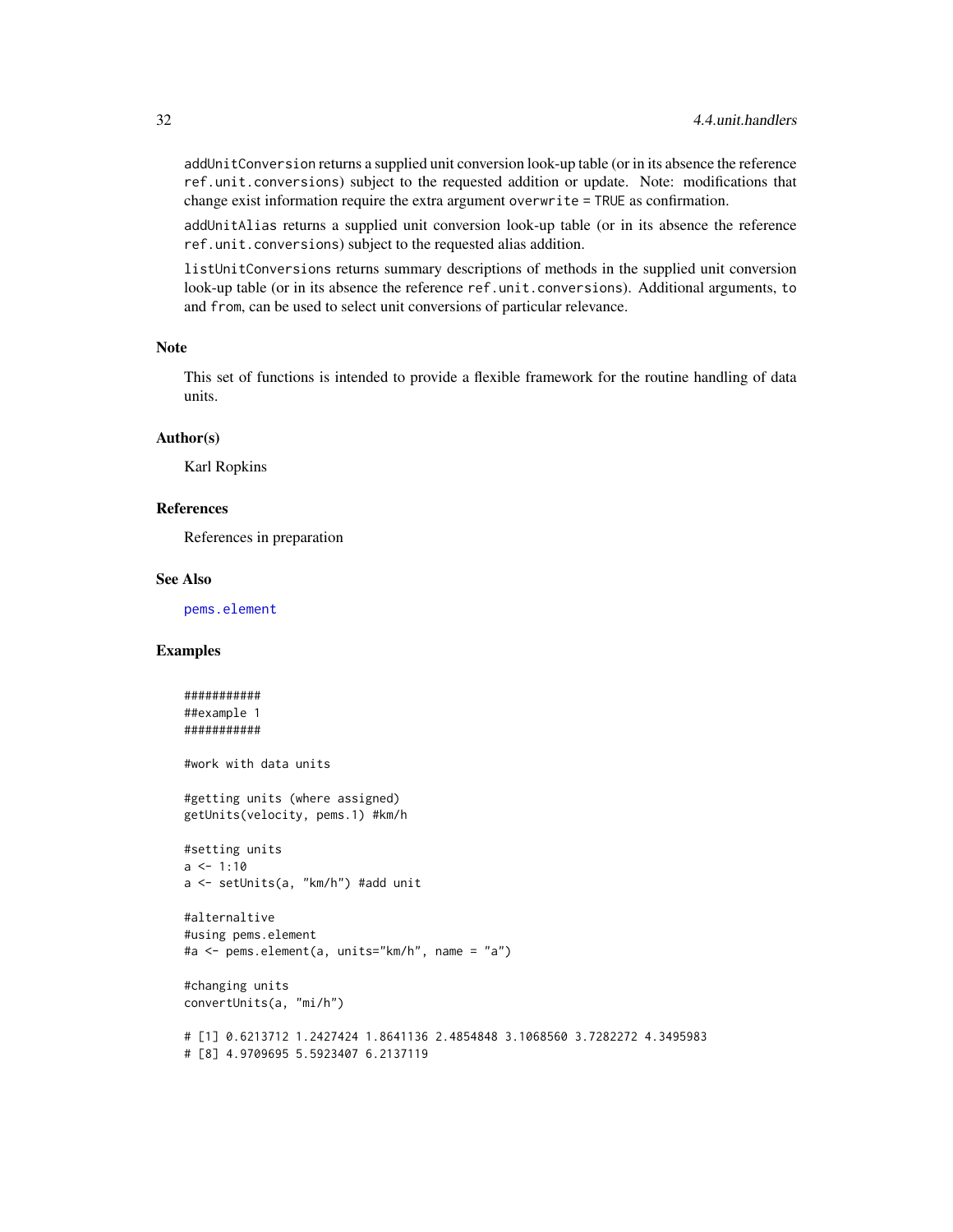### <span id="page-32-0"></span>5.1.pems.plots 33

```
# pems.element; [unnamed] [mi/h] [n = 10]
###########
##example 2
###########
#working with local unit conversions
#adding/updating unit conversion methods
#make a local reference
ref.list <- ref.unit.conversions
#add a miles/hour alias to mi/h
ref.list <- addUnitAlias("mi/h", "miles/hour", ref.list)
#add a new conversion
ref.list <- addUnitConversion(to = "silly", from = "km/h",
                              conversion = function(x) 12 + (21 \times x),
                              tag = "kilometers/hour to some silly scale",
                              unit.conversions = ref.list)
#use these
convertUnits(a, "miles/hour", unit.conversions = ref.list)
# [1] 0.6213712 1.2427424 1.8641136 2.4854848 3.1068560 3.7282272 4.3495983
# [8] 4.9709695 5.5923407 6.2137119
# units: "miles/hour" (as above but using your unit abbreviations)
convertUnits(a, "silly", unit.conversions = ref.list)
# [1] 33 54 75 96 117 138 159 180 201 222
# units: "silly" (well, you get what you ask for)
```
5.1.pems.plots *Various plots for pems.utils*

#### <span id="page-32-1"></span>Description

Various plot functions and visualization tools for use with pems objects.

### Usage

```
#pemsPlot
```

```
pemsPlot(x, y = NULL, z = NULL, groups = NULL,cond = NULL, ..., data = NULL,units = TRUE, multi.y = "special",
        fun.name="pemsPlot",
```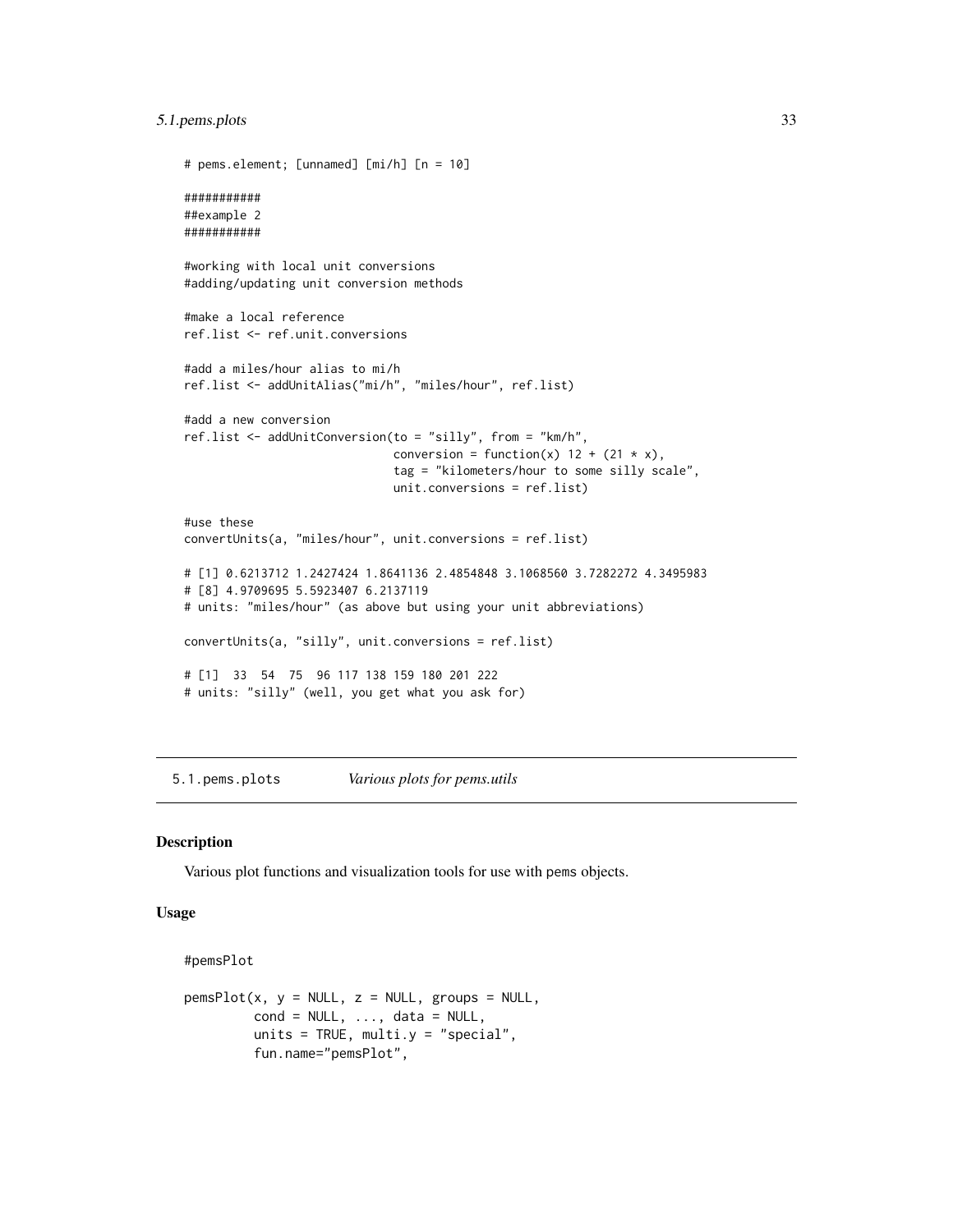```
panel = panel.pemsPlot, scheme = pems.scheme)
#associated functions
pemsXYZCondUnitsHandler(x, y = NULL, z = NULL,
         cond = NULL, groups = NULL, data = NULL,
         units = TRUE, \ldots,fun.name = "pemsXYZCondHandler")
preprocess.pemsPlot(lattice.like = lattice.like,
        units = units, \ldots)
panel.pemsPlot(..., loa.settings = FALSE)
panel.routePath(..., loa.settings = FALSE)
#WatsonPlot
WatsonPlot(speed, accel = NULL, z = NULL, ...data = NULL, cond = NULL, units = TRUE,plot.type = 2, fun.name="WatsonPlot",
         scheme = pems.scheme)
#associated functions
preprocess.WatsonPlot(lattice.like = lattice.like, ...)
panel.WatsonBinPlot(..., ref.line = TRUE,
         process.panel = panel.binPlot,
        plot.panel = panel.binPlot,
         omit.stopped = FALSE, process = TRUE,
         plot = TRUE, loa.settings = FALSE)
panel.WatsonContourPlot(...,
         plot.panel=panel.kernelDensity, process = TRUE,
         plot = TRUE, loa.settings = FALSE)
panel.WatsonSmoothContourPlot(...,
         plot.panel=panel.surfaceSmooth,
         process = TRUE, plot = TRUE,
         loa.settings = FALSE)
#old plots
latticePlot(x = NULL, data = NULL, plot = xyplot,panel = NULL, ..., greyscale = FALSE,fun.name = "latticePlot")
```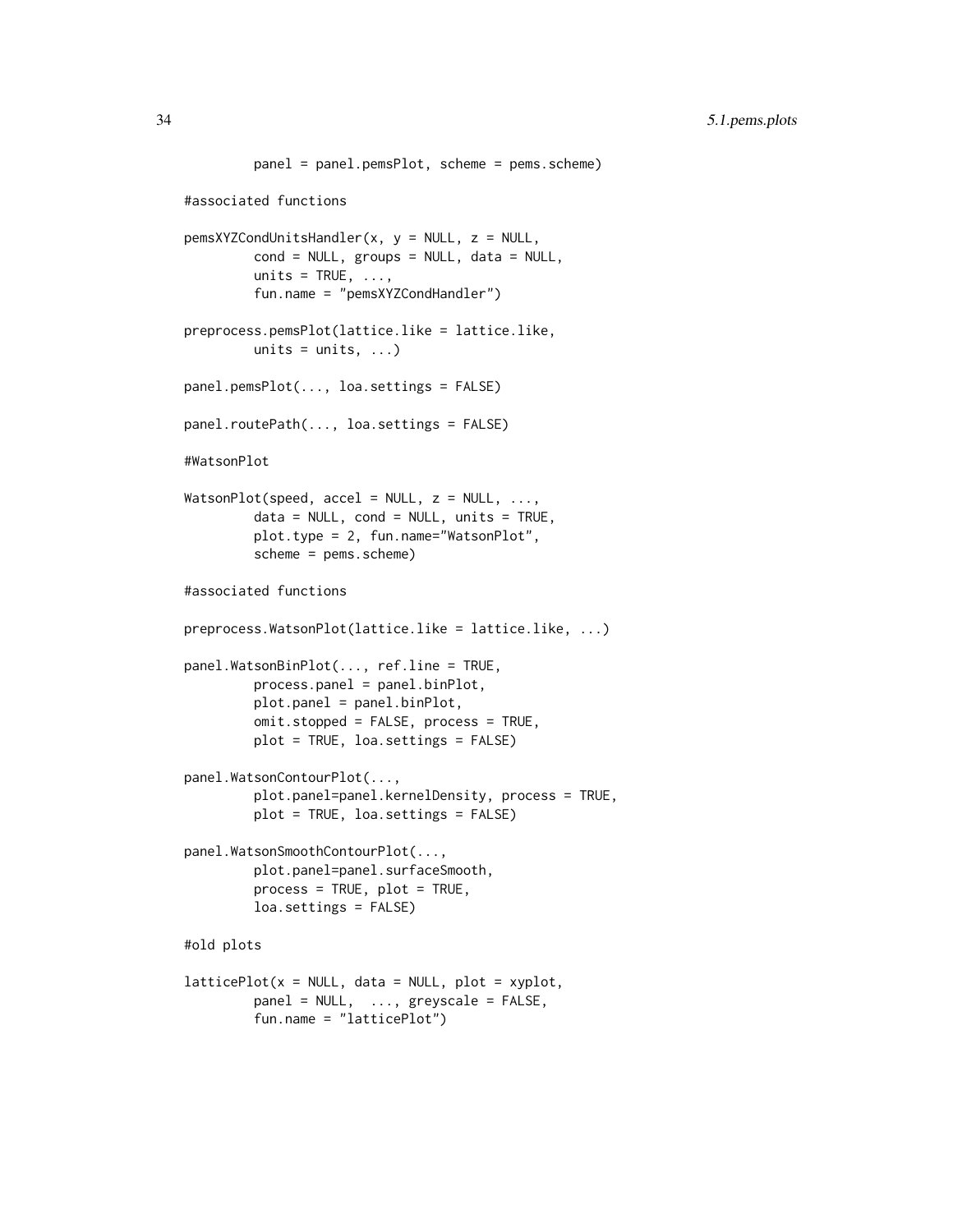### 5.1.pems.plots 35

```
panel.PEMSXYPlot(..., grid=NULL)
XYZPlot(x = NULL, ..., data = NULL, statistic = NULL,x.res = 10, y.res = 20, plot = levelplot,
        fun.name = \overline{Y}XYZPlot")
```
### Arguments

| x, y, z, groups, cond            |                                                                                                                                                                                                                                                                                                                                                                                                                                                                                                                                                                                                                                                                                                                   |  |
|----------------------------------|-------------------------------------------------------------------------------------------------------------------------------------------------------------------------------------------------------------------------------------------------------------------------------------------------------------------------------------------------------------------------------------------------------------------------------------------------------------------------------------------------------------------------------------------------------------------------------------------------------------------------------------------------------------------------------------------------------------------|--|
|                                  | (Various) The main plot elements. x and y are typically plot coordinates. z is<br>any additional information that could be used, e.g. to modify points plotted at<br>$(x, y)$ coordinates or generate a third axis for a surface plot. groups and cond<br>are plot grouping and conditioning terms that can be used to subset the supplied<br>data and/or generate multiple plot panels. See Below.                                                                                                                                                                                                                                                                                                               |  |
|                                  | For new plots, these should be supplied individually, e.g. for pemsPlot:                                                                                                                                                                                                                                                                                                                                                                                                                                                                                                                                                                                                                                          |  |
|                                  | pemsPlot(x,y,z,groups,cond)                                                                                                                                                                                                                                                                                                                                                                                                                                                                                                                                                                                                                                                                                       |  |
|                                  | For old plots, these must be formulae.                                                                                                                                                                                                                                                                                                                                                                                                                                                                                                                                                                                                                                                                            |  |
|                                  | For latticePlot the basic formula structure is $y \sim x$   cond.                                                                                                                                                                                                                                                                                                                                                                                                                                                                                                                                                                                                                                                 |  |
|                                  | For XYZP1ot the basic formula structure is $z \sim y \star x$   cond. z is optional, but<br>when it is not supplied z it is treated as the bin count.                                                                                                                                                                                                                                                                                                                                                                                                                                                                                                                                                             |  |
|                                  | See Notes and Examples.                                                                                                                                                                                                                                                                                                                                                                                                                                                                                                                                                                                                                                                                                           |  |
| data                             | (Optional data. frame or pems object) For most plots, the data source for plot<br>elements, e.g x, y, z, etc, if these are not supplied directly or accessible from the<br>current workspace.                                                                                                                                                                                                                                                                                                                                                                                                                                                                                                                     |  |
| units                            | (Optional logical or list) for pemsPlot only, unit handling information. By<br>default, pems.utils adds any known units to plot labels and allows in-plot<br>unit management. Unit management is handled by convertUnits, and re-<br>quested conversions need to assigned to an axis. So, for example, the call<br>$pemsPlot(,x.to="m/s")$ would generate a plot with the x-axis in units of<br>m/s (assuming pems. utils knows the unit conversion and the x-axis data series<br>is in units that can be converted). All unit management and associated figure<br>labelling can disabled using units = FALSE, or unit suffixes can be removed but<br>unit management retained using units.add.to.labels = FALSE. |  |
| multi.y                          | (character) pems. plots accepted multiple y data-series if passed using cpe, e.g.<br>$y = cpe(a, b)$ . multi. y sets how these are handled, options include 'groups',<br>'cond' and 'special' (the default), which selects groups if not used in plot<br>call else cond.                                                                                                                                                                                                                                                                                                                                                                                                                                          |  |
|                                  | (Optional) Other arguments, typically passed on.                                                                                                                                                                                                                                                                                                                                                                                                                                                                                                                                                                                                                                                                  |  |
| fun.name                         | (Function management argument) pems.utils management settings, can typi-<br>cally be ignored by most users.                                                                                                                                                                                                                                                                                                                                                                                                                                                                                                                                                                                                       |  |
| panel, plot.panel, process.panel |                                                                                                                                                                                                                                                                                                                                                                                                                                                                                                                                                                                                                                                                                                                   |  |
|                                  | (Functions) These functions are used to generate the content of individual plot<br>panels. Typically, all in-panel data processing and plotting is carried out using<br>panel. However, these steps can be handled by separate functions if these are<br>supplied as plot.panel and process.panel.                                                                                                                                                                                                                                                                                                                                                                                                                |  |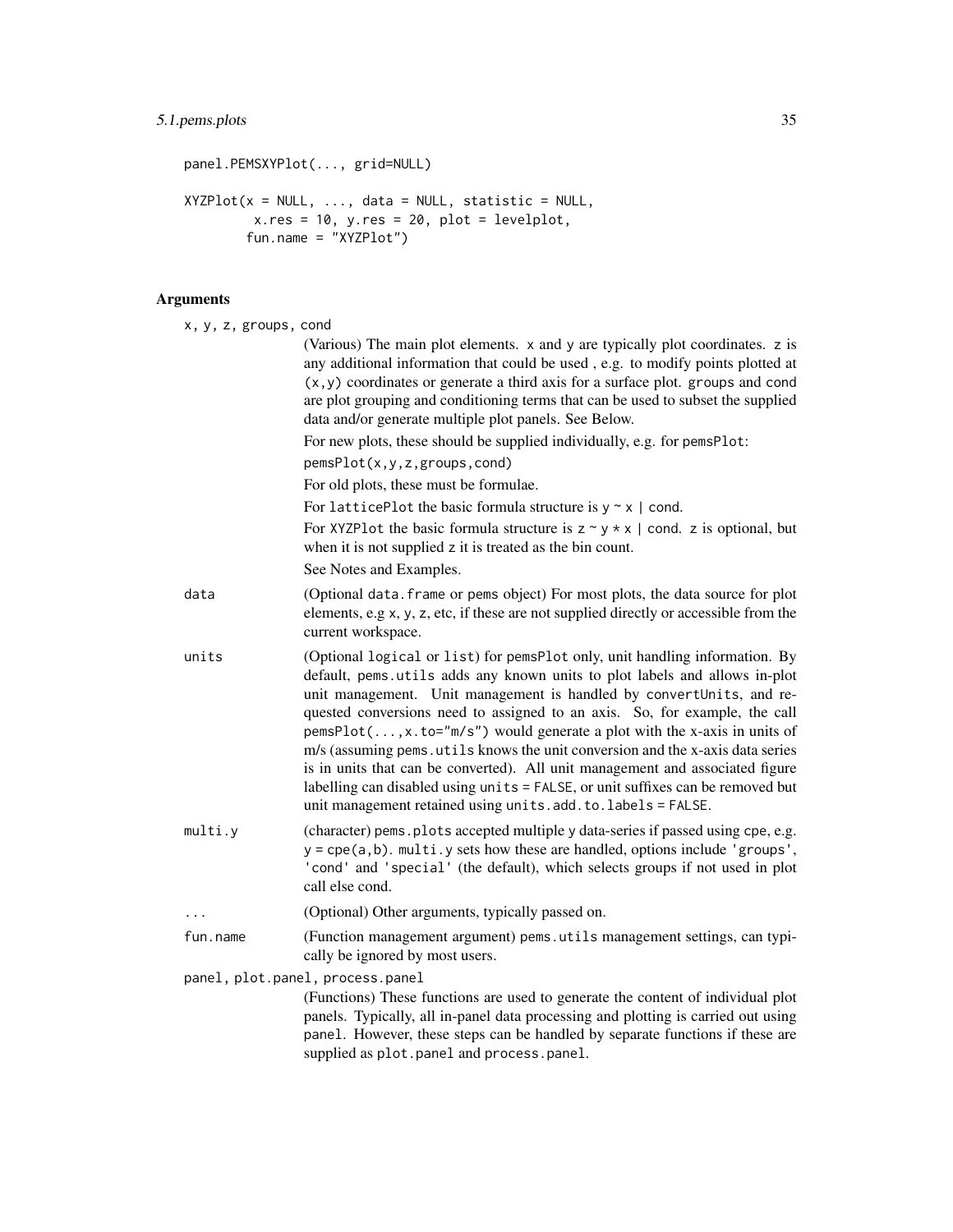<span id="page-35-0"></span>

| scheme       | (character or list) The default coloring scheme for the plot. See Note below.                                                                                                                                                                                                                                                                                                                                                                                            |
|--------------|--------------------------------------------------------------------------------------------------------------------------------------------------------------------------------------------------------------------------------------------------------------------------------------------------------------------------------------------------------------------------------------------------------------------------------------------------------------------------|
|              | lattice.like, plot, process, loa.settings                                                                                                                                                                                                                                                                                                                                                                                                                                |
|              | (Various) Plot management elements. These can typically be ignored by most<br>users, but allow plot developers to fine-tune plots. See Details below.                                                                                                                                                                                                                                                                                                                    |
| speed, accel | (Various) For WatsonPlot, the x and y terms, speed and acceleration, respec-<br>tively.                                                                                                                                                                                                                                                                                                                                                                                  |
| ref.line     | (Logical or list) For WatsonPlot. This argument manages the speed $= 0$ refer-<br>ence added to WatsonPlots. It can be either a logical (TRUE/FALSE), to turn the<br>line on or off, or a list of parameters to set the properties of the line.                                                                                                                                                                                                                          |
| omit.stopped | (Logical or character) For WatsonPlot, how to handle idling data: FALSE in-<br>clude in plot; TRUE or 'points' removes idle points before plotting; 'cell' or<br>'cells' removes any cells that include idling points before the data is binned.                                                                                                                                                                                                                         |
| plot.type    | (numeric) For WatsonPlot, pre-set plot types: 1 scatter plot; 2 bin plot; 3 contour<br>plot of binned data; 4 smoothed surface of binned data. See also statistic                                                                                                                                                                                                                                                                                                        |
| greyscale    | (Logical) For older plots only, should the plot be greyscale by default? This op-<br>tion resets the lattice color themes to greyscale while the plot is beging gen-<br>erated. So: (1) This only effects the plot itself, not subsequent plots; and, (2) any<br>user resets overwrite this, e.g. latticePlot(, greyscale=TRUE, col="red")<br>will place red symbols on an overwise greyscale plot. Newer plots use the alter-<br>native $plot(, scheme = "greyscale").$ |
| grid         | (List) If supplied, a list of plot parameters to be used to control the appearance<br>of the grid component of the plot. See Below.                                                                                                                                                                                                                                                                                                                                      |
| statistic    | (Function) when binning data with XYZPlot and WatsonPlot, the function to<br>use when evaluating the elements of each data bin. By default, length is used<br>if z is not supplied to generate a frequency plot and mean is used if z is supplied<br>to generate a bin average plot.                                                                                                                                                                                     |
| x.res, y.res | (Numerics) when binning data with XYZP1ot, the number of x- and y-axis bins<br>to generate.                                                                                                                                                                                                                                                                                                                                                                              |
|              |                                                                                                                                                                                                                                                                                                                                                                                                                                                                          |

### Details

pems.utils includes conventional (generic) plot methods for pems and pems.element objects. See [plot.pems](#page-13-1) and [plot.pems.element](#page-18-1) for further details.

However, it also includes a range of higher-level plotting functions developed for use with pems data.

Early plots, e.g. latticePlot, only allowed plot arguments using the [lattice](#page-0-0) formula format. While this is flexible and very powerful system, some users preferred the more conventional  $plot(x,y,...)$ call format. So, newer plots, e.g. pemsPlot, allow both conventional plot and [lattice](#page-0-0)-style formula calls.

pemsXYZCondUnitsHandler handles the pems information associated with the plots. This routine is included as a discrete function within this package and others are welcome to use elsewhere for similar purposes. edit(pemsPlot) to see it.

Newer plots use a combination of [lattice](#page-0-0) and [loa](#page-0-0) functions to provide a range of additional plotting options, such as integrated panel and key management. See [loa](#page-0-0) documentation for further details.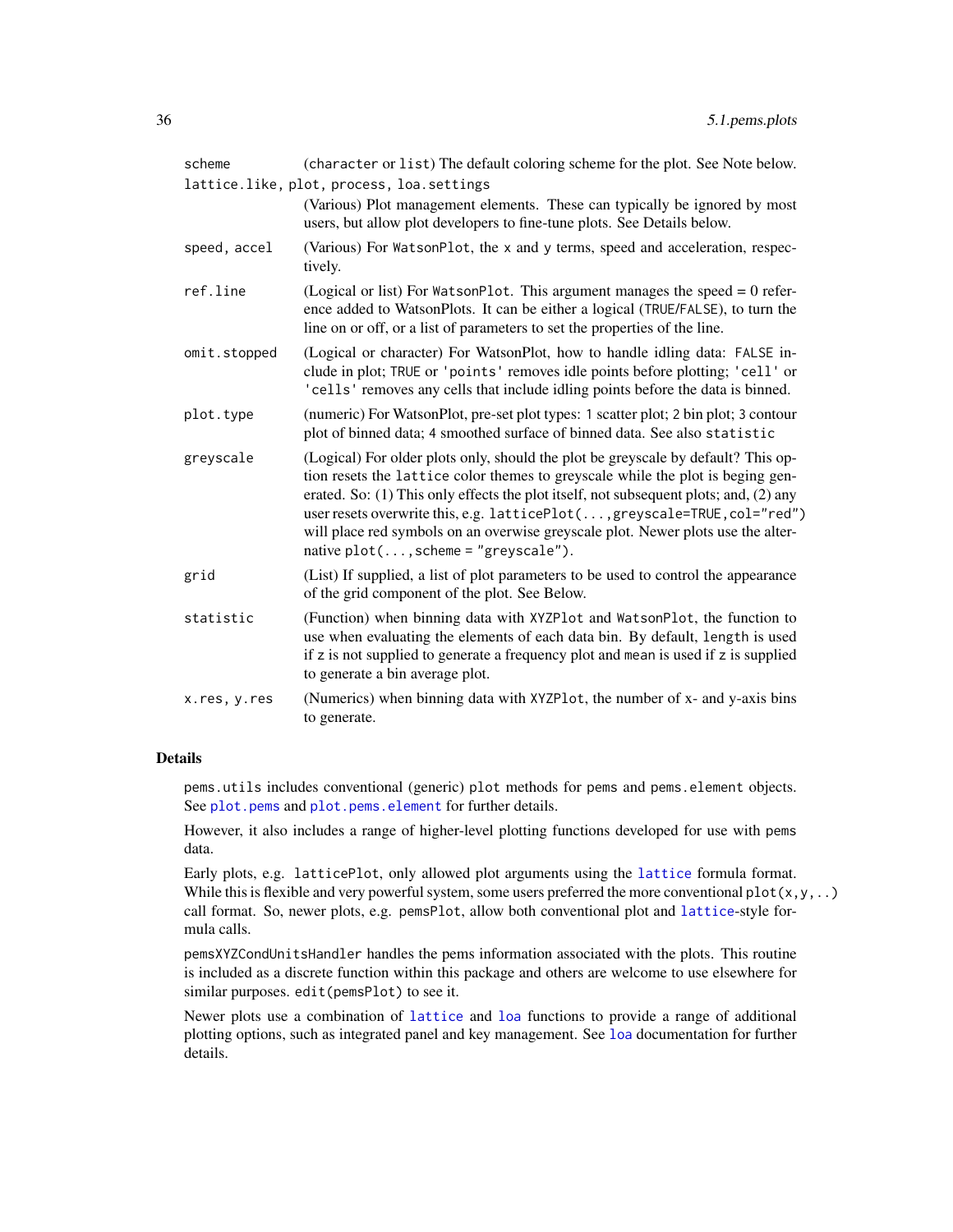#### 5.1.pems.plots 37

preprocess... and panel... functions handle pre-plot and in-plot elements of plot generation. These use the [loa](#page-0-0) modification of the [lattice](#page-0-0) plotting framework.

See Notes, Examples and extra documentation: [pems.plots.](http://pems.r-forge.r-project.org/pems.utils.plots.html)

### Value

By default, pemsPlot generates a bubble plot, so it plots  $(x, y)$  points, and by default color-grades and size-scales them according to z if also supplied.

When supplied speed and accel data-series as x and y cases, the WatsonPlot generates various forms of Watson's classic speed/accel frequency distribution plot.

latticePlot and XYZPlot are general purpose 'xy' and 'xyz' data plotting functions.

fortify is intended for use by ggplot2 functions when users are plotting data in pems objects. See Notes.

### Warning

IMPORTANT: Conditioning is currently disabled on XYZPlot.

XYZPlot is a short-term replace for previous function quickPlot. It will most likely be replaced when pems.utils.0.3 is released.

pemsPlot and WatsonPlot no longer accept formula x, y, z inputs.

With all these functions I have tried to make the default plotting options as robust as possible. However, it is not always possible to test all the plot combines that users might try. So, please let me know if anything is not working nicely for you. Thanks.

#### **Note**

#### General:

Like most other plot functions in R, [lattice](#page-0-0) functions use a number of common parameter terms. For example, xlab and ylab reset the x and y labels of a graph; xlim and ylim to set the x- and y-scales of a graph; col sets the color of a plot element; type sets the type ('p' for points, 'l' for lines, etc); pch and cex set plot symbol type and size, respectively; and, lty and lwd set plot line type and thickness, respectively; etc. These terms are passed onto and evaluated by all these plot functions to provide standard plot control.

latticePlot:

The default plot option for latticePlot is xyplot.

panel options for latticePlot: Default panel.xyplot. The alternative panel, panel.PEMSXYPlot supplied as part of this package, adds a grid layer to a standard xy panel. The extra code just allows you to pass specific plot parameters to the grid panel using the argument grid. You can build almost any plot layout using these and other panels in lattice and loa as building blocks.

### XYZPlot:

The default plot option for latticePlot is levelplot.

pemsPlot:

pemsPlot and subsequent plot functions use an alternative convention. Here, plots include separate process and plot steps. This option allows the plot to pass on share the results of in-panel calculations with other panels and keys. The handling mechanism is part of the [loa](#page-0-0) package.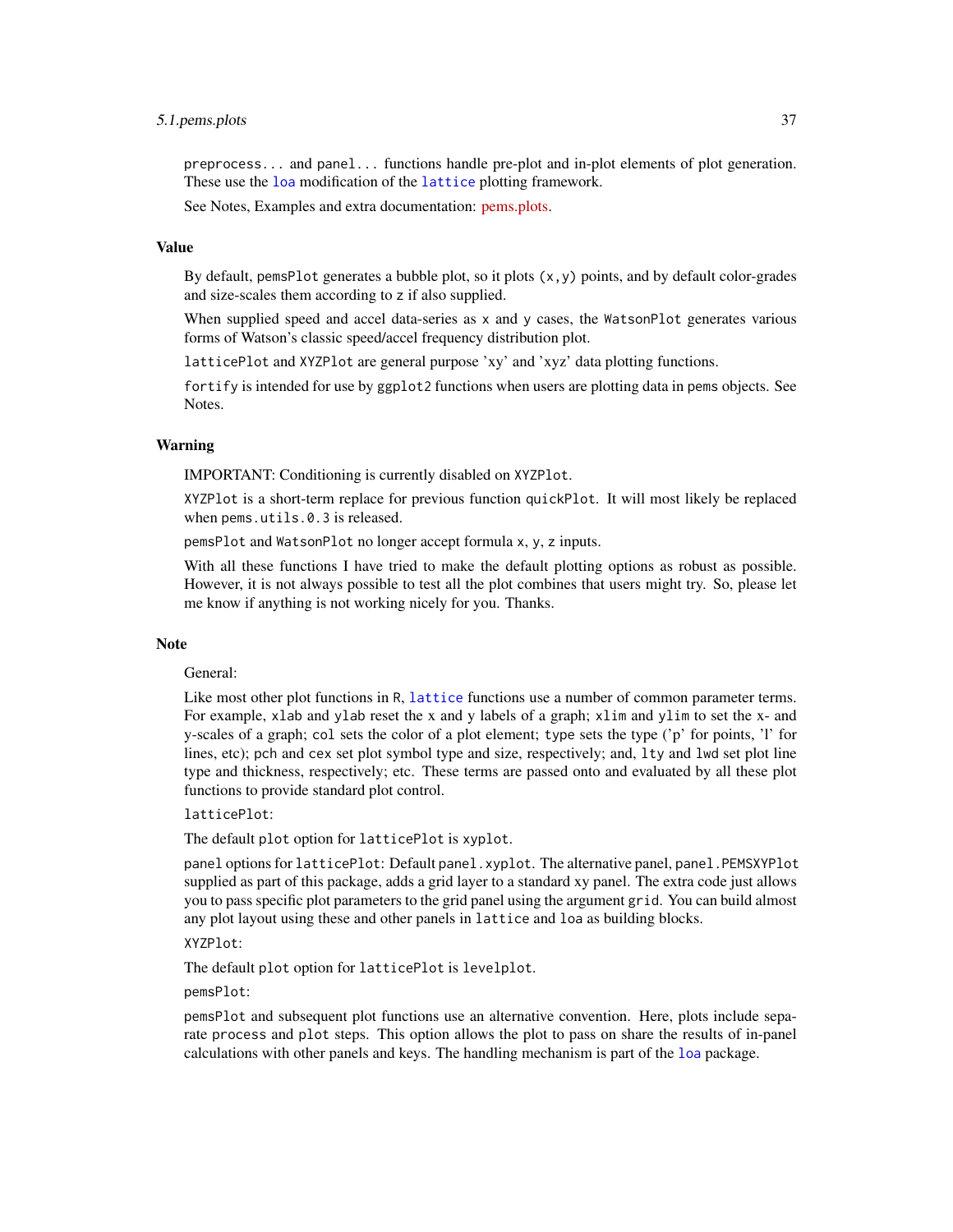<span id="page-37-0"></span>The reason for latticePlot, etc:

latticePlot combines a number of lattice and latticeExtra function modifications I regularly use when plotting data. So, it is basically a short cut to save having to write out a lot of code I regularly use. I would encourage anyone to at the very least have a look at lattice.

I also hope those learning lattice, find these functions a helpful introduction and handy 'stop gap' while they are getting to grips with the code behind trellis and panel structures.

### Author(s)

Karl Ropkins

### References

lattice:

Sarkar, Deepayan (2008) Lattice: Multivariate Data Visualization with R. Springer, New York. ISBN 978-0-387-75968-5

latticeExtra:

Deepayan Sarkar and Felix Andrews (2011). latticeExtra: Extra Graphical Utilities Based on Lattice. R package version 0.6-18. http://CRAN.R-project.org/package=latticeExtra

[lattice](#page-0-0) is one of number of really nice graphical tools in R. Others, like ggplot2 and iplot, help you to very quickly explore your data. But, for me the trellis framework of [lattice](#page-0-0) has always felt the most flexible.

### See Also

See [lattice](#page-0-0), latticeExtra, [loa](#page-0-0).

### Examples

```
###########
##example 1
###########
```
## Not run: #plotting pems with other packages

```
#base
plot(pems.1)
plot(pems.1$velocity)
```
#lattice  $xyplot(velocity \textdegree local.time, data = pems.1, type = "l")$ 

#in ggplot2

#Note: Suggests only so you need to load this... #Note: this uses fortify.pems behind scenes...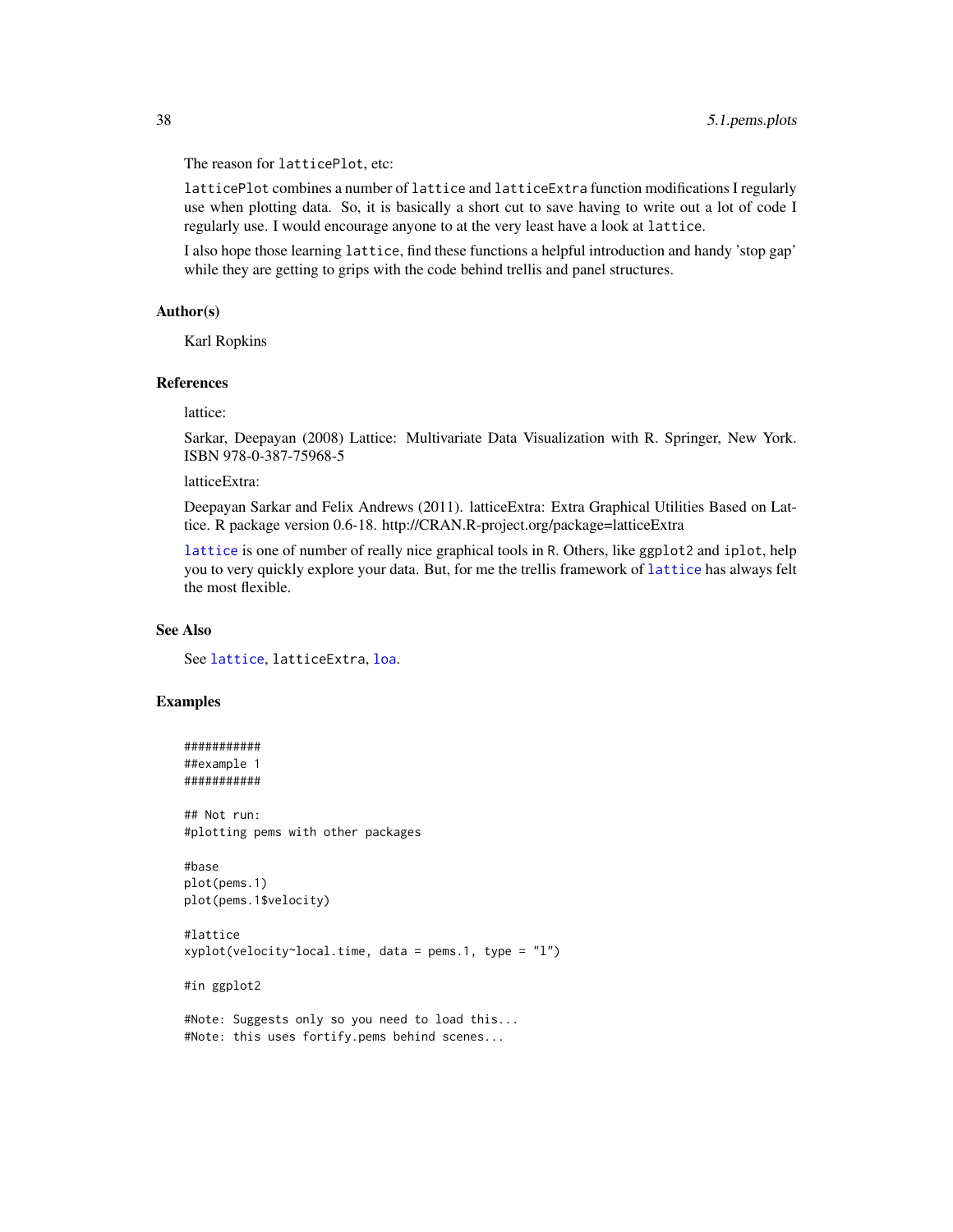```
5.1.pems.plots 39
```

```
require(ggplot2)
qplot(time.stamp, velocity, data=pems.1)
ggplot(pems.1, aes(x = time.stamp, y = velocity)) + geom\_line()#etc
## End(Not run)
###########
##example 2
###########
#basic usage of latticePlot
latticePlot(velocity~local.time, data = pems.1, type = "l")
latticePlot(velocity~local.time, data = pems.1, col = "red",
            pch = 20, panel = panel.PEMSXYPlot,
            grid = list(col ="black", lty=2))
###########
##example 3
###########
#basic usage of XYZPlot
a <- calcAccel(velocity, local.time, data = pems.1, output="pems")
XYZPlot(~accel*velocity, data=a)
XYZPlot(~accel*velocity, data=a, plot = wireframe, shade=TRUE)
###########
##example 4
###########
#basic usage of pemsPlot
pemsPlot(local.time, velocity, data=pems.1, type="l")
###########
##example 5
###########
#basic usage of WatsonPlot
#Note: using 'a' generated in example 3
WatsonPlot(velocity, accel, data=a)
## Not run:
#omit.stopped for different handling of idling data
```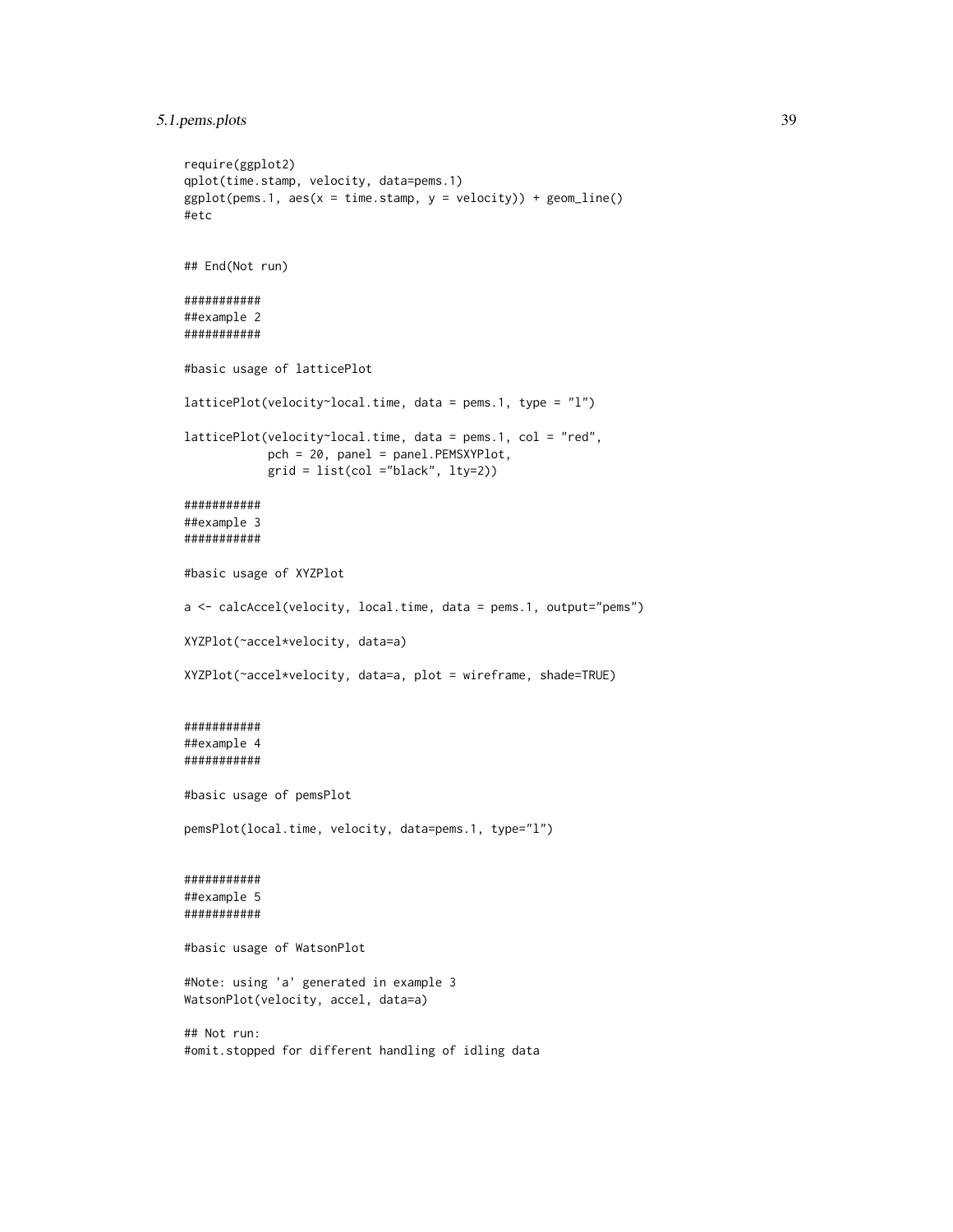```
WatsonPlot(velocity, accel, data=a, omit.stopped="points")
WatsonPlot(velocity, accel, data=a, omit.stopped="cells")
#plot.type for different plot methods
WatsonPlot(velocity, accel, data=a, plot.type=1)
WatsonPlot(velocity, accel, data=a, plot.type=2)
WatsonPlot(velocity, accel, data=a, plot.type=3)
WatsonPlot(velocity, accel, data=a, plot.type=4)
## End(Not run)
```
6.1.common.calculations

*Common calculations*

#### <span id="page-39-1"></span>**Description**

Various common calculations associated with PEMS data.

### Usage

```
calcDistance(speed = NULL, time = NULL, data = NULL,
          ..., fun.name = "calcDistance")
calcSpeed(distance = NULL, time = NULL, data = NULL,
          ..., fun.name = "calcSpeed")
calcAccel(speed = NULL, time = NULL, data = NULL,
          \ldots, method = 2, fun.name = "calcAccel")
calcAcceleration(speed = NULL, time = NULL, data = NULL,
          \ldots, method = 2, fun.name = "calcAccel")
calcJerk(accel = NULL, time = NULL, data = NULL,
          ..., fun.name = "calcJerk")
#associated
calcChecks(fun.name = "calcChecks", ..., data = NULL,
          if.missing = c("stop", "warning", "return"),
          output = c("input", "data.frame", "pems", "special"),
          unit.conversions = NULL, overwrite = FALSE)
calcPack(output = NULL, data = NULL, settings = NULL,
          fun.name = "calcPack", this.call = NULL)
```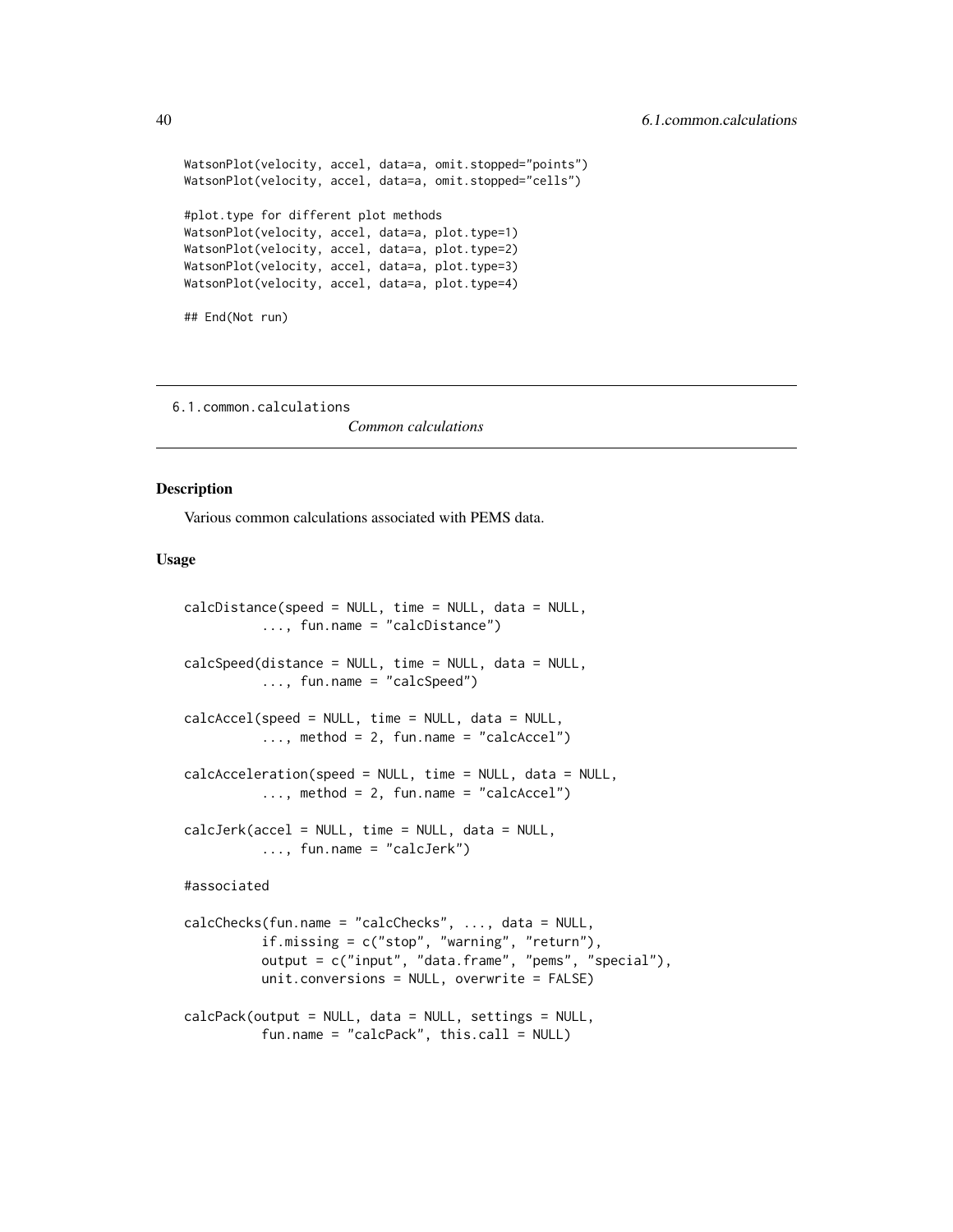### <span id="page-40-0"></span>**Arguments**

| speed, time, distance, accel                                         |                                                                                                                                                                                                                                                                                           |  |
|----------------------------------------------------------------------|-------------------------------------------------------------------------------------------------------------------------------------------------------------------------------------------------------------------------------------------------------------------------------------------|--|
|                                                                      | (Required data series typically vectors) The inputs to use when doing a calcula-<br>tion. These can typically be vectors or elements in either a data. frame or pems<br>object.                                                                                                           |  |
| data                                                                 | (Optional data. frame or pems object) The data source if either a data. frame<br>or pems object is being used.                                                                                                                                                                            |  |
| $\ddots$ .                                                           | (Optional) Other arguments, currently passed on to calcChecks.                                                                                                                                                                                                                            |  |
| fun.name                                                             | (Optional character) The name of the parent function, to be used in error mes-<br>saging.                                                                                                                                                                                                 |  |
| if.missing, output, unit.conversions, overwrite, settings, this.call |                                                                                                                                                                                                                                                                                           |  |
|                                                                      | (Various) Along with data and fun.name, arguments used by calcCheck and<br>calcPack to manage error and unit handling and workhorse calc opera-<br>tions. These are typically passed to the appropriate check or  Units<br>function for evaluation. See Details, Note and Examples below. |  |
| method                                                               | (Character) Currently for calcancel only. The method to use if options exist.                                                                                                                                                                                                             |  |

### Details

With the exception of calcChecks and calcPack, calc... functions are common calculations.

calcDistance calculates distance (in m) using speed and time.

calcSpeed calculates speed (in m/s) using distance and time.

calcAccel calculates acceleration (in m/s/s) using speed and time.

calcJerk calculates jerk (rate of change of acceleration in m/s/s/s) using acceleration and time.

By default results are returned as pems.elements. Other options include returning as the supplied data plus the results as either a data. frame or a pems object. See Note below.

Unit management is by [convertUnits](#page-28-1). See Note below.

The extra functions calcChecks and calcPack are add-ins that anyone can use to develop other similiar functions. They are added at the start and end of standard calc... functions to provide an option to use with third-party code. See Note.

### Value

With the exception of calcChecks and calcPack, all calc... functions return either a pems.element vector, data. frame or pems object, depending on output setting and data supplied.

### Note

Unit handling in pems.utils is via [checkUnits](#page-42-1), [getUnits](#page-28-1), [setUnits](#page-28-1) and [convertUnits](#page-28-1). Allowed unit conversion methods have to be defined in [ref.unit.conversions](#page-65-1) or a locally defined alternative supplied by the user. See [convertUnits](#page-28-1) for an example of how to locally work with unit conversions.

calc.dist and calc.accel are alternatives to calcDistance and calcAccel.

The functions calcChecks and calcPack are currently under revision and likely to be replaced in future versions of pems.utils.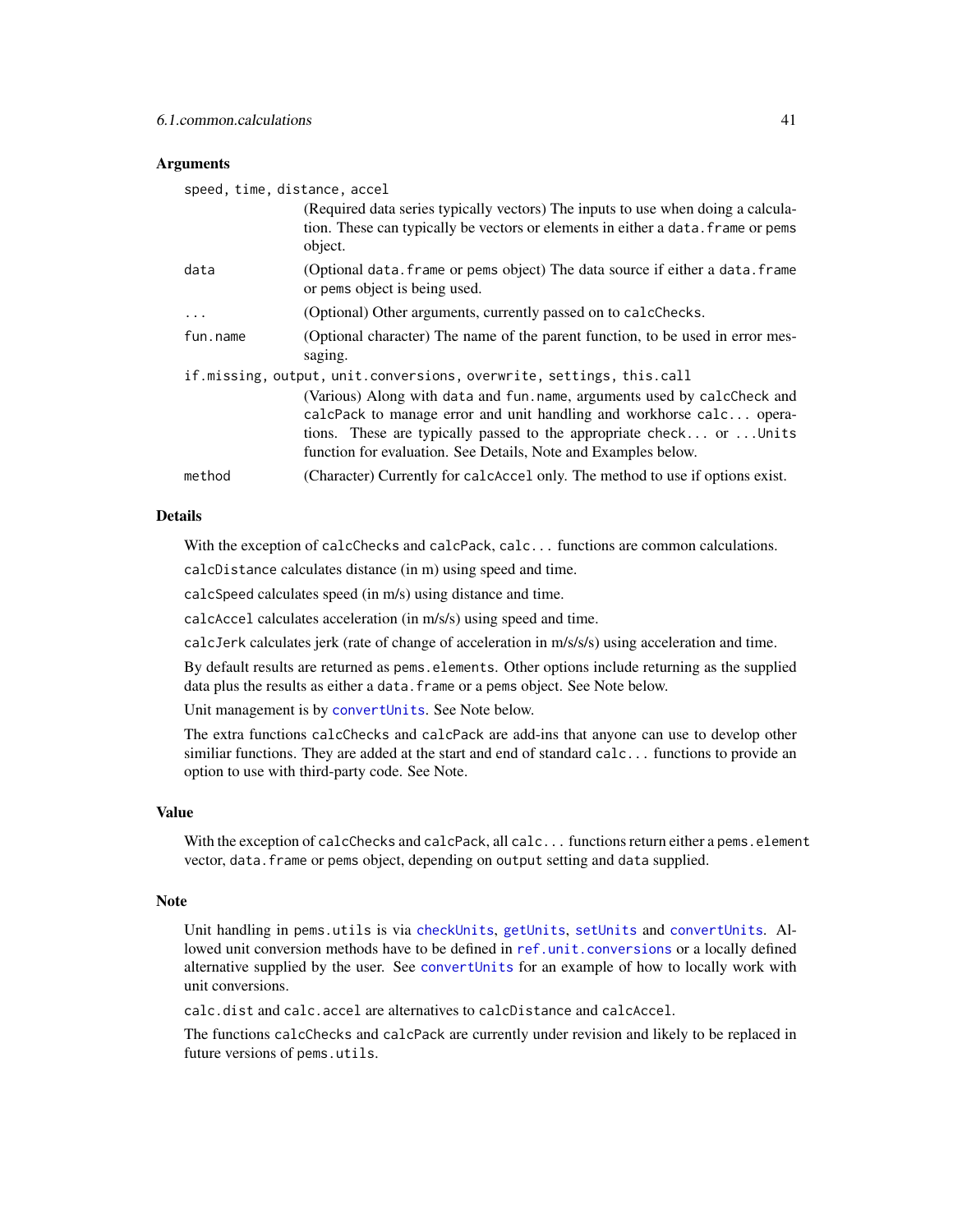#### <span id="page-41-0"></span>Author(s)

Karl Ropkins

### References

References in preparation.

### See Also

[calcVSP](#page-50-1) for VSP calculations. [calcEm](#page-54-1) for emissions calculations.

### Examples

```
###########
##example 1
###########
#basic usage
#calculated accel as pems.element
calcAccel(velocity, local.time, pems.1)
#answer returned as suppied pems + calculated accel
calcAccel(velocity, local.time, pems.1, output = "pems")
#or, if you would rather...
## Not run:
pems.1$accel <- calcAccel(velocity, local.time, pems.1)
## End(Not run)
###########
#example 2
###########
#making wrappers for routine data processing
my.pems <- list(pems.1, pems.1)
sapply(my.pems, function(x)
                 calcAccel(velocity, local.time, data=x))
#ans = accel data series for each pems in my.pems list
# [,1] [,2]
# [1,] NA NA
# [2,] 0.00000000 0.00000000
# [3,] 0.05555556 0.05555556
# [4,] 0.00000000 0.00000000
```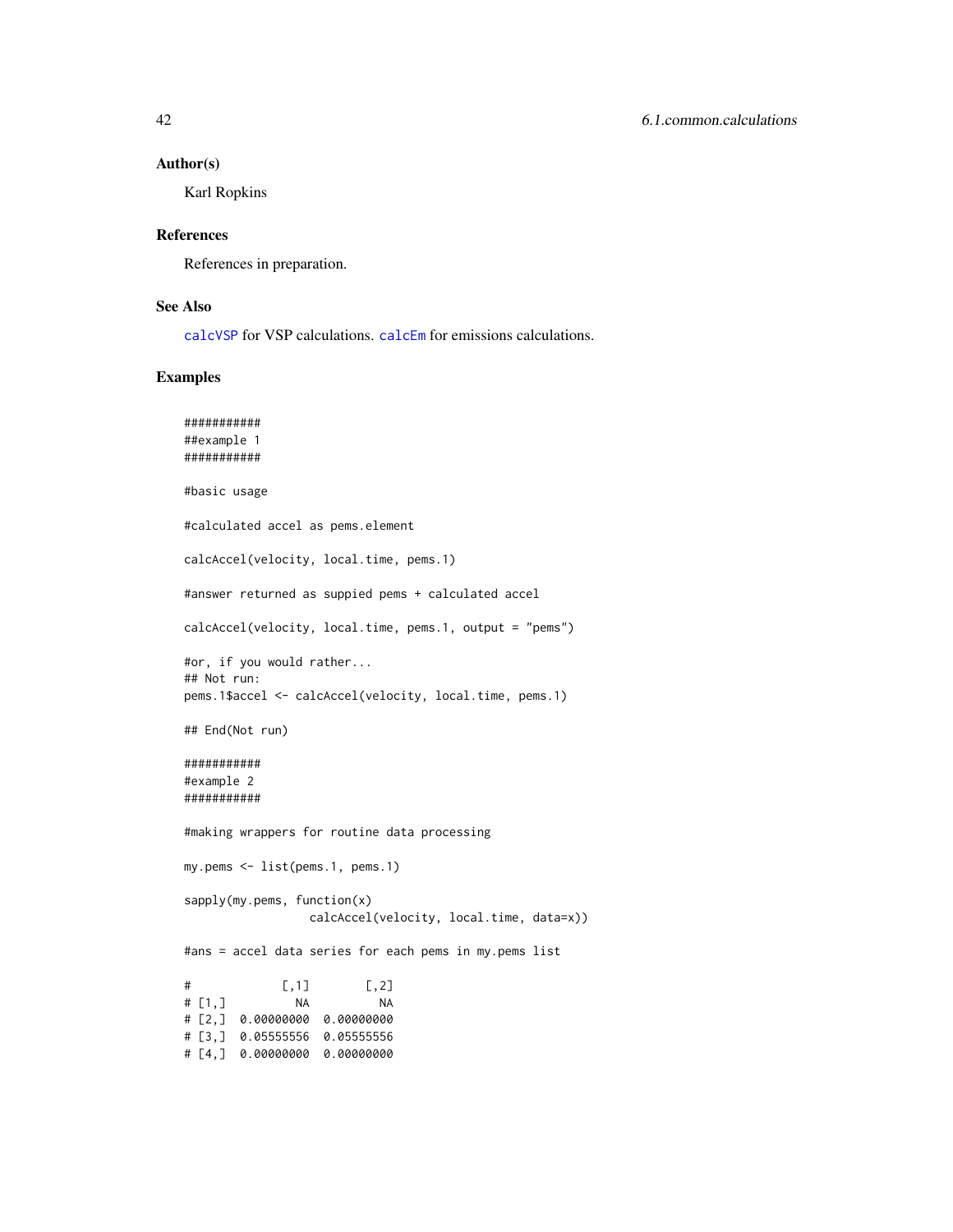```
# [5,] -0.02777778 -0.02777778
# [6,] 0.05555556 0.05555556
# ....
#note:
#sapply if you can/want to simiplify outputs
#lapply if you want to keep output as a list of answers
```
6.2.common.check.functions

*common check... functions*

### <span id="page-42-1"></span>Description

Various pems.utils workhorse functions for input checking and routine data handling.

### Usage

```
checkOption(option=NULL, allowed.options=NULL,
           option.name = "option", allowed.options.name = "allowed.options",
           partial.match=TRUE, fun.name = "checkOption",
           if.missing = c("stop", "warning", "return"),
           output = c("option", "test. result"), ...)checkPEMS(data = NULL, fun.name = "checkPEMS",
           if.missing = c("return", "warning", "stop"),
           output = c("pems", "data.frame", "test.result"),
           ...)
checkUnits(input = NULL, units = NULL, data = NULL,
           input.name = NULL, fun.name = "checkUnits",
           if.missing = c("stop", "warning", "return"),
           output = c("special", "units", "input", "test.result"),
           ..., unit.conversions = NULL)
checkOutput(input = NULL, data = NULL,
           input.name = NULL, fun.name = "checkOutput",
           if.missing = c("stop", "warning", "return"),
           output = c("pems", "data.frame", "input", "test.result"),
           overwrite = FALSE, \ldots)checkIfMissing(..., if.missing = c("stop", "warning", "return"),
           reply = NULL, suggest = NULL, if. warning = NULL,fun.name = NULL)
```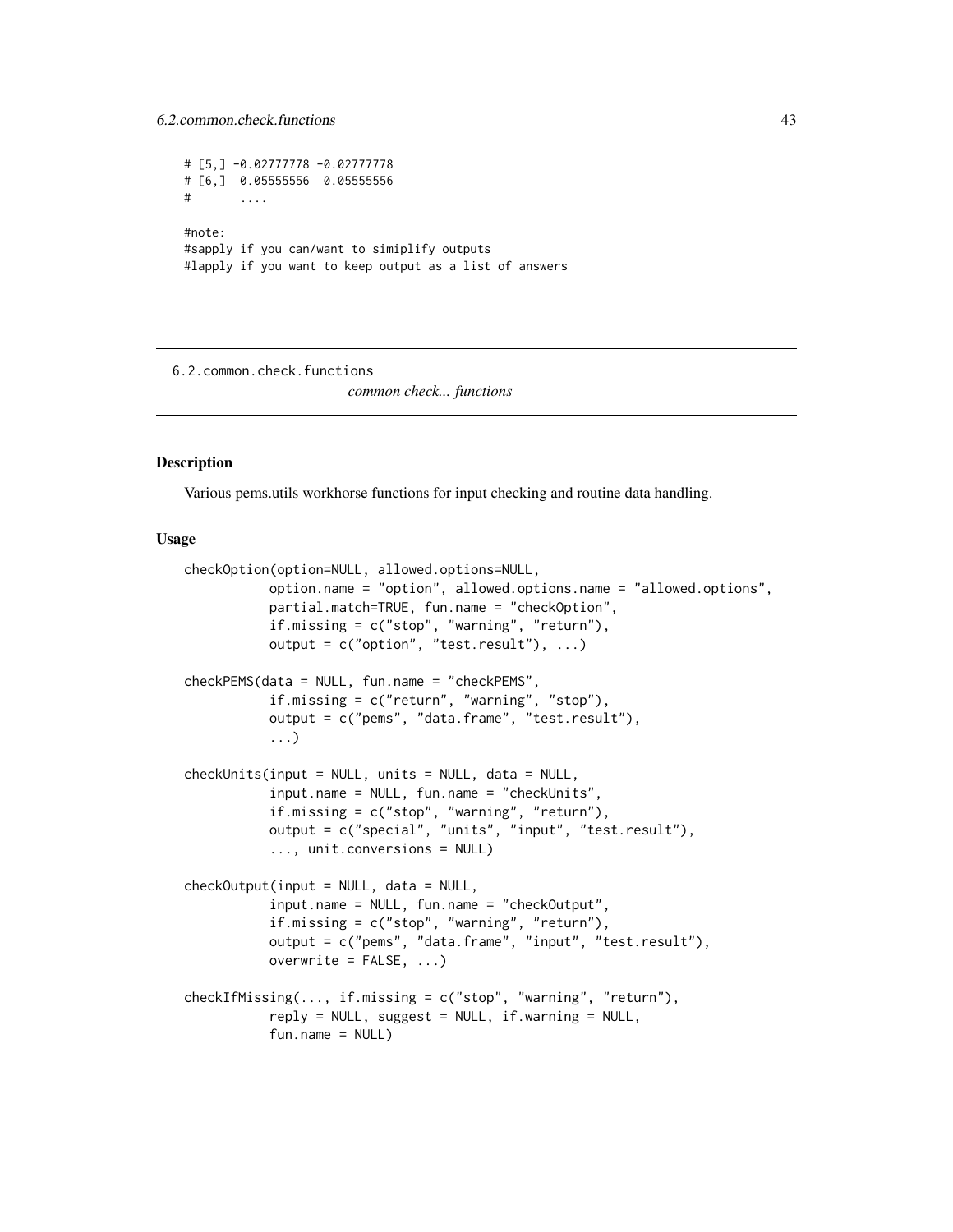## <span id="page-43-0"></span>Arguments

| input                      | (vector, object or object element) An input to be tested or recovered for subse-<br>quent use by another function, e.g. a speed measurement from a pems object.                                                                                                                                                                                                                                                  |
|----------------------------|------------------------------------------------------------------------------------------------------------------------------------------------------------------------------------------------------------------------------------------------------------------------------------------------------------------------------------------------------------------------------------------------------------------|
| data                       | (data.frame, pems object) If supplied, the assumed source for an input. This can<br>currently be a standard data. frame or a 'pems' object. Note: if an input is<br>not found in data, the parent environment is then also checked before returning<br>an error message.                                                                                                                                         |
| input.name, option.name    |                                                                                                                                                                                                                                                                                                                                                                                                                  |
|                            | (Optional character vectors) If a check function is used as a workhorse by<br>another function, the name it is given in any associated error messaging. See<br>Note below.                                                                                                                                                                                                                                       |
| fun.name                   | (Optional character vector) If a check function is used as a workhorse rou-<br>tine within another function, the name of that other function to be used in any<br>associated error messaging. See Note below.                                                                                                                                                                                                    |
| if.missing                 | (Optional character vector) How to handle an input, option, etc, if missing, not<br>supplied or NULL. Current options include: "stop" to stop the check func-<br>tion and any parent function using it with an error message; "warning" to warn<br>users that expected information was missing but to continue running the parent<br>code; or "return" to continue running the parent code without any warnings. |
| output                     | (Character vector) Output mode for check function results. Options typi-<br>cally include the check type and "test.results". See Value below.                                                                                                                                                                                                                                                                    |
| $\cdots$                   | (Optional) Other arguments, currently ignored by all check functions expect<br>checkIfMissing.                                                                                                                                                                                                                                                                                                                   |
|                            | option, allowed.options, allowed.options.name<br>(Character vectors) For checkOption, option and allowed.options are the<br>supplied option, and the allowed options it should be one of, respectively, and<br>allowed.options.name if way these allowed options should be identified in<br>any associated error messaging. See Note below.                                                                      |
| partial.match              | (Logical) For check0ption, should partial matching be used when comparing<br>option and allowed.options.                                                                                                                                                                                                                                                                                                         |
| units                      | (Character vector) For checkUnits, the units to return input in, if requested<br>(output = "input"). Note: The default, output = "special", is a special case<br>which allows checkUnits to return either the units if they are not set in the call<br>(equivalent to output = "units") or the input in the requested units if they are<br>set in the call (equivalent to output = "input").                     |
| unit.conversions           |                                                                                                                                                                                                                                                                                                                                                                                                                  |
|                            | (List) For checkUnits, the conversion method source. See ref.unit.conversions<br>and convertUnits for further details.                                                                                                                                                                                                                                                                                           |
| overwrite                  | (Logical) For checkOutput, when packing/repacking a data. frame or pems<br>object, should 'same name' cases be overwritten? If FALSE and 'same names'<br>are encountered, e.g. when modifying an existing data. frame or pems element,<br>a new element if generated with a unique name in the form [name]. [number].                                                                                            |
| reply, suggest, if.warning | (Character vectors) For checkIfMissing, when generating error or warning<br>messages, the main reply/problem description, any suggestions what users can                                                                                                                                                                                                                                                         |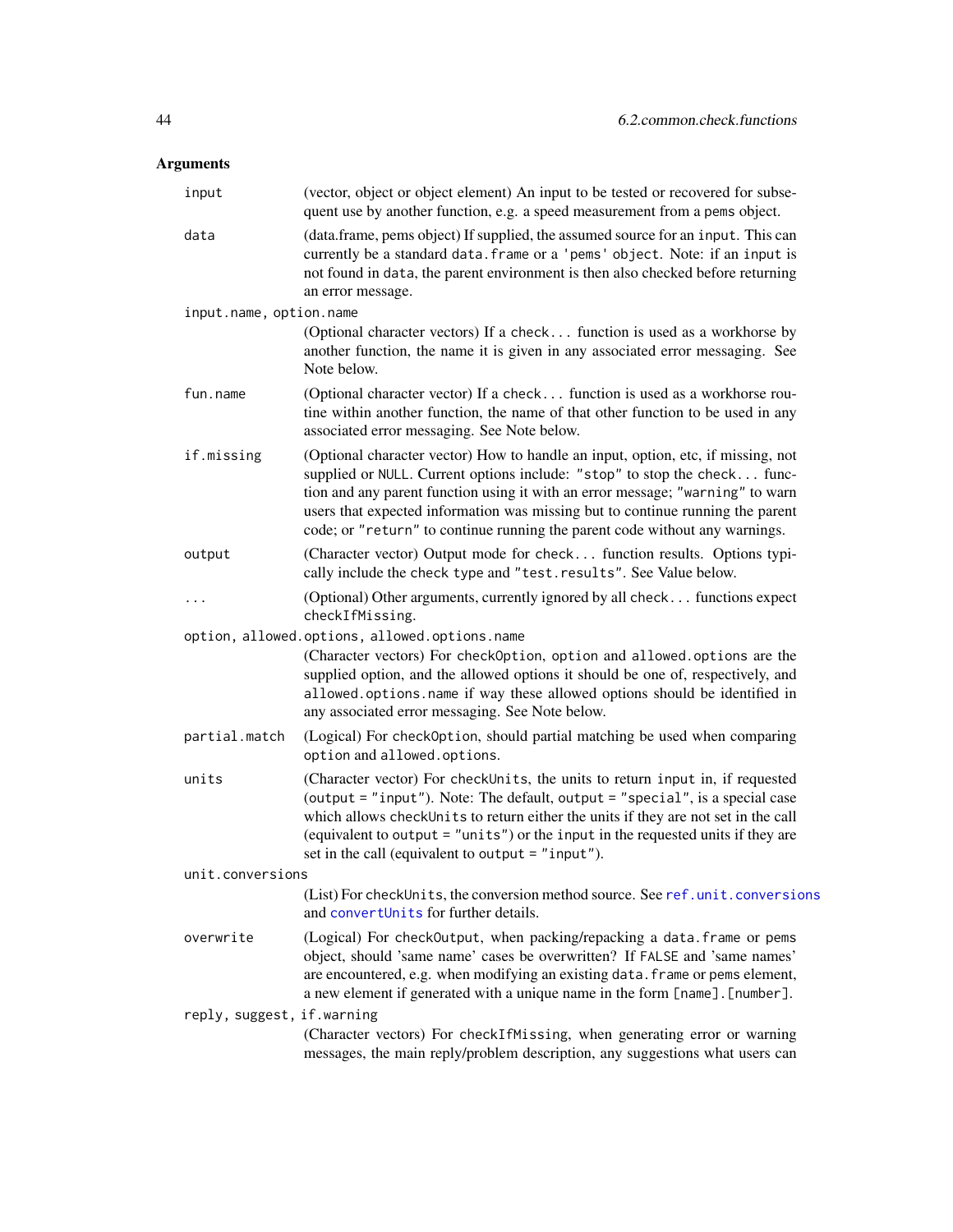try to fix this, and the action taken by the function if just warning (e.g. setting the missing value to NULL), respectively. All are options.

### Details

The check... functions are intended as a means of future-proofing pems.utils data handling. They provide routine error/warning messaging and consistent 'front-of-house' handling of function arguments regardless of any underlying changes in the structure of the pems objects and/or pems.utils code. This means third-party function developed using these functions should be highly stable.

checkOption checks a supplied option against a set of allowed options, and then if present or matchable returns the assigned option. It is intended as a workhorse for handling optional function arguments.

checkPEMS checks a supplied data source and provides a short-cut for converting this to and from data.frames and pems object classes. It is intended as a 'best-of-both-worlds' mechanism, so users can supply data in various different formats, but function developers only have to work with that data in one (known) format.

checkUnits checks the units of a previously recovered input, and then, depending on the output setting, returns either the units of the input or the input in the required units (assuming the associated conversion is known).

checkOutput packs/repacks a previously recovered input. Depending on the output setting, this can be as the (standalone) input, an element of a data.frame or an element of a pems object.

checkIfMissing if a workhorse function for the if.missing argument. If any of the supplied additional arguments are NULL, it stops, warns and continues or continues a parent function according to the if.missing argument. If supplied, reply, suggest and if.warning arguments are used to generate the associated error or warning message.

#### Value

All check... functions return a logical if output = "test.result", TRUE if the input, option, etc., is suitable for use in that fashion or FALSE if not.

### Otherwise,

checkOption return the option argument if valid (on the basis of if.missing) or an error, warning and/or NULL (on the basis of if.missing) if not. If partial.match = TRUE and partial matching is possible this is in the full form given in allowed.options regardless of the degree of abbreviation used by the user.

checkPEMS returns the data argument if valid or an error, warning and/or NULL (on the basis of if.missing) if not. Depending on output setting, the valid return is either a data.frame or pems object.

checkUnits returns the units of the input argument if no other information is supplied and units have previously been assigned to that input. If units are assigned in the call or output is forced (output = "input"), the input is returned in the requested units. If this action is not possible (e.g. pems.utils does not know the conversion), the function returns an error, a warning and the unchanged input or the unchanged input alone depending on if.missing setting.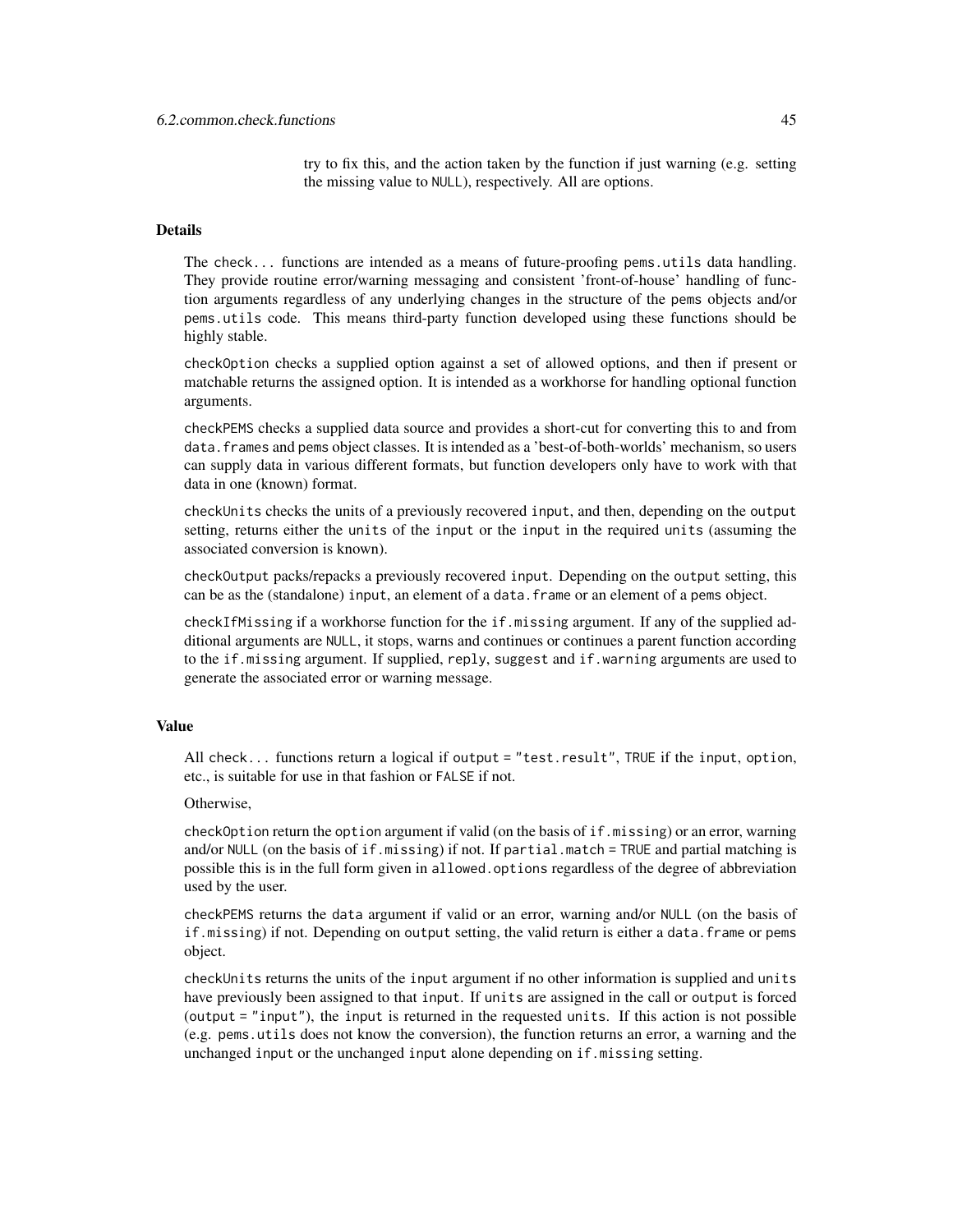Depening on if.missing argument, checkIfMissing either stops all parent functions with an error message, warns of a problem but allows parent functions to continue running, or allows parent functions to continue without informing the user.

### Note

The ...name arguments allow the check... functions to be used silently. If a parent function is identified as fun.name and the check case (codeinput, option, etc.) is identified with the associated ...name argument these are used in any associated error messaging.

#### Author(s)

Karl Ropkins

#### References

[TO DO]

### See Also

See [ref.unit.conversions](#page-65-1) and [convertUnits](#page-28-1) for general unit handling.

6.3.corrections *Corrections*

### Description

Corrections are a special subset of functions which by default write over the elements that they recalculate.

#### Usage

```
correctInput(input = NULL, ..., data = NULL,correction = NULL)
zeroNegatives(input = NULL, ..., data = NULL,
        screen = FALSE)
correctBaseline(x, ..., data = NULL, output = "ans")#associated
calcPack2(input, ..., settings = NULL, data = NULL)
```
<span id="page-45-0"></span>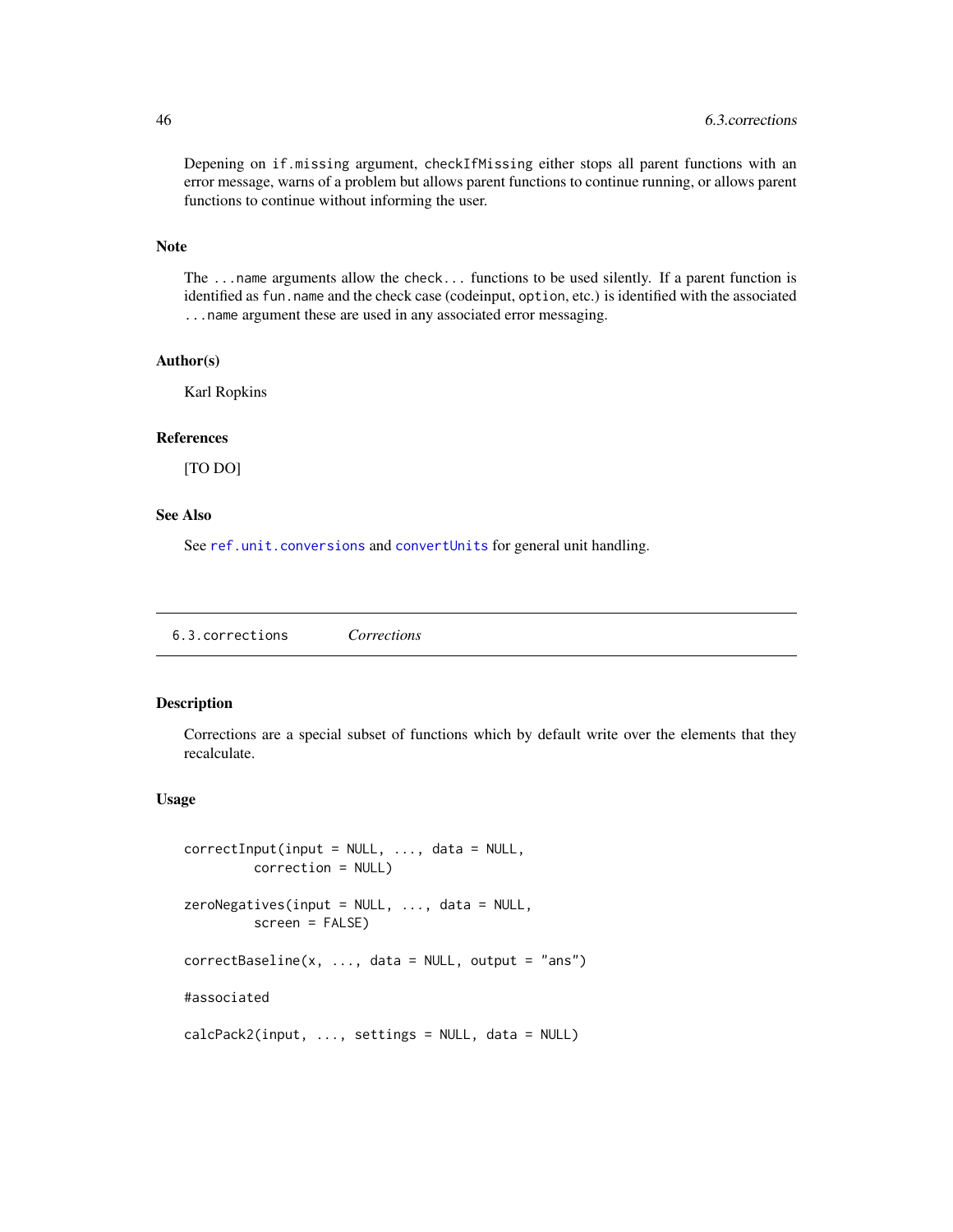### <span id="page-46-0"></span>6.3.corrections 47

#### Arguments

| input      | (Required data series typically vectors) The input to use when makin a correc-<br>tion. This is typically a vector or element in either a data. frame or pems object.                        |
|------------|----------------------------------------------------------------------------------------------------------------------------------------------------------------------------------------------|
| X          | (For correctBaseline) (Required data series typically vectors) The input to<br>use when makin a correction. This is typically a vector or element in either a<br>data. frame or pems object. |
| $\ddots$   | (Optional) Other arguments, typically passed on.                                                                                                                                             |
| data       | (Optional data. frame or pems object) The data source if either a data. frame<br>or pems object is being used.                                                                               |
| correction | (For correctInput, required function) The correction operation to apply to<br>input. This is typically a function or function name (as character string).                                    |
| screen     | (For zeroNegatives, logical) If the user intends screening the correction before<br>applying it, this should be set to TRUE.                                                                 |
| output     | (character) Where options exists for the function output, the required output. For<br>correctBaseline, current options: 'ans' (the default) and 'diagnostic'.                                |
| settings   | (For calcenack), list) Any arguments to be used as settings when handling<br>pems.elements. Unless developing functions, this can typically be ignored.                                      |

### **Details**

correctInput is a general correction handlers. It accepts an input and a function, correction, which it applies to input.

zeroNegatives resets any negative values in an input to zero.

correctBaseline attempts to correct the baseline of a supplied data (pems.element vector) timeseries. Baseline corrections are carried out using methods from the [baseline](#page-0-0) package. See Below.

calcPack2 is an alternative version of [calcPack](#page-39-1). See associated help for details.

### Value

With the exception of calcPack2, all the above functions generate input corrections.

correctBaseline returns the supplied data time-series (x) after applying the requested baseline correction (see below).

#### Note

By default, corrections return results in the format of the input. So: If inputs are supplied as vectors, the answer is returned as a vector; If inputs are supplied in a pems object, that pems object is returned with the answer added in. This behaviour is enabled by the default output = "special". Output type can be forced by declaring ouput in the function call. Options "input", "data.frame" and "pems" return vectors, data.frames and pems objects, respectively.

Unlike other calculations, corrections automatically replace the associated input, unless prevented (using overwrite = FALSE).

This function management is handled by [calcChecks](#page-39-1) and [calcPack](#page-39-1). These are front and back end calc... function add-ins that anyone can use as a 'minimal code' means of integrating third-party and pems.utils functions.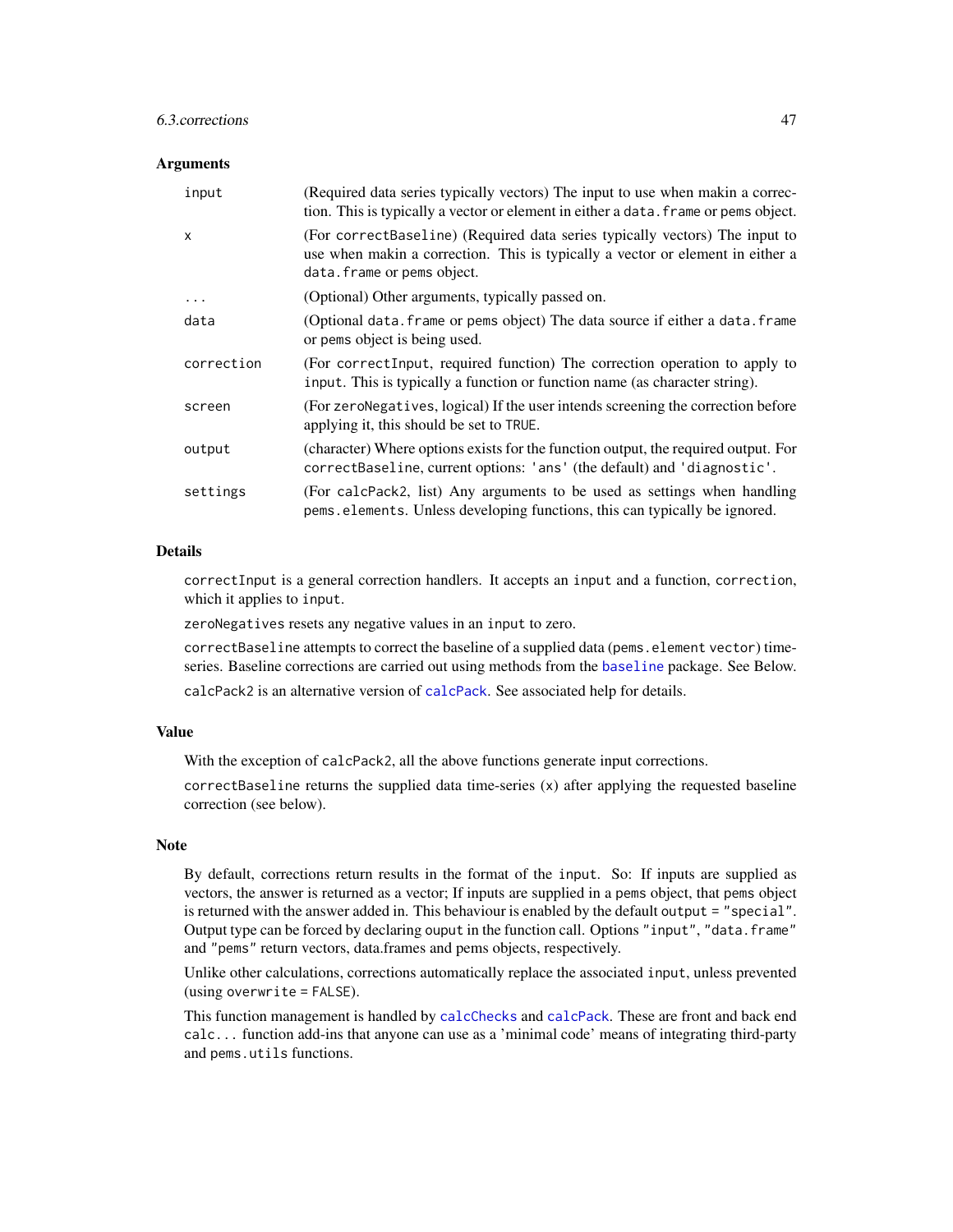See [calcChecks](#page-39-1) documentation for details.

correctBaseline is a recent transfer from sleeper.service. It uses [baseline](#page-0-0) functions to provide 'best guess' baseline corrections.

By default, it applies:

baseline(...,method="rollingBall",wm=50,ws=50)

Please Note the 'best guess': As baseline corrections are based statistical estimates of likely baselines rather than actual measures of drift these should be treated as estimates.

Unit management is by [convertUnits](#page-28-1). See associated help documentation for details.

### Author(s)

Karl Ropkins

#### References

baseline:

Kristian Hovde Liland and Bjorn-Helge Mevik (2015). baseline: Baseline Correction of Spectra. R package version 1.2-1. https://CRAN.R-project.org/package=baseline

### See Also

[baseline](#page-0-0) regarding baseline corrections.

[common.calculations](#page-39-1), [calcVSP](#page-50-1) or [calcEm](#page-54-1) for calculation functions.

[getElement](#page-0-0) ([checkUnits,](#page-42-1)etc and [convertUnits](#page-28-1) for data management.

#### Examples

########### ##example 1 ###########

#basic usage

zeroNegatives(-10:10) #etc

<span id="page-47-0"></span>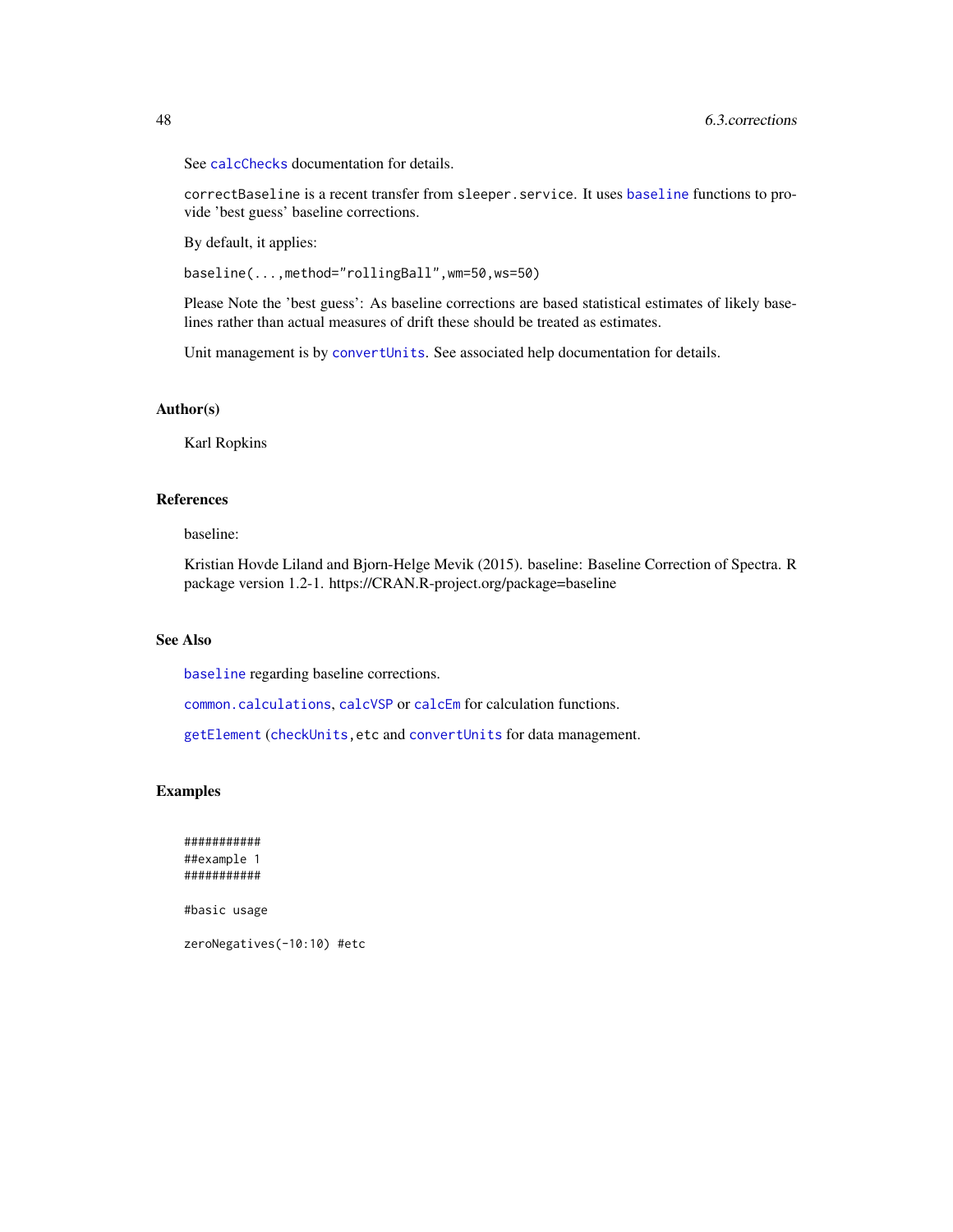<span id="page-48-0"></span>6.4.analysis.summary.reports

*Generating summary reports*

### <span id="page-48-1"></span>Description

Various functions for generating summary reports for pems objects.

### Usage

```
summaryReport(speed = NULL, time = NULL, accel = NULL,
          distance = NULL, data = NULL, ...,
          lod.\,speed = 0.1, \, lod.\,accel = 0.1,fun.name = "summaryReport")
```
### Arguments

| speed, accel, time, distance |                                                                                                                                                                                                                                    |
|------------------------------|------------------------------------------------------------------------------------------------------------------------------------------------------------------------------------------------------------------------------------|
|                              | (Data series typically vectors) The inputs to use when doing a calculation. These<br>can typically be vectors or elements in either a data. frame or pems object if<br>supplied as data. See Details below regarding requirements. |
| data                         | (Optional data. frame or pems object) The data source if either a data. frame<br>or pems object is being used.                                                                                                                     |
| $\ddots$                     | (Optional) Other arguments, currently passed on to calcChecks which in turn<br>provides access to pems.utils management arguments such as if.missing<br>and unit handlers such as unit. conversions.                               |
| lod.speed, lod.accel         |                                                                                                                                                                                                                                    |
|                              | (numerics) The limits of detection for speed and accel measurements, respec-<br>tively. [Note: if only one value is given for accel, the accel limits are assumed<br>to be $c(-1od \cdot accel, +1od \cdot accel)].$               |
| fun.name                     | (Optional character) The name of the parent function, to be used in error mes-<br>saging.                                                                                                                                          |

### Details

summaryReport does not strictly require all the arguments speed, accel, time and distance as inputs. It calculates as many of the missing cases as it can using the [common.calculations](#page-39-1) before halting an analysis or warning the user of any problems.

Unit management is by [convertUnits](#page-28-1). See Note below.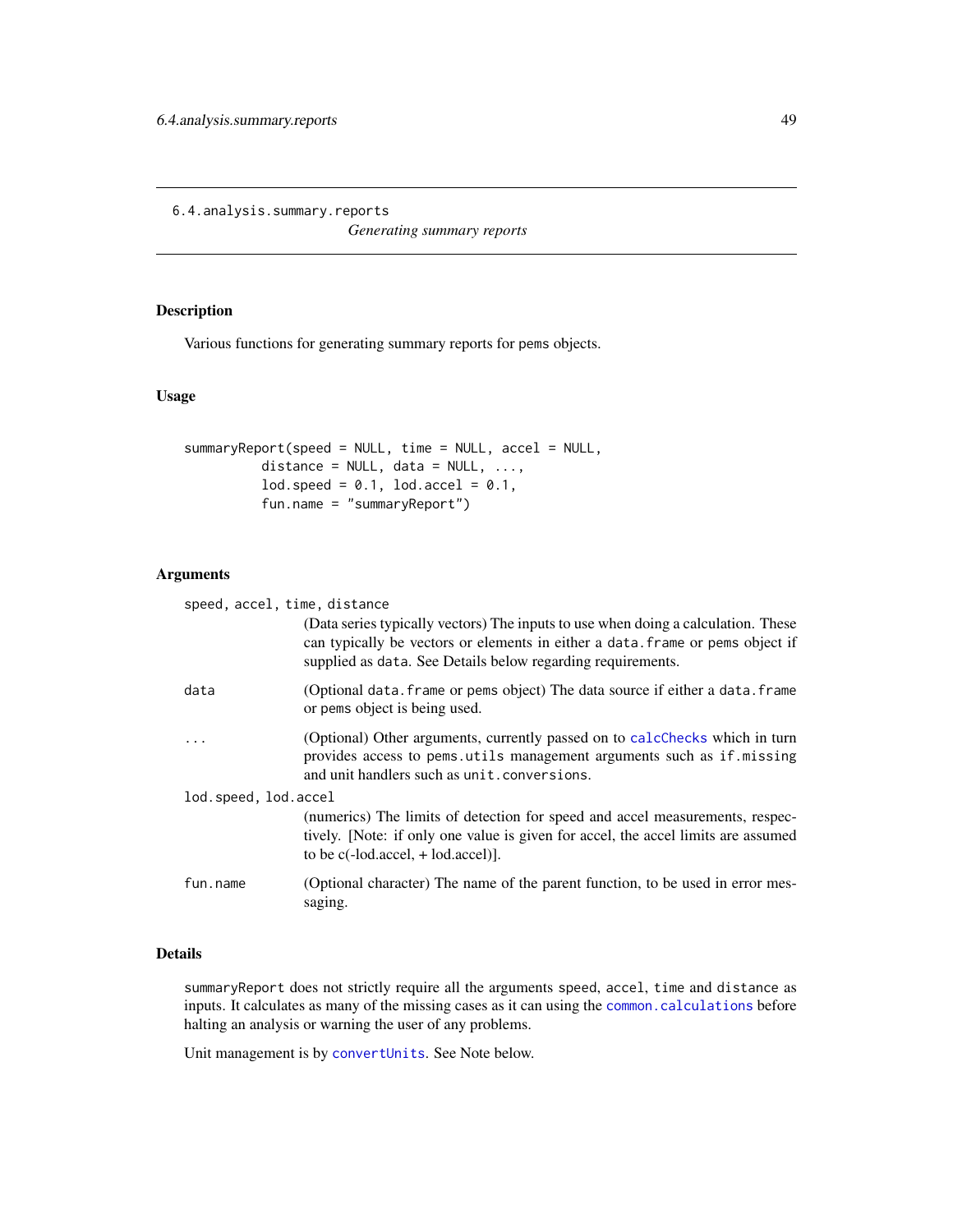#### <span id="page-49-0"></span>Value

summaryReport returns a one-row data.frame with twelve elements:

distance.travelled.km this total distance travelled (in km)

time.total.s the total time taken (in s)

avg.speed.km.h the mean speed as averaged across the total journey/dataset (in km/h)

avg.running.speed.km.h the mean speed while the vehicle was in motion (in km/h), assuming a 0.01 km/h accuracy for speed measurements.

time.idle.s and time.idle.pc, the time the vehicle was idling (in s and as a percentage, respectively), also assuming a 0.01 km/h cutoff for speed measurements.

avg.accel.m.s.s the mean (positive component of) acceleration (in m/s/s), assuming a 0.1 m/s/s cutoff for accel measurements.

time.accel.s and time.accel.pc, the time the vehicle was accelerating (in s and as a percentage, respectively), also assuming a 0.1 m/s/s cutoff for accel measurements.

avg.decel.m.s.s the mean deceleration (negative component of acceleration in m/s/s), assuming a -0.1 m/s/s cutoff for accel measurements.

time.decel.s and time.decel.pc, the time the vehicle was decelerating (in s and as a percentage, respectively), also assuming a -0.1 m/s/s cutoff for accel measurements.

#### Warning

Currently, summaryReport outputs have units incorporated into their names because the outputs themselves are unitless data.frames.

#### Note

Unit handling in pems.utils is via [checkUnits](#page-42-1), [getUnits](#page-28-1), [setUnits](#page-28-1) and [convertUnits](#page-28-1). Allowed unit conversion methods have to be defined in [ref.unit.conversions](#page-65-1) or a locally defined alternative supplied by the user. See [convertUnits](#page-28-1) for an example of how to locally work with unit conversions.

#### Author(s)

Karl Ropkins

### References

References in preparation.

### See Also

[checkUnits](#page-42-1) and [convertUnits](#page-28-1) for data management.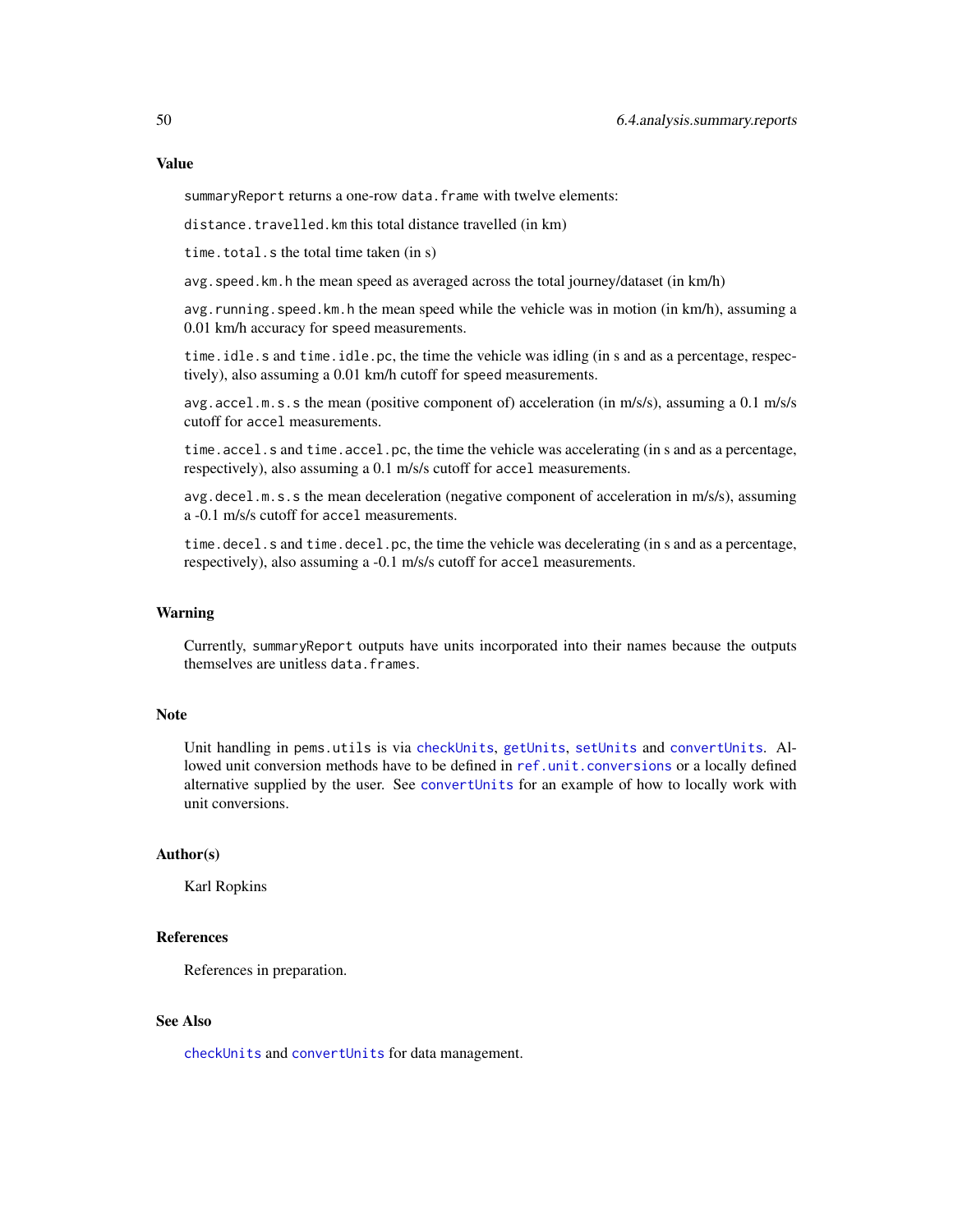### <span id="page-50-0"></span>7.1.vsp.code 51

### Examples

```
###########
##example 1
###########
#basic usage
summaryReport(velocity, local.time, data=pems.1)
# distance.travelled.km time.total.s avg.speed.km.h avg.running.speed.km.h
# 1 6.186056 1000 22.2698 28.78538
# time.idle.s time.idle.pc avg.accel.m.s.s time.accel.s time.accel.pc
# 1 40 4 0.7921279 271 27.1
# avg.decel.m.s.s time.decel.s time.decel.pc
# 1 -0.9039449 238 23.8
#apply to multiple cases
my.pems <- list(pems.1, pems.1)
sapply(my.pems, function(x)
               summaryReport(velocity, local.time, data = x))
# [,1] [,2]
# distance.travelled.km 6.186056 6.186056
# time.total.s 1000 1000
# avg.speed.km.h 22.2698 22.2698
# avg.running.speed.km.h 28.78538 28.78538
# time.idle.s 40 40
# time.idle.pc 4 4
# avg.accel.m.s.s 0.7921279 0.7921279
# time.accel.s 271 271
# time.accel.pc 27.1 27.1
# avg.decel.m.s.s -0.9039449 -0.9039449
# time.decel.s 238 238
```
7.1.vsp.code *Vehicle Specific Power (VSP) related code*

#### <span id="page-50-1"></span>Description

Functions associated with VSP calculations.

# time.decel.pc 23.8 23.8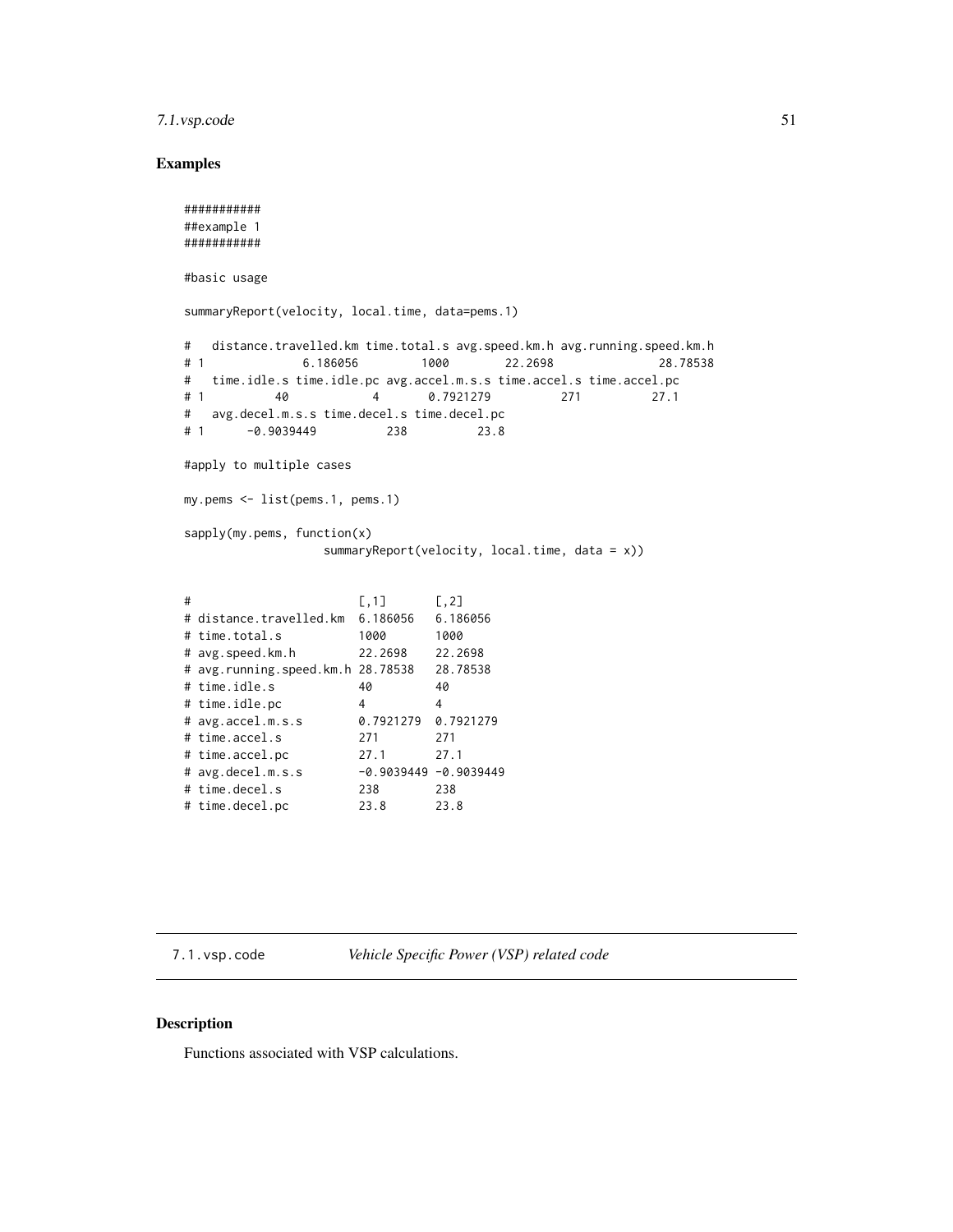### Usage

```
#calculation
calcVSP(speed = NULL, accel = NULL, slope = NULL,
          time = NULL, distance = NULL, data = NULL,
          calc.method = calcVSP_JimenezPalacios,
          ..., fun.name = "calcVSP", this.call = NULL)
calcVSP_JimenezPalacios(speed = NULL, accel = NULL,
          slope = NULL, vehicle.weight = NULL, vsp.a = NULL,
          vsp.b = NULL, vsp.c = NULL, vsp.g = NULL, ...data = NULL,fun.name = "calcVSP_JimenezPalacios",
          this-call = NULL)#VSP binning
refVSPBin(..., bin.method="ncsu.14")
refVSPBin_NCSU.14(vsp = NULL, data = NULL,
          ..., fun.name="refVSPBin_NSCU.14")
refVSPBin_MOVES.23(vsp = NULL, speed = NULL, data = NULL,
          ..., fun.name="refVSPBin_MOVES.23")
#vsp plotting
VSPPlot(vsp, em = NULL, \ldots, data = NULL, plot.type = 1,
          fun.name="VSPPlot", scheme = pems.scheme)
VSPBinPlot(vspbin, em = NULL, ..., data = NULL,
          plot.type = 1, stat = NULL, fun.name="VSPBinPlot",
          scheme = pems.scheme)
```
### Arguments

| speed, accel, slope, time, distance, vsp, vspbin, em |                                                                                                                                                                                                                                                                                         |  |
|------------------------------------------------------|-----------------------------------------------------------------------------------------------------------------------------------------------------------------------------------------------------------------------------------------------------------------------------------------|--|
|                                                      | (Typically pems. element vectors) speed, accel, slope, time and distance are<br>possible inputs for VSP calculation. vsp and speed are possible inputs for VSP<br>binning methods. vsp, vspbin and em are x and y inputs for associated plots.<br>(See Notes about inputs and methods.) |  |
| data                                                 | (Optional, typically pems) The data source for inputs.                                                                                                                                                                                                                                  |  |
| calc.method, bin.method                              |                                                                                                                                                                                                                                                                                         |  |
|                                                      | (Required functions) calc. method is the function used to calculate VSP (de-                                                                                                                                                                                                            |  |
|                                                      | fault calcVSP_JimenezPalaciosCMEM). bin.method is the methods used when                                                                                                                                                                                                                 |  |
|                                                      | binning VSP measurements. (See Notes.)                                                                                                                                                                                                                                                  |  |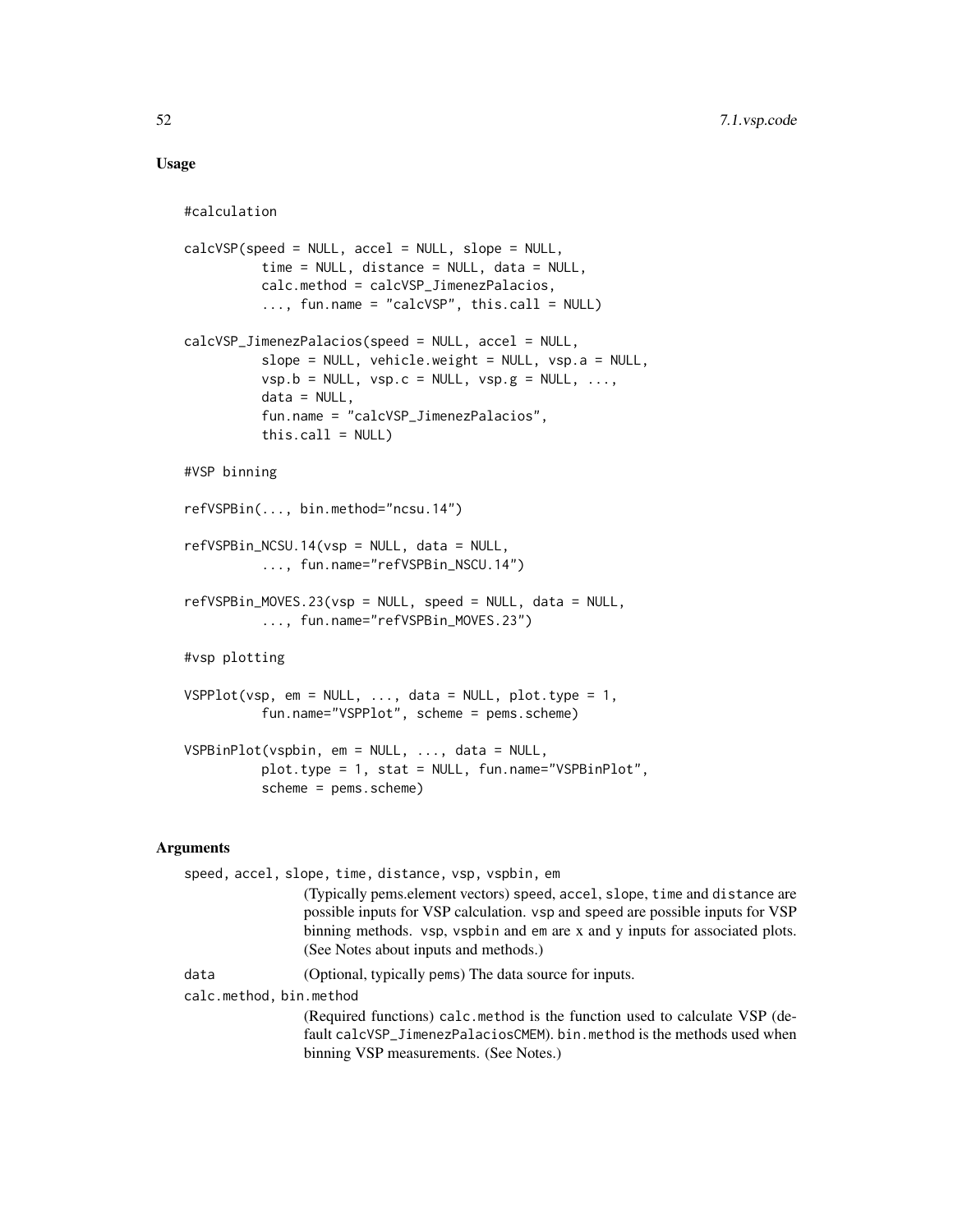### <span id="page-52-0"></span>7.1.vsp.code 53

| .         | (Optional) Other arguments, currently passed on as supplied to assoicated cal-<br>culation or binning method.                                                                                                          |
|-----------|------------------------------------------------------------------------------------------------------------------------------------------------------------------------------------------------------------------------|
| fun.name  | (Optional character) The name of the parent function, to be used in error mes-<br>saging.                                                                                                                              |
| this.call | (Optional) Initial call, should generally be ignored. See codecommon.calculations<br>for further details.                                                                                                              |
|           | vehicle.weight, vsp.a, vsp.b, vsp.c, vsp.g<br>(Numerics) VSP constants. If not supplied, defaults are applied. See Below.                                                                                              |
| plot.type | (Optional numeric) For VSPP1ot and VSPB1nP1ot, the type of plot to generate.<br>For VSPP1ot, 1 a conventional scatter plot; or 2 a box-and-whisker plot. For<br>VSPBinPlot, 1 a bar plot; or 2 a box-and-whisker plot. |
| stat      | (Function) For VSPB in Plot, the statistic to use when calculating bar scales for<br>plot.type 1. By default this is mean if em is supplied or count if not. NOTE:<br>stat is ignore when plot. type is used           |
| scheme    | (Various) For speedEmPlot, the scheme to apply to the plot, loa argument.                                                                                                                                              |

### Details

calcVSP... functions calculate VSP:

calcVSP is a wrapper function which allows users to supply different combinations of inputs. VSP calculations typically require speed, acceleration and slope inputs. However, This wrapper allows different input combinations, e.g.:

time and distance (time and distance -> speed, time and speed -> accel)

time and speed (time and speed -> accel)

speed and accel

This then passes on speed, accel and (if supplied) slope to the method defined by calc.method. (This means other VSP functions run via calcVSP(...,calc.method = function) share this option without needed dedicated code.)

calcVSP\_JimenezPalacios calculates VSP according to Jimenez Palacios methods. See References and Note below.

refVSPBin... functions generate a reference list of VSP bins:

refVSPBin is a wrapper that generates VSP Mode bins depending on method applied.

binVSP\_NCSU.14 bins supplied vsp using the 14 bin method described in Frey et al 2002.

binVSP\_MOVES.23 bins supplied vsp using that and speed and the 23 bin MOVES method (See Note).

VSPPlot generates various plots of VSP (x-axis) and emission (y-axis) data.

VSPBinPlot generates various plots of VSP binned data.

### Value

calcVSP by default uses the Jimenez Palacios method to calculate VSP in kW/metric ton.

refVSPBin generates a pems.element factor vector of VSP Mode bin assignments.

VSPPlot and VSPBinPlot generate plots as lattice objects.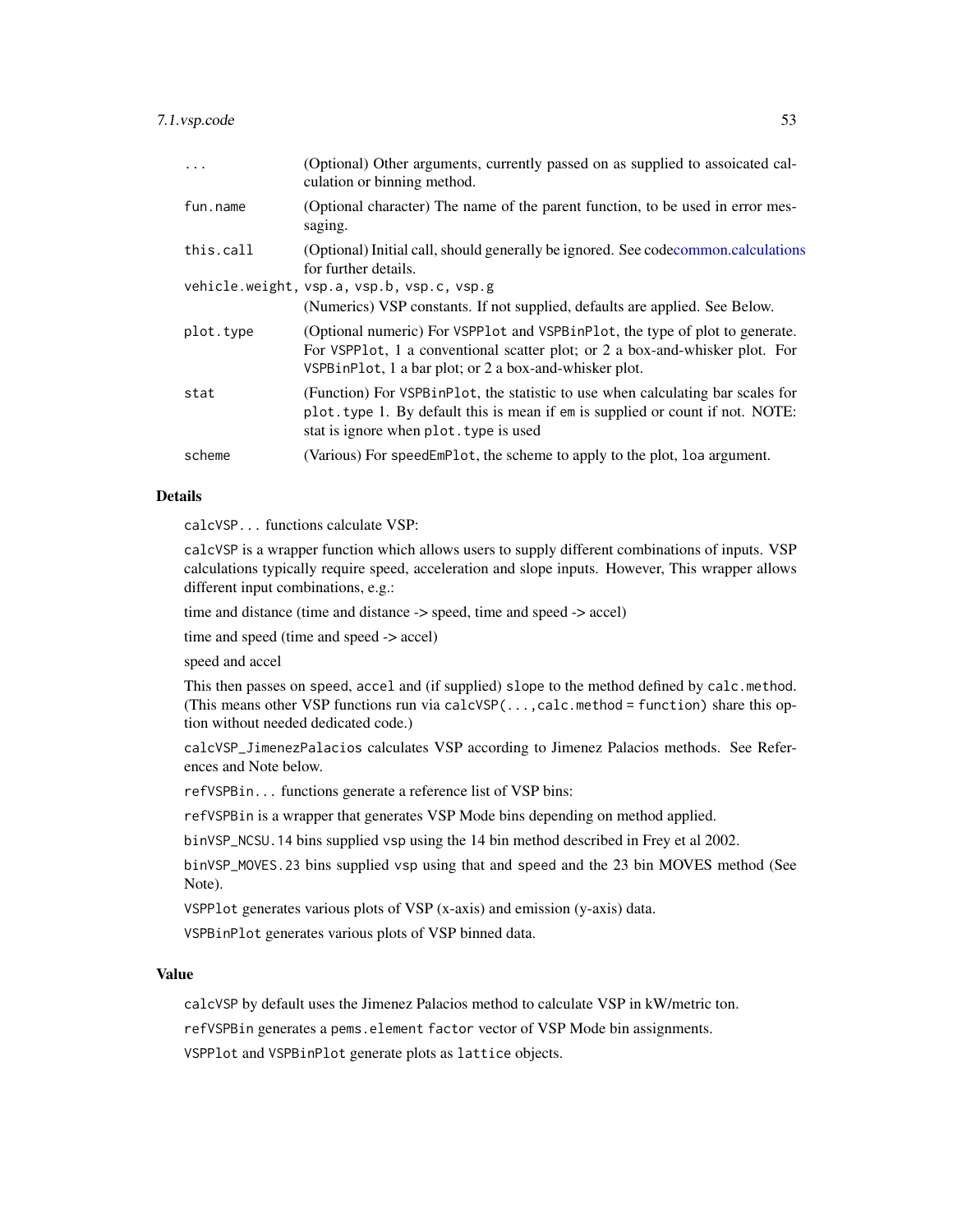<span id="page-53-0"></span>calcVSP... constants can be set/modified in the calculation call, e.g. calcVSP $(\ldots, \text{vsp.a} =$ [new.value]). If not supplied, defaults are used. (See References.)

binVSP\_MOVES.23 is in-development. Do not use without independent confirmation of values.

Unit handling in pems.utils is via [checkUnits](#page-42-1), [getUnits](#page-28-1), [setUnits](#page-28-1) and [convertUnits](#page-28-1). See [common.calculations](#page-39-1) for details.

#### Author(s)

Karl Ropkins

#### References

calcVSP\_JimenezPalacios uses methods described in:

Jimenez-Palacios, J.L. (1999) Understanding and Quantifying Motor Vehicle Emissions with Vehicle Specific Power and TILDAS Remote Sensing. PhD Thesis, Massachusetts Institute of Technology, Cambridge, MA.

vehicle.weight is the vehicle mass (in metric tons), and vsp.a, vsp.b, vsp.c and vsp.g are the calculations constants for:

 $vsp = speed * (a * accel + (g * slope) + b) + (c * speed^3)$ 

By default:  $a = 1.1$ ,  $b = 0.132$ ,  $c = 0.000302$  and  $g = 0.132$  (as of Jimenez-Palacios, 1999).

Method ONLY INTENDED FOR vehicles < 3.855 metric tons.

refVSPBin\_NCSU.14 VSP binning as described in:

Frey, H.C., Unal, A., Chen, J., Li, S. and Xuan, C., 2002. Methodology for developing modal emission rates for EPA's multi-scale motor vehicle & equipment emission system. Ann Arbor, Michigan: US Environmental Protection Agency. (EPA420-R-02-027)

#### See Also

See [common.calculations](#page-39-1) (and [checkUnits](#page-42-1) and [convertUnits](#page-28-1)) for details of data management.

#### Examples

```
###########
##example 1
###########
```
#basic usage

vsp <- calcVSP(velocity, time = local.time, data = pems.1) #where the returned object, vsp, is vsp values as pems.element

```
ncsu.14 <- refVSPBin(vsp)
#where the returned object, nscu.14, is the associated modal bin
# assignments based on the Frey et al (2002) 14 bin method.
```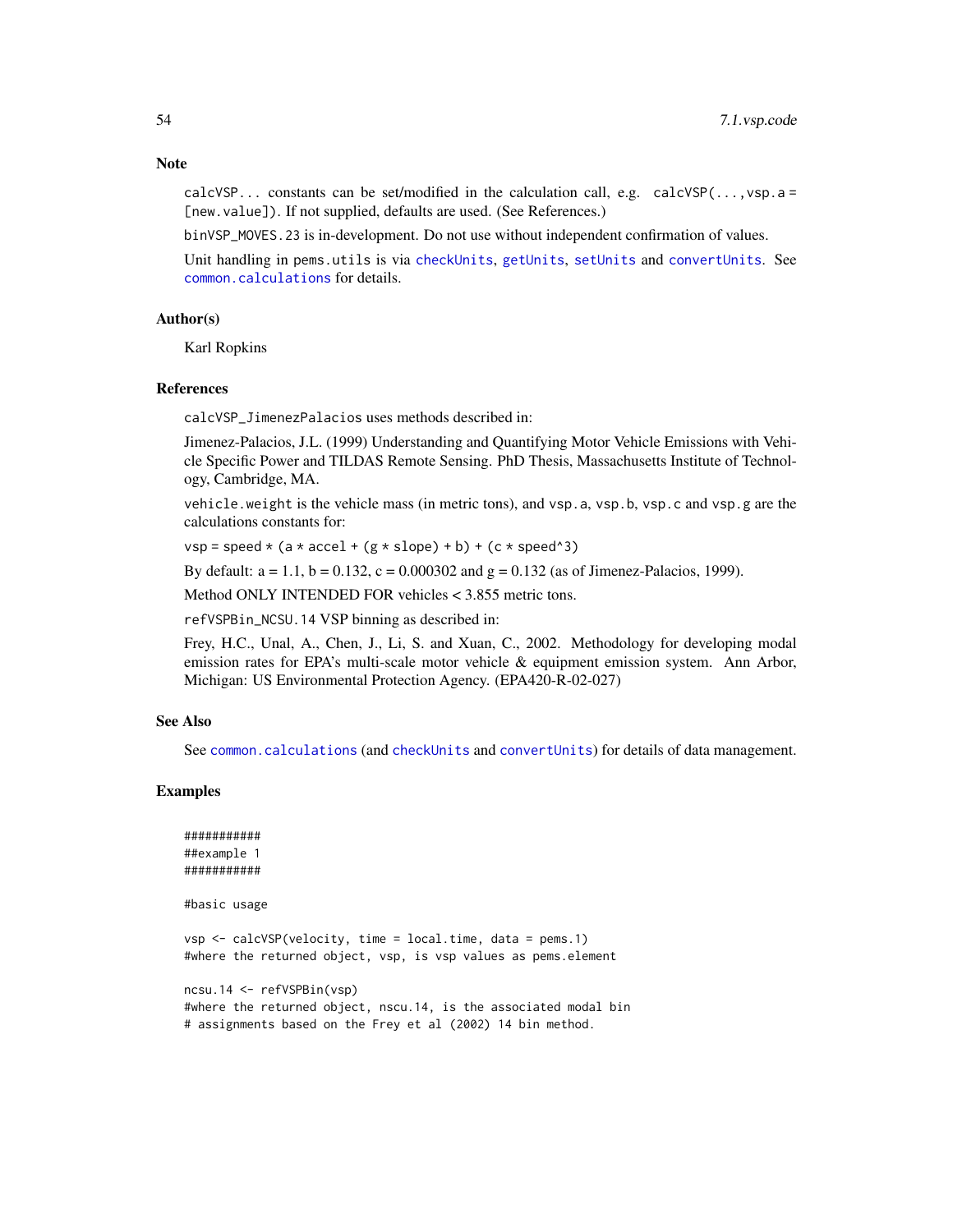<span id="page-54-0"></span>7.2.emissions.calculations

*Emission calculations*

### <span id="page-54-1"></span>Description

Functions associated with emissions calculations.

### Usage

```
calcEm(conc = NULL, calc.method = calcEm_HoribaPitot,
         analyte = NULL, ..., data = NULL, fun.name = "calcEm",force = FALSE, this-call = NULL)calcEm_HoribaPitot(conc = NULL, time = local.time, exflow = exh.flow.rate,
         extemp = exh.temp, express = exh.press, analyte = NULL,
         delay = NULL, mm = NULL, ..., force = force, data = NULL,
          fun.name = "calcEm_HoribaPitot", this.call = NULL)
```
#### Arguments

| conc                          | (Data series, typically pems.element vector) Analyte/species concentrations, the<br>main input for calculating emissions. If conc is a concentration data series from<br>a standard pems source it should be named conc. [analyte] and pems.utils<br>will manage it accordingly. See below for further details.                                                                                                                  |  |
|-------------------------------|----------------------------------------------------------------------------------------------------------------------------------------------------------------------------------------------------------------------------------------------------------------------------------------------------------------------------------------------------------------------------------------------------------------------------------|--|
| time, exflow, extemp, express |                                                                                                                                                                                                                                                                                                                                                                                                                                  |  |
|                               | (Data series, typically pems.element vectors) Other inputs used when calculat-<br>ing emissions. The combination depending on the calcuation method used (and<br>set by calc.method).                                                                                                                                                                                                                                            |  |
| calc.method                   | (Required function) The function to use to calculate emissions. (Default calcEm_HoribaPitot).<br>See below for further details.                                                                                                                                                                                                                                                                                                  |  |
| analyte                       | (Optional character vector) The analyte emissions are to be calculated for. If<br>supplied, this is used as a reference when assigning molecule weight and other<br>analyte properties if these are not provided as part of calculate call. If not sup-<br>plied, pems. utils attempts to recover these from available sources, e.g. data if<br>supplied as part of the calculation call or package references such as ref.chem. |  |
| .                             | (Optional) Other arguments, currently passed on to function provided as calc.method<br>(default calcEm_HoribaPitot) and appropriate pems.utils functions.                                                                                                                                                                                                                                                                        |  |
| data                          | (Optional pems object) The data source for inputs.                                                                                                                                                                                                                                                                                                                                                                               |  |
| fun.name, this.call, force    |                                                                                                                                                                                                                                                                                                                                                                                                                                  |  |
|                               | (Various pems management functions) fun. name (character vector) the name of<br>the parent function, to be used in error messaging. this call the initial call<br>(can generally be ignored). force (Logical) Should calcEm and calc.method<br>ignore any error checking, e.g. units assignments, and do calculations anyway?                                                                                                    |  |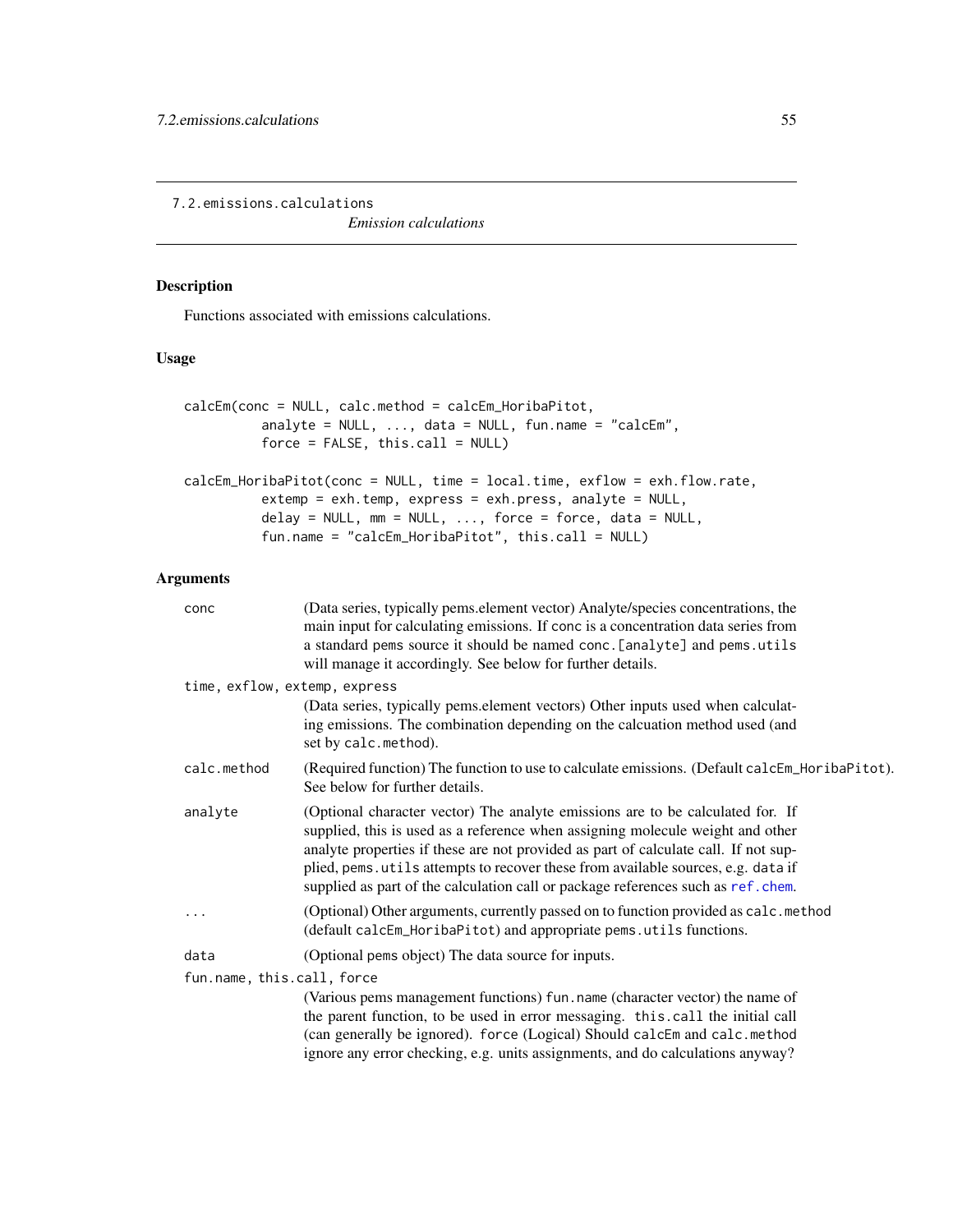<span id="page-55-0"></span>delay, mm (Optional numerics) Emissions calculation constants. delay is the time delay between conc measurements and other timeseries. mm is the molecular mass of the analyte. If supplied, these in-call values supercede any preset in e.g. package look-up.tables.

#### Details

calcEm... functions calculate emissions.

calcEm is a wrapper function which is intended to provide a conventient front for emissions calculation methods. It accepts an input codeconc which it checks and passes on to calc.method, along with other supplied arguments.

calcEm\_HoribaPitot calculates emissions using methods described in the Horiba OBS Operators Manual. In addition to conc, the function requires the time, and exhaust flow data series (measured by the OBS Pitot flow meter). By default, the function assumes that these are default names that are generated for these when standard OBS files are imported into R using the pems.utils import function [importOBS2PEMS](#page-3-1). See References and Note below.

#### Value

calcEm\_HoribaPitot (and calcEm by default) use Horiba Manual methods to calculate emissions (in g/s).

#### Note

calcEm... constants can be set/modified in the calculation call, e.g. calcEm(...,delay = [new.value]). If not supplied, these are first checked for in the associated pems object (if supplied), or set to default values. See References. If analyte-related constants are to be added to a pems object, these should be named in the format '[type].[analyte]', e.g. delay.co for the delay constant to be used for the analyte CO.

Unit handling in pems.utils is via [checkUnits](#page-42-1), [getUnits](#page-28-1), [setUnits](#page-28-1) and [convertUnits](#page-28-1). See [common.calculations](#page-39-1) for details.

#### Author(s)

Karl Ropkins

#### References

calcEm\_HoribaPitot uses methods described in:

The Horiba Operators Manual.

### See Also

See [common.calculations](#page-39-1).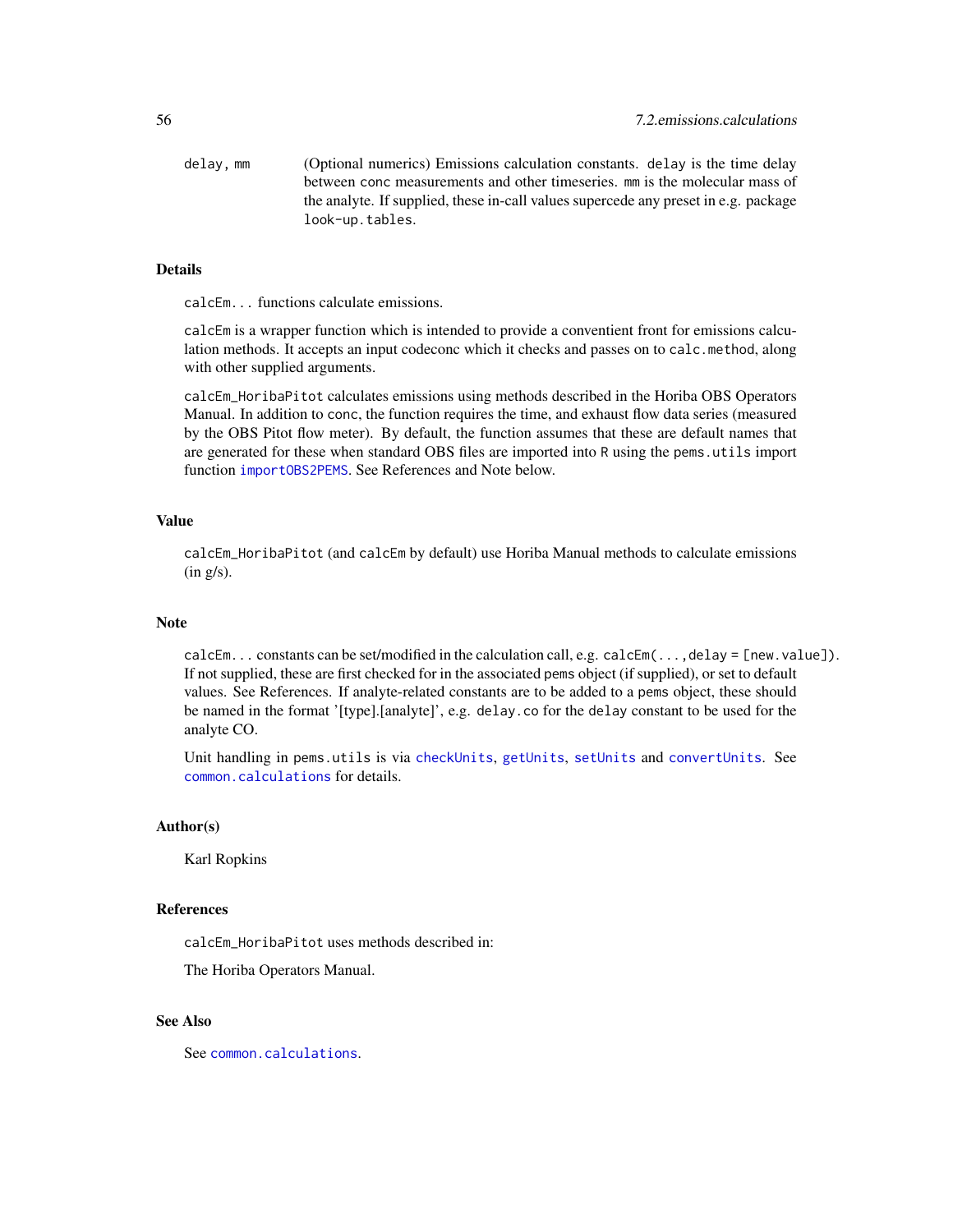### <span id="page-56-0"></span>7.3.coldstart.code 57

### Examples

```
###########
##example 1
###########
#basic usage
em.co <- calcEm(conc.co, data = pems.1)
#where the returned object, em.co, is a pems.element
```
7.3.coldstart.code *Cold Start Emissions related code*

#### Description

Functions associated with Cold Start Emissions calculations.

### Usage

```
#calculations
```

```
fitColdStart(em, time, engine.on = NULL,
             data = NULL, method = 2, ...,fun.name="fitColdStart")
#Cold Start Plots
coldStartPlot(time, em = NULL,
             ..., data = NULL, engine.on = NULL,
             plot.type = 1, method = 2,
             fun.name="coldStartPlot",
             scheme = pems.scheme)
panel.coldStartPlot1(..., loa.settings = FALSE)
panel.coldStartPlot2(..., loa.settings = FALSE)
```
#### Arguments

em, time (Typically pems.element vectors) em is the emissions data-series that the cold start contribution should be estimated for; time is the associated time-series, typically a local time measurement in seconds.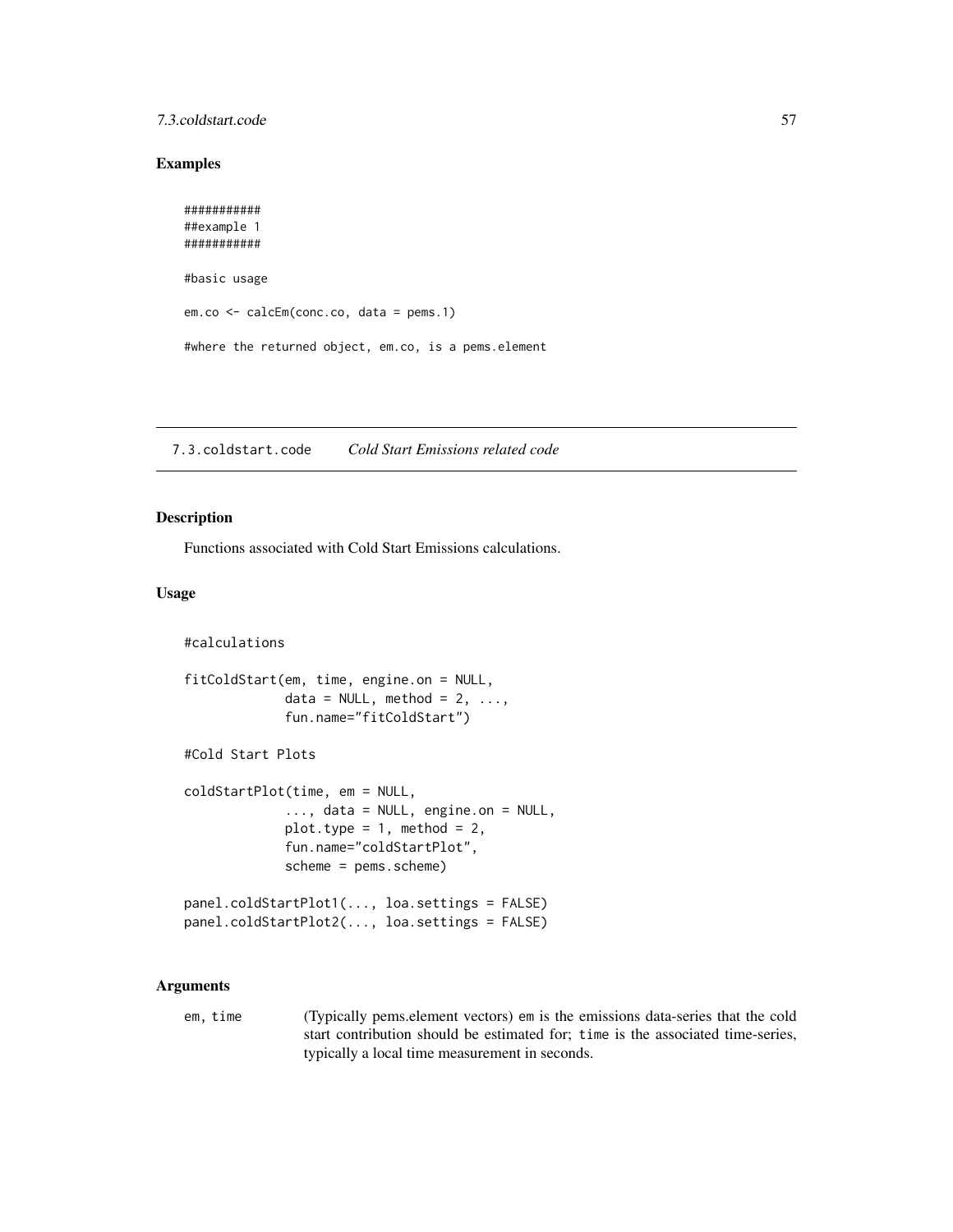| engine.on    | (Optimal, single Numeric) The time the emission source, e.g. monitored vehicle<br>engine, was started. If not supplied, this is assumed to be start of the supplied<br>em and time data-series. See also Notes.                                                               |
|--------------|-------------------------------------------------------------------------------------------------------------------------------------------------------------------------------------------------------------------------------------------------------------------------------|
| data         | (Optional, typically pems) The data source for em and time.                                                                                                                                                                                                                   |
| method       | (Optinal, Numeric) The method to use when fitting and calculating the cold start<br>contribution: method 1 Single break point fit of accumulated emissions; method<br>2 modified break-point. If not supplied, method 2 is used by default. See also<br>Notes and References. |
|              | (Optional) Other arguments, currently passed on as supplied to assoicated cal-<br>culation or plotting function.                                                                                                                                                              |
| fun.name     | (Optional character) The name of the parent function, to be used in error mes-<br>saging.                                                                                                                                                                                     |
| plot.type    | (Optional numeric) For coldStartPlot, the type of cold start plot to gener-<br>ate: 1 a conventional accumulation profile; or 2 an emission time-series. If not<br>supplied, plot type 1 is selected by default.                                                              |
| scheme       | (Various) For coldStartPlot, the scheme to apply to the plot, loa argument.                                                                                                                                                                                                   |
| loa.settings | (Logical) For coldStartPlot panel functions, a loa plot argument that can<br>typically be ignored by plot users.                                                                                                                                                              |

### Details

fitColdStart fits a cold start model to the supplied emissions and time-series data.

coldStartPlot generates a plot of the cold start model.

panel.coldStartPlot1 and panel.coldStartPlot1 are plot panels used by coldStartPlot when generating plot.types 1 and 2, respectively.

### Value

fitColdStart generates a cold start contribution report as a pems dataset.

coldStartPlot generates a cold start contribution report as a lattice plot.

### Note

Regarding engine.on: This is specifically the time the engine is turned on rather than the row of data set where this happens. In some cases, they are same, e.g. when the data is logged at a regular 1-Hz and data capture is complete.

Regarding method: Method 1 (break-point) and method 2 (modified break-point) are based on the identification of a change point in the accumulated emissions profile.

[Doc further]

(See References.)

#### Author(s)

Karl Ropkins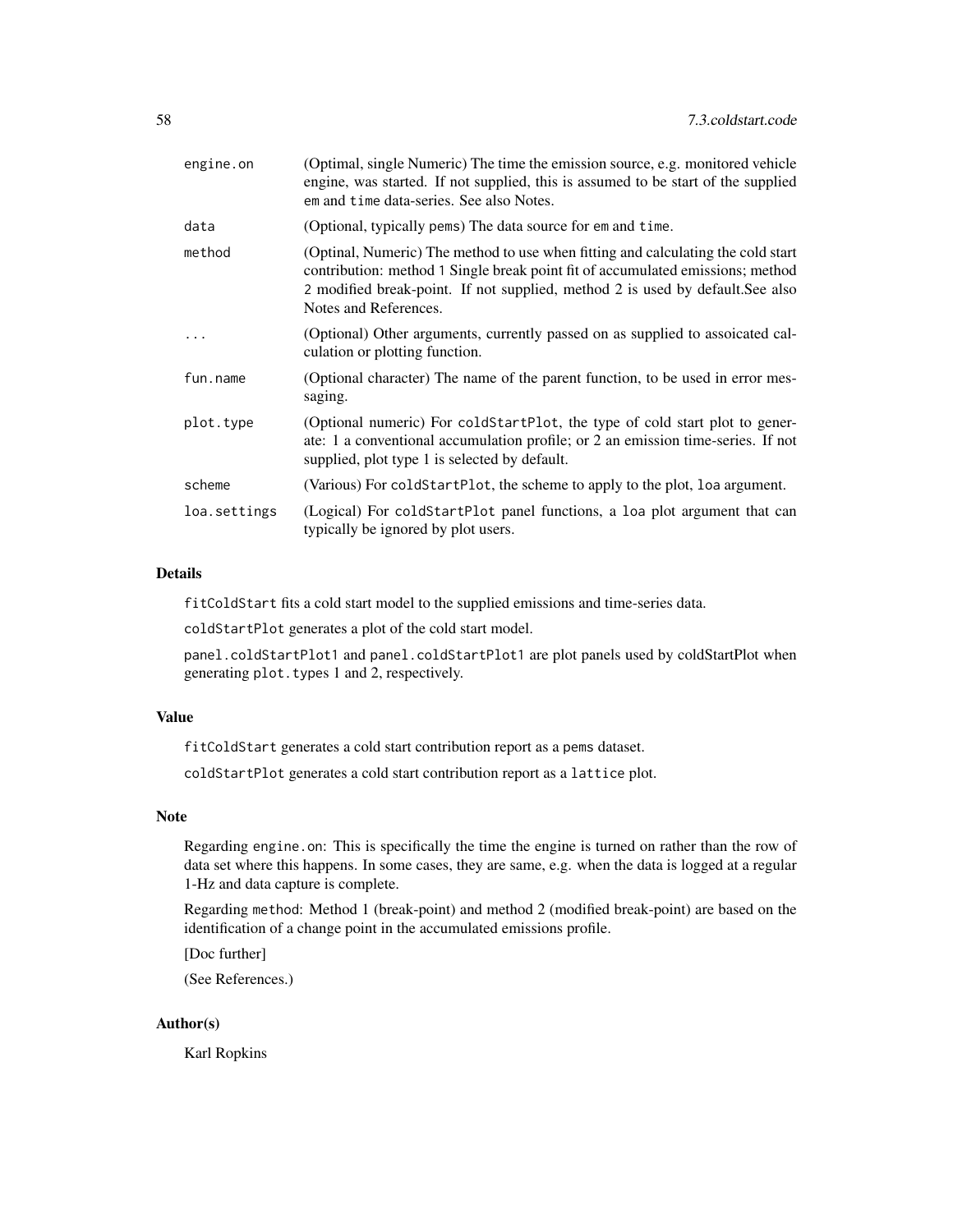<span id="page-58-0"></span>7.4.speed.em.code 59

### References

fitColdStart uses methods described in:

[Heeb]

[Ropkins cold start]

### See Also

See [common.calculations](#page-39-1) (and [checkUnits](#page-42-1) and [convertUnits](#page-28-1)) for details of data management.

### Examples

```
###########
##example 1
###########
#basic usage
#to do/maybe not run... time to compile...
```
7.4.speed.em.code *Speed Emissions related code*

### Description

Functions associated with Speed/Emissions terms.

### Usage

```
#calculations
```

```
fitSpeedEm(em, time, speed, engine.on = NULL,
           data = NULL, method = 1, min.speed = 5,
           bin.size = NULL, ...,fun.name="fitEmSpeed")
#speed/emissions Plots
speedEmPlot(speed, em = NULL, time = NULL,
         ..., data = NULL, engine.on = NULL,
        min.speed = 5, bin.size = NULL,
```
plot.type =  $1$ , method =  $1$ , fun.name="speedEmPlot", scheme = pems.scheme)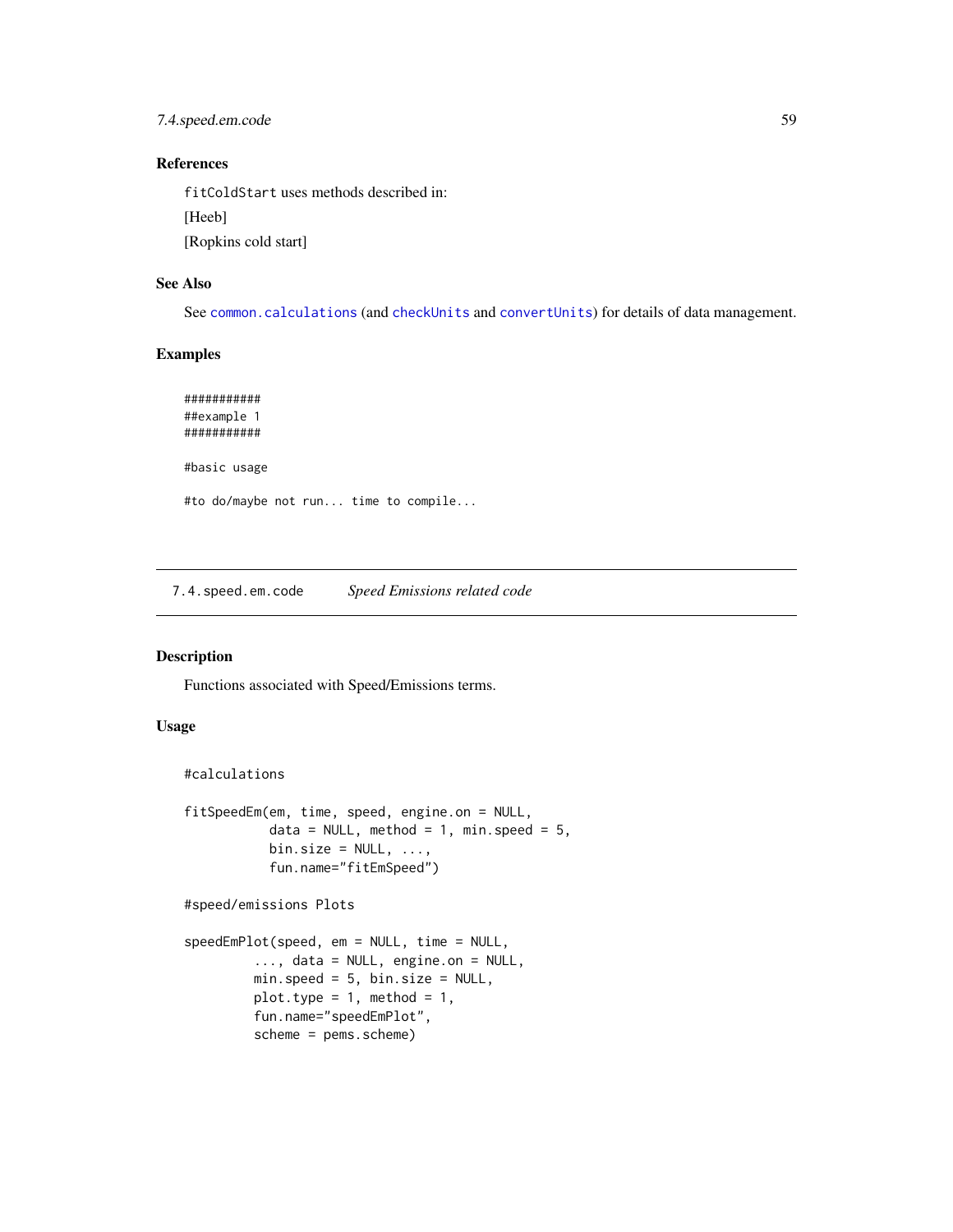### Arguments

|           | em, time, speed (Typically pems.element vectors) em is the $(g/s)$ emissions data-series; speed<br>and time are the associated speed profile and time-series.                                                   |
|-----------|-----------------------------------------------------------------------------------------------------------------------------------------------------------------------------------------------------------------|
| engine.on | (Optimal, single Numeric) The time the emission source, e.g. monitored vehicle<br>engine, was started. If not supplied, this is assumed to be start of the supplied<br>em and time data-series. See also Notes. |
| data      | (Optional, typically pems) The data source for em, speed and time.                                                                                                                                              |
| method    | (Optinal, Numeric) The method to use when calculating and binning data: method<br>1 calculate g/km emissions and bin by row. See also bin.size, Notes and Ref-<br>erences.                                      |
| min.speed | (Optinal, Numeric) measurements when speeds were less than this value are<br>exluded, default value 5. See also Notes.                                                                                          |
| bin.size  | (Optinal, Numeric) The data binning scale to use. For method 1, this is the<br>number of rows of measurements to merge.                                                                                         |
| .         | (Optional) Other arguments, currently passed on as supplied to assoicated cal-<br>culation or plotting function.                                                                                                |
| fun.name  | (Optional character) The name of the parent function, to be used in error mes-<br>saging.                                                                                                                       |
| plot.type | (Optional numeric) For speedEmPlot, the type of speed/emission plot to gener-<br>ate: 1 a conventional scatter plot; or 2 a box-and-whisker plot. If not supplied,<br>plot type 1 is selected by default.       |
| scheme    | (Various) For speedEmPlot, the scheme to apply to the plot, loa argument.                                                                                                                                       |

#### Details

fitSpeedEm builds a speed and g/km emissions data sets for the supplied emissions, speed and time-series data.

speedEmPlot generates a plot of one or more data set generated by fitSpeedEm.

#### Value

fitSpeedEm generates a speed/emissions contribution report as a pems dataset.

speedEmPlot generates a speed/emissions contribution report as a lattice plot.

### Note

Regarding engine.on: This is specifically the time the engine is turned on rather than the row of data set where this happens. In some cases, they are same, e.g. when the data is logged at a regular 1-Hz and data capture is complete.

Regarding method: Method 1 [Doc further].

[Doc further]

(See References.)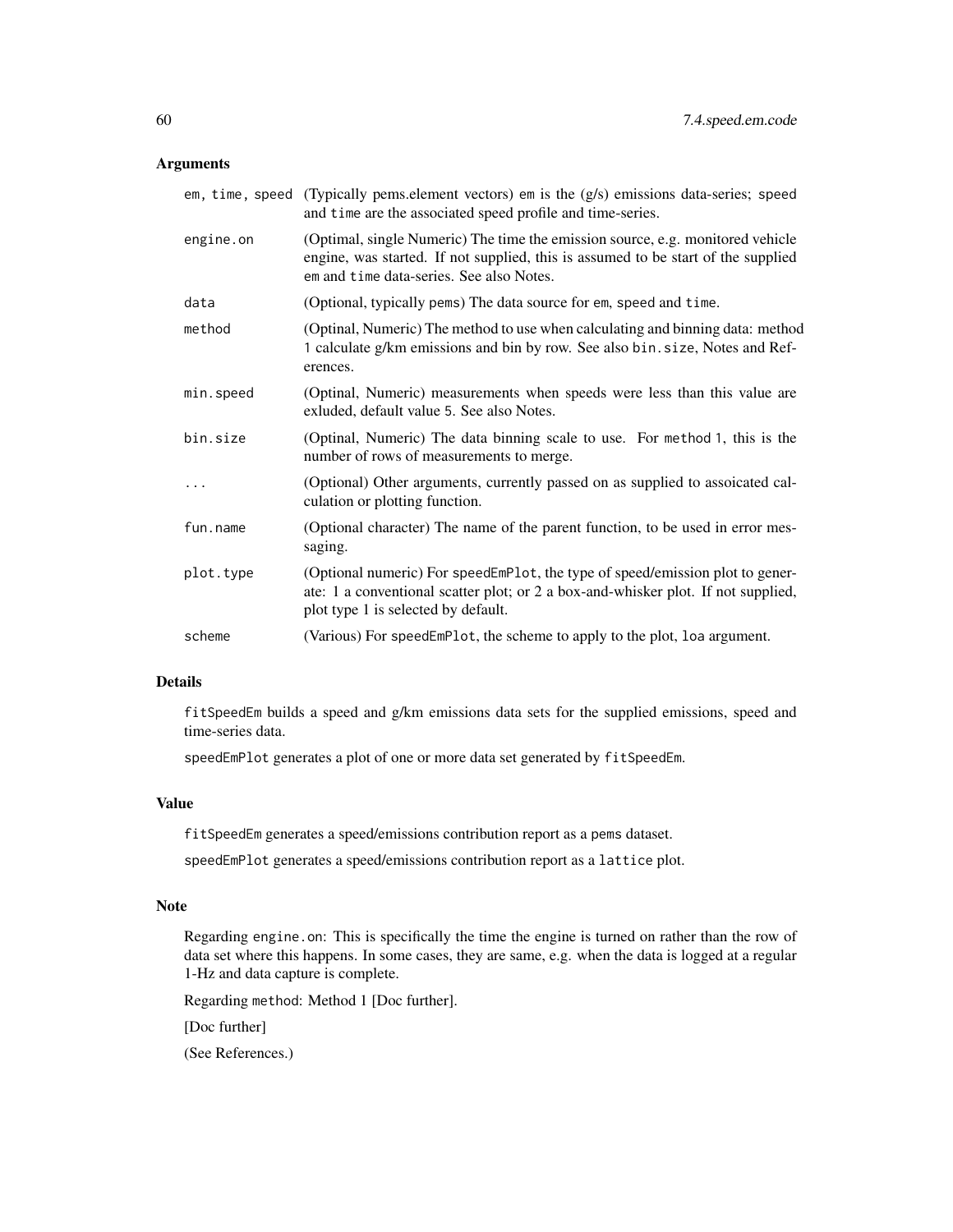### <span id="page-60-0"></span>Author(s)

Karl Ropkins

#### References

fitColdStart uses methods described in:

[COPERT on speed/emission terms]

[Ropkins speed/emissions]

### See Also

See [common.calculations](#page-39-1) (and [checkUnits](#page-42-1) and [convertUnits](#page-28-1)) for details of data management.

#### Examples

########### ##example 1 ########### #basic usage

#to do/maybe not run... time to compile...

8.1.pems.tidyverse.tools

*Functions to use tidyverse code with pems.utils outputs*

### <span id="page-60-1"></span>Description

#ggplot2

Various codes and methods.

### Usage

## S3 method for class 'pems' fortify(model, data, ...) #dplyr (1) standard methods ## S3 method for class 'pems' select(.data, ...) ## S3 method for class 'pems' rename(.data, ...)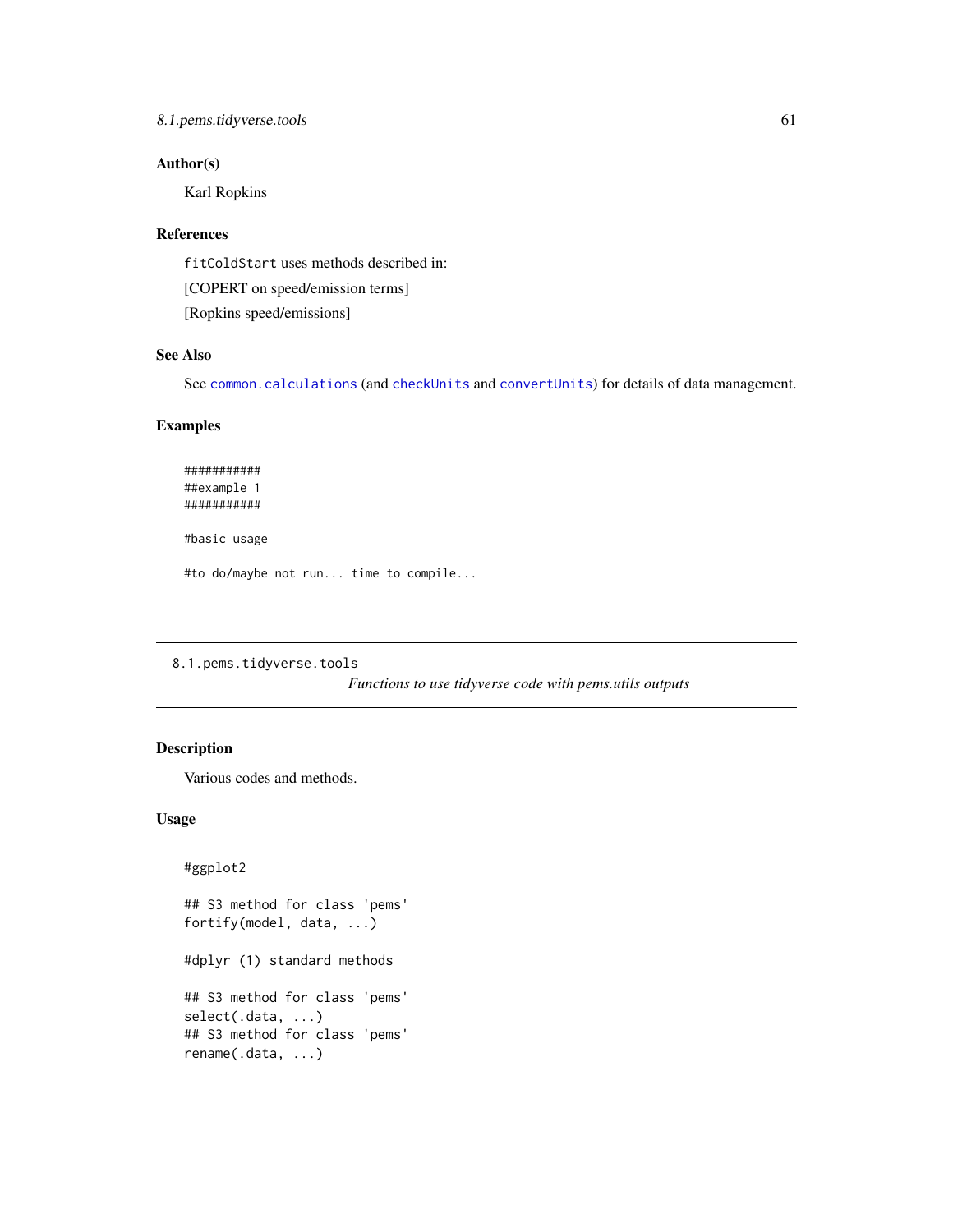```
## S3 method for class 'pems'
filter(.data, ...)
## S3 method for class 'pems'
arrange(.data, ...)
## S3 method for class 'pems'
slice(.data, ...)
## S3 method for class 'pems'
mutate(.data, ..., units=NULL, warn=TRUE)
## S3 method for class 'pems'
group_by(.data, ..., .add=FALSE)
## S3 method for class 'pems'
groups(x)
## S3 method for class 'pems'
ungroup(x, \ldots)## S3 method for class 'pems'
group_size(x)
## S3 method for class 'pems'
n_groups(x)
## S3 method for class 'pems'
summarise(.data, ...)
## S3 method for class 'pems'
pull(.data, ...)
#dplyr (2) related underscore methods
## S3 method for class 'pems'
select_(.data, ..., warn=TRUE)
## S3 method for class 'pems'
rename_(.data, ..., warn=TRUE)
## S3 method for class 'pems'
filter_(.data, ..., warn=TRUE)
## S3 method for class 'pems'
arrange_(.data, ..., warn=TRUE)
## S3 method for class 'pems'
slice_(.data, ..., warn=TRUE)
## S3 method for class 'pems'
mutate_(.data, ..., units=NULL, warn=TRUE)
## S3 method for class 'pems'
group_by_(.data, ..., .add=FALSE, warn=TRUE)
## S3 method for class 'pems'
summarise_(.data, ..., warn=TRUE)
#dplyr (3) joining methods
```

```
## S3 method for class 'pems'
inner\_join(x, y, by = NULL, copy = FALSE, ...)## S3 method for class 'pems'
left\_join(x, y, by = NULL, copy = FALSE, ...)## S3 method for class 'pems'
```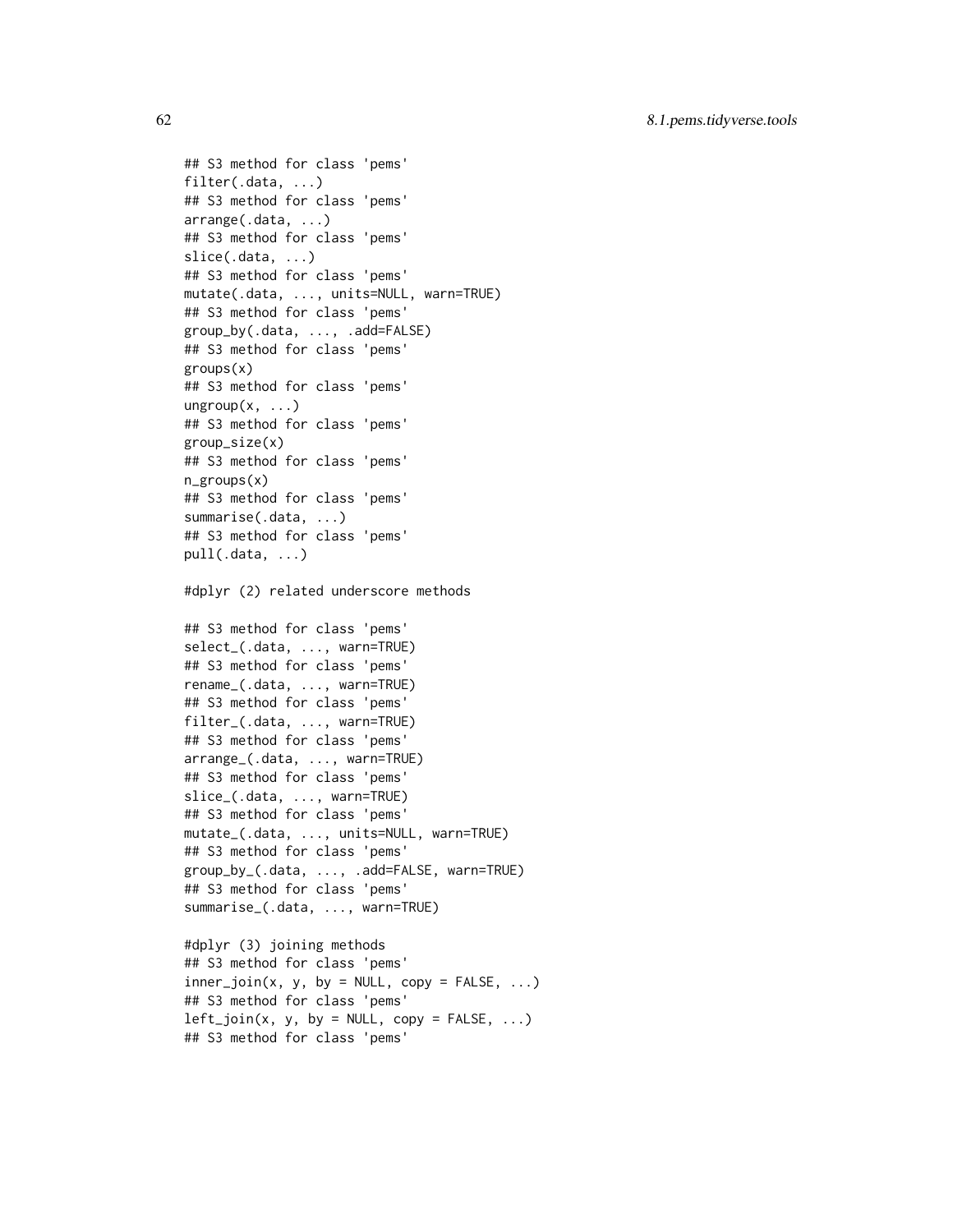```
right\_join(x, y, by = NULL, copy = FALSE, ...)## S3 method for class 'pems'
full\_join(x, y, by = NULL, copy = FALSE, ...)## S3 method for class 'pems'
semi_join(x, y, by = NULL, copy = FALSE, ...)## S3 method for class 'pems'
anti\_join(x, y, by = NULL, copy = FALSE, ...)
```
### Arguments

| model, data | (pems.object) In fortify, the pems object to be used as a data source when<br>plotting using ggplot2 code. The method is rotuinely applied by ggplot2, so<br>users can typically ignore this. See below. |
|-------------|----------------------------------------------------------------------------------------------------------------------------------------------------------------------------------------------------------|
|             | (Optional) Other arguments, typically passed on to equivalent tidyverse function<br>or method.                                                                                                           |
| .data       | (pems.object) For dplyr functions, the pems object to be used with, e.g. dplyr<br>code.                                                                                                                  |
| warn        | (Optional) Give warnings? For an underscore methods: a warning that an under-<br>score method was used (See Below). For mutate: if new elements are generated<br>without unit assignments.               |
| units       | (Character) In mutate, the units to assign to new elements created by call. See<br>Below.                                                                                                                |
| x, y        | (Various) For group functions, x is the pems dataset to be grouped. For<br>join functions, x and y are the two datasets (pems, codedata.frame, etc) to<br>be joined together.                            |
| . add       | (Optional) Argument used by group_by and related dplyr grouping functions.                                                                                                                               |
| by, copy    | (Various) For  join functions, consistent with dplyr, by and copy are op-<br>tional arguments. See Below.                                                                                                |

### Details

fortify is used by ggplot2 functions when these are used to plot data in a pems dataset. Most users will never have to use this directly.

The pems object methods select, rename, filter, arrange, slice, mutate, group\_by and summarise are similar to data.frame methods of the same names in dplyr, but (hopefully) they also track units, etc, like a pems object. Work in progress. See below, especially Note.

Equivalent underscore methods (select\_, etc) are also provided, although it should be noted that they are probably going when dplyr drops these.

Data joining methods include inner\_join, left\_join, right\_join, full\_join, semi\_join and anti\_join. Like above these are similar data.frame equivalents in dplyr, but (hopefully) also track units, etc, like a pems object. Same 'work in progress' caveat. See Note.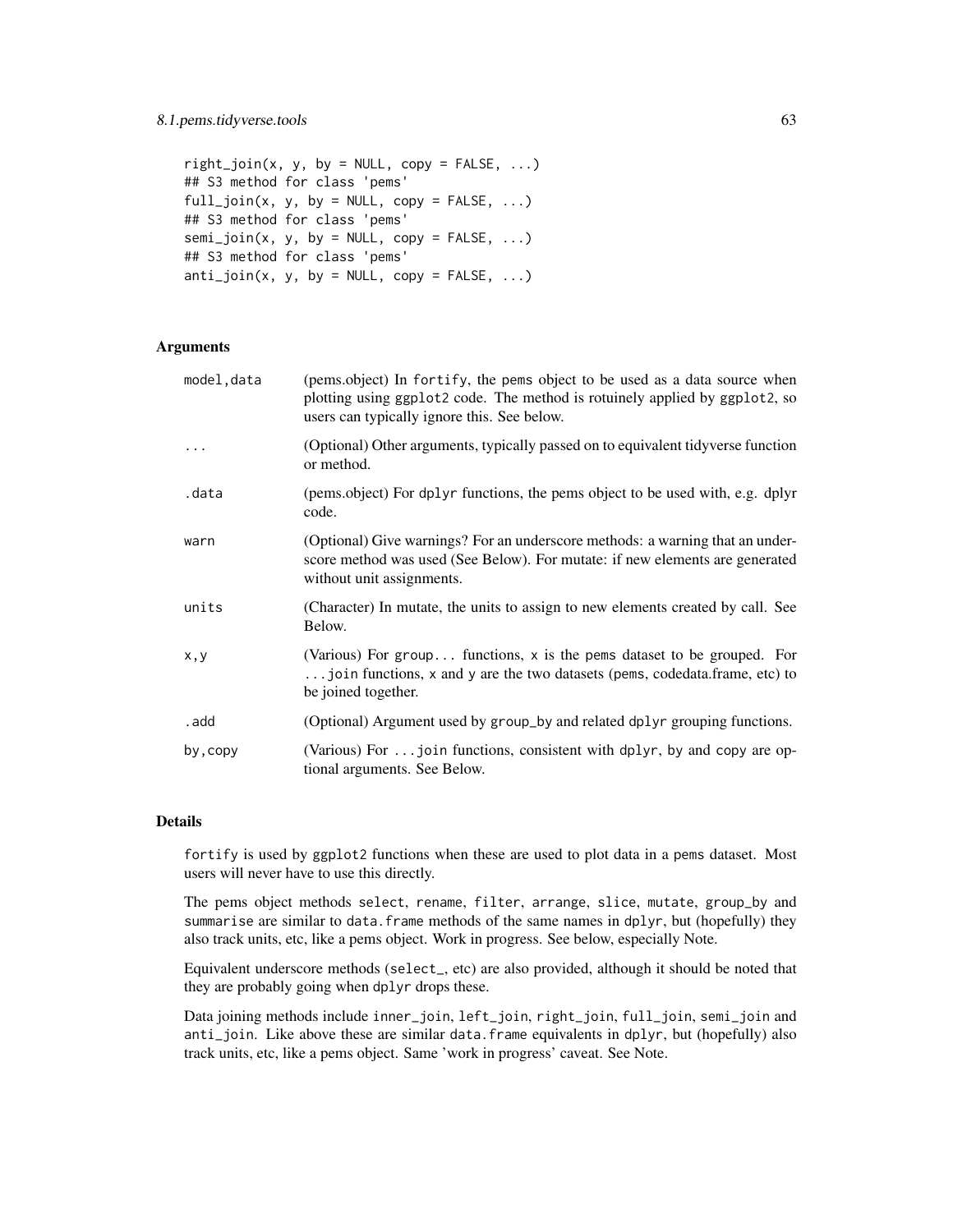#### Value

select returns the requested part of the supplied pems object, e.g.: select (pems.1, velocity) returns the velocity element of pems.1 as a single column pems.object, consistent with the data.frame handling of select.data.frame.

rename returns the supplied pems object with the requested name change, e.g.: rename(pems.1,speed=velocity) returns pems.1 with the velocity column renamed speed.

filter returns the supplied pems object after the requested filter operation has been applied, e.g.: filter(pems.1,velocity>0.5) returns pems.1 after excluding all rows where the velocity value was less than or equal to 0.5.

arrange returns the supplied pems object reordered based on order of values in an identified element, e.g.: arrange(pems.1,velocity) returns pems.1 with its row reordered lowest to highest velocity entry.

slice returns requested rows of the supplied pems object, e.g.: slice(pems.1,1:10) returns rows 1 to 10 of pems.1 as a new pems object.

mutate returns the supplied pems object with extra elements calculated as requested, e.g.: mutate(pems.1,new=velocity\*2) returns the pems object with additional column, called new, which is twice the values in the velocity column. The units of the new column can be set using the additional argument units, e.g. mutate(pems.1,new=velocity\*2,units="ick").

group\_by returns a grouped\_df object, which allowed by-group handling in subsequent dplyr code.

summarise works like summarise(data.frame,...) and allows dataset calculations, e.g. summarise(pems, mean(velocit calculates the mean of the velocity of a supplied pems object. Units cannot be tracked during such calls and outputs are returned as a tibble as with summarise.data.frame.

The  $\dots$  join joining methods, join two supplied datasets. The first, x, must be a pems to employ ...\_join.pems but the second, y can be e.g. a data.frame, etc.

### Warning

This currently work in progress - handle with care.

### Note

Currently not sure what I think about tidyverse, but it is always interesting, and ideas like fortify are nice.

The fortify method was developed by Hadley Wickham to simplify the integration of ggplot2 functions and special object classes.

It is a really nice idea for multiple reasons, the main one being that package users will probably never have to worry about it. However, packaging it means you can use a pems object directly as the data argument with ggplot2 code.

#### Author(s)

Karl Ropkins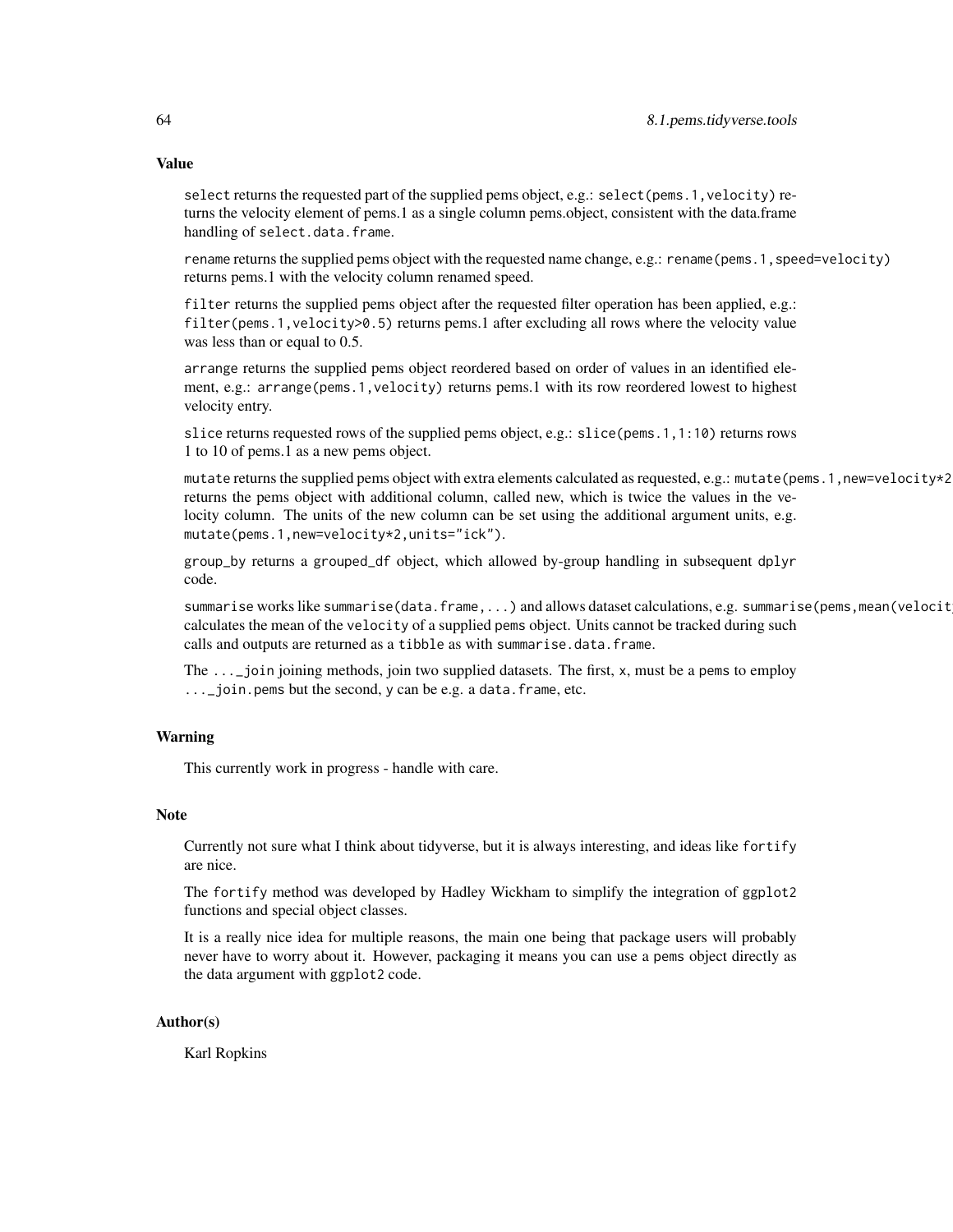### <span id="page-64-0"></span>9.1.example.data 65

### References

Generics in general: H. Wickham. Advanced R. CRC Press, 2014. (Not yet fully implemented within this package.) ggplot2: H. Wickham. ggplot2: elegant graphics for data analysis. Springer New York, 2009. (See Chapter 9, section 9.3, pages 169-175, for discussion of fortify) dplyr: Hadley Wickham, Romain Francois, Lionel Henry and Kirill Muller (2020). dplyr: A Grammar of Data Manipulation. R package version 1.0.2. https://CRAN.R-project.org/package=dplyr

9.1.example.data *example data for use with pems.utils*

#### <span id="page-64-1"></span>Description

Example data intended for use with functions in pems.utils.

#### Usage

pems.1

### Format

pems.1 is a example pems object.

### Details

pems.1 is supplied as part of the pems.utils package.

### Note

None at present

#### Source

Reference in preparation

### References

None at present

### See Also

See examples in [pems.structure](#page-10-1).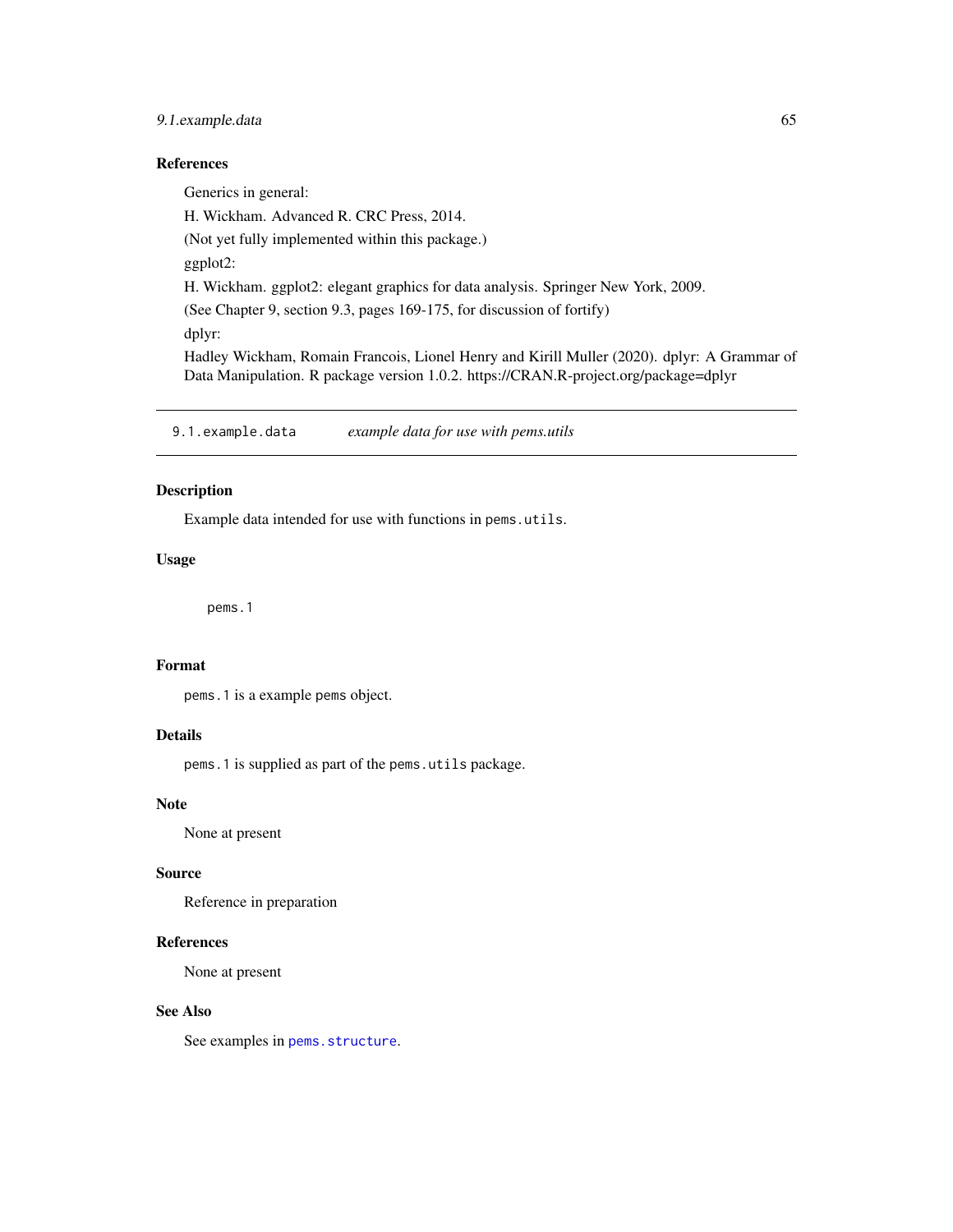<span id="page-65-0"></span>9.2.look-up.tables *reference data for use with pems.utils*

#### <span id="page-65-1"></span>**Description**

Various reference and example datasets intended for use with functions in pems.utils.

### Usage

ref.unit.conversions ref.chem ref.petrol ref.diesel pems.scheme

#### Format

ref.unit.conversions: Unit conversion methods stored as a list of lists. See Details.

ref.chem,ref.petrol,ref.diesel: Common chemical and fuel constants stored as lists.

pems.scheme: Default scheme for pems.utils plots.

#### Details

unit.conversions is basically a 'look-up' for unit conversion methods. Each element of the list is another list. These lists are each individual conversion methods comprising four elements: to and from, character vectors given the unit ids and alias of the unit types that can be converted using the method; conversion, a function for the associated conversion method; and (possibly) tag, a more detailed description of the conversion intended for use in documentation.

Other ref... are sets of constants or reference information stored as lists. ref.chem contains atomic weights of some elements and molecular weights of some species. ref.petrol and ref.diesel contain default properties for typical fuels.

### Note

ref.unit.conversions can be updated locally. See [convertUnits](#page-28-1), [addUnitConversion](#page-28-1), etc.

### Examples

```
#basic structure
ref.unit.conversions[[1]]
```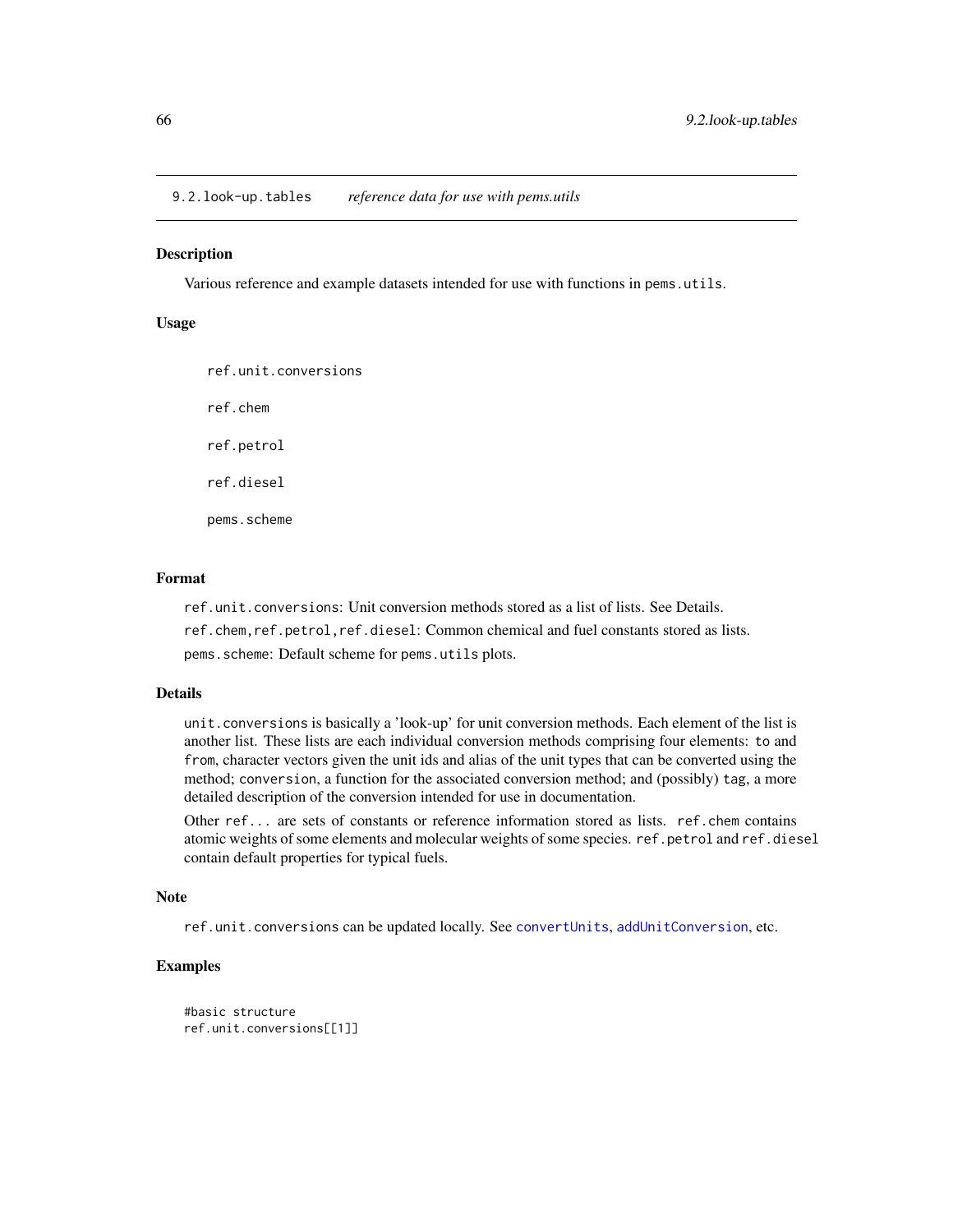# <span id="page-66-0"></span>**Index**

∗ datasets 9.1.example.data, [65](#page-64-0) 9.2.look-up.tables, [66](#page-65-0) ∗ methods 1.1.make.import.data, [4](#page-3-0) 1.2.export.data, [9](#page-8-0) 2.1.pems.structure, [11](#page-10-0) 3.1.generic.pems.handlers, [14](#page-13-0) 3.2.generic.pems.element.handlers, [19](#page-18-0) 4.1.merge.data.pems, [20](#page-19-0) 4.2.referencing.pems.data, [25](#page-24-0) 4.3.time.handlers, [28](#page-27-0) 4.4.unit.handlers, [29](#page-28-0) 5.1.pems.plots, [33](#page-32-0) 6.1.common.calculations, [40](#page-39-0) 6.2.common.check.functions, [43](#page-42-0) 6.3.corrections, [46](#page-45-0) 6.4.analysis.summary.reports, [49](#page-48-0) 7.1.vsp.code, [51](#page-50-0) 7.2.emissions.calculations, [55](#page-54-0) 7.3.coldstart.code, [57](#page-56-0) 7.4.speed.em.code, [59](#page-58-0) 8.1.pems.tidyverse.tools, [61](#page-60-0) ∗ package pems.utils-package, [2](#page-1-0) [ *(*3.1.generic.pems.handlers*)*, [14](#page-13-0) [.pems.element *(*3.2.generic.pems.element.handlers*)*, [19](#page-18-0) [<- *(*3.1.generic.pems.handlers*)*, [14](#page-13-0) [<-.pems.element *(*3.2.generic.pems.element.handlers*)*, [19](#page-18-0) [[ *(*3.1.generic.pems.handlers*)*, [14](#page-13-0) [[<- *(*3.1.generic.pems.handlers*)*, [14](#page-13-0) \$ *(*3.1.generic.pems.handlers*)*, [14](#page-13-0) \$<- *(*3.1.generic.pems.handlers*)*, [14](#page-13-0) 1.1.make.import.data, [4](#page-3-0)

1.2.export.data, [9](#page-8-0) 2.1.pems.structure, [11](#page-10-0) 3.1.generic.pems.handlers, [14](#page-13-0) 3.2.generic.pems.element.handlers, [19](#page-18-0) 4.1.merge.data.pems, [20](#page-19-0) 4.2.referencing.pems.data, [25](#page-24-0) 4.3.time.handlers, [28](#page-27-0) 4.4.unit.handlers, [29](#page-28-0) 5.1.pems.plots, [33](#page-32-0) 6.1.common.calculations, [40](#page-39-0) 6.2.common.check.functions, [43](#page-42-0) 6.3.corrections, [46](#page-45-0) 6.4.analysis.summary.reports, [49](#page-48-0) 7.1.vsp.code, [51](#page-50-0) 7.2.emissions.calculations, [55](#page-54-0) 7.3.coldstart.code, [57](#page-56-0) 7.4.speed.em.code, [59](#page-58-0) 8.1.pems.tidyverse.tools, [61](#page-60-0) 9.1.example.data, [65](#page-64-0) 9.2.look-up.tables, [66](#page-65-0) addUnitAlias *(*4.4.unit.handlers*)*, [29](#page-28-0) addUnitConversion, *[66](#page-65-0)* addUnitConversion *(*4.4.unit.handlers*)*, [29](#page-28-0) align, *[3](#page-2-0)* align *(*4.1.merge.data.pems*)*, [20](#page-19-0) anti\_join *(*8.1.pems.tidyverse.tools*)*, [61](#page-60-0) approx, *[29](#page-28-0)* arrange *(*8.1.pems.tidyverse.tools*)*, [61](#page-60-0) arrange\_.pems *(*8.1.pems.tidyverse.tools*)*, [61](#page-60-0) as.data.frame *(*3.1.generic.pems.handlers*)*, [14](#page-13-0) as.pems *(*1.1.make.import.data*)*, [4](#page-3-0) as.pems.pems.element *(*3.2.generic.pems.element.handlers*)*, [19](#page-18-0)

baseline, *[47,](#page-46-0) [48](#page-47-0)*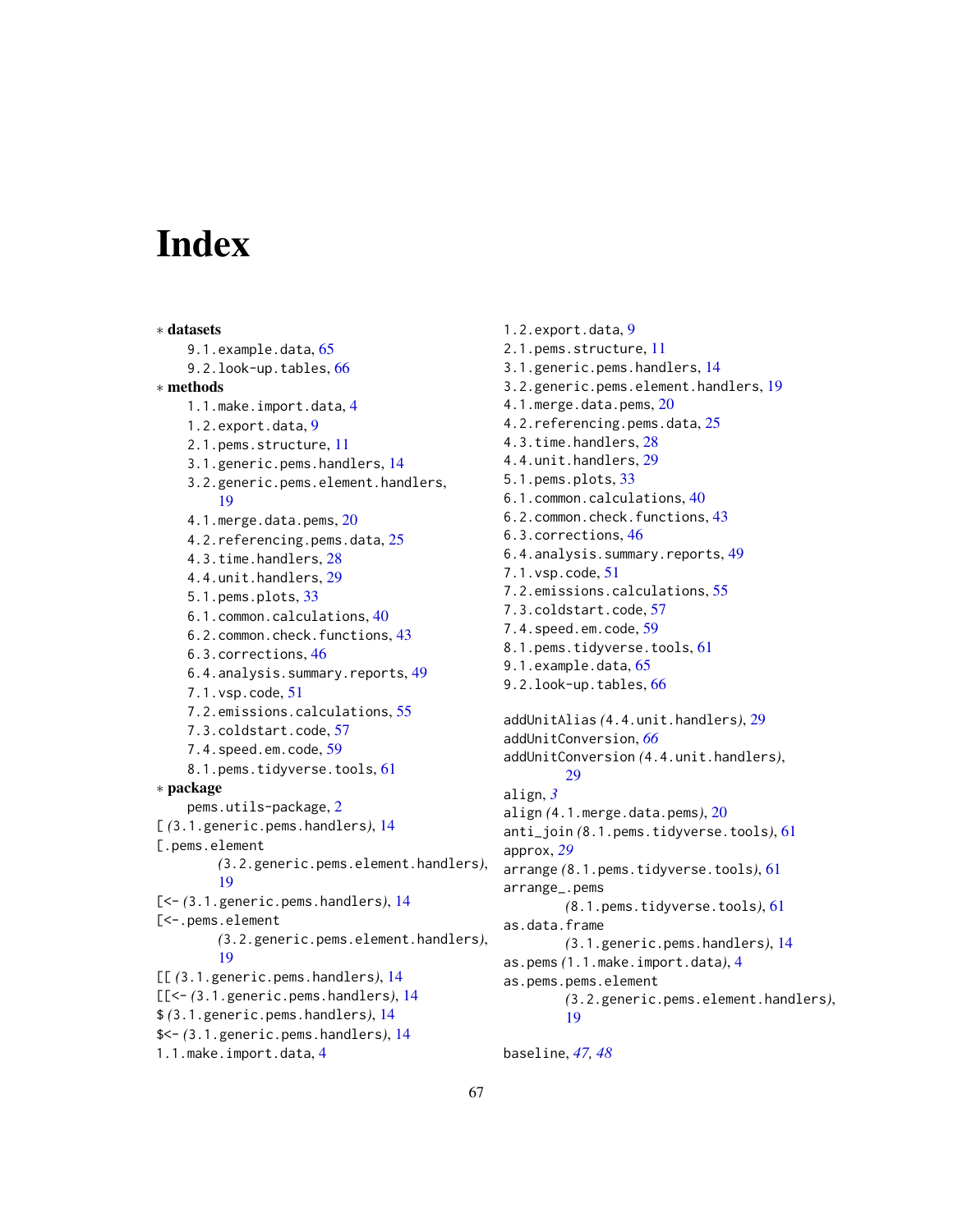C\_ylagxCOR *(*4.1.merge.data.pems*)*, [20](#page-19-0) calcAccel, *[3](#page-2-0)* calcAccel *(*6.1.common.calculations*)*, [40](#page-39-0) calcAcceleration *(*6.1.common.calculations*)*, [40](#page-39-0) calcChecks, *[47](#page-46-0)[–49](#page-48-0)* calcChecks *(*6.1.common.calculations*)*, [40](#page-39-0) calcDistance, *[3](#page-2-0)* calcDistance *(*6.1.common.calculations*)*, [40](#page-39-0) calcEm, *[3](#page-2-0)*, *[42](#page-41-0)*, *[48](#page-47-0)* calcEm *(*7.2.emissions.calculations*)*, [55](#page-54-0) calcEm\_HoribaPitot *(*7.2.emissions.calculations*)*, [55](#page-54-0) calcJerk *(*6.1.common.calculations*)*, [40](#page-39-0) calcPack, *[47](#page-46-0)* calcPack *(*6.1.common.calculations*)*, [40](#page-39-0) calcPack2 *(*6.3.corrections*)*, [46](#page-45-0) calcSpeed *(*6.1.common.calculations*)*, [40](#page-39-0) calcVSP, *[3](#page-2-0)*, *[42](#page-41-0)*, *[48](#page-47-0)* calcVSP *(*7.1.vsp.code*)*, [51](#page-50-0) calcVSP\_JimenezPalacios *(*7.1.vsp.code*)*, [51](#page-50-0) cAlign *(*4.1.merge.data.pems*)*, [20](#page-19-0) cbind, *[23](#page-22-0)* check..., *[3](#page-2-0)*, *[12,](#page-11-0) [13](#page-12-0)* check... *(*6.2.common.check.functions*)*, [43](#page-42-0) checkIfMissing *(*6.2.common.check.functions*)*, [43](#page-42-0) checkOption *(*6.2.common.check.functions*)*, [43](#page-42-0) checkOutput *(*6.2.common.check.functions*)*, [43](#page-42-0) checkPEMS *(*6.2.common.check.functions*)*, [43](#page-42-0) checkUnits, *[41](#page-40-0)*, *[48](#page-47-0)*, *[50](#page-49-0)*, *[54](#page-53-0)*, *[56](#page-55-0)*, *[59](#page-58-0)*, *[61](#page-60-0)* checkUnits *(*6.2.common.check.functions*)*, [43](#page-42-0) coldstart *(*7.3.coldstart.code*)*, [57](#page-56-0) coldStartPlot *(*7.3.coldstart.code*)*, [57](#page-56-0) common.calculations, *[3](#page-2-0)*, *[13](#page-12-0)*, *[48,](#page-47-0) [49](#page-48-0)*, *[53,](#page-52-0) [54](#page-53-0)*, *[56](#page-55-0)*, *[59](#page-58-0)*, *[61](#page-60-0)*

common.calculations *(*6.1.common.calculations*)*, [40](#page-39-0) convertUnits, *[3](#page-2-0)*, *[9](#page-8-0)*, *[12](#page-11-0)*, *[41](#page-40-0)*, *[44](#page-43-0)*, *[46](#page-45-0)*, *[48](#page-47-0)[–50](#page-49-0)*, *[54](#page-53-0)*, *[56](#page-55-0)*, *[59](#page-58-0)*, *[61](#page-60-0)*, *[66](#page-65-0)* convertUnits *(*4.4.unit.handlers*)*, [29](#page-28-0) correctBaseline *(*6.3.corrections*)*, [46](#page-45-0) correctInput *(*6.3.corrections*)*, [46](#page-45-0) corrections *(*6.3.corrections*)*, [46](#page-45-0) cpe *(*2.1.pems.structure*)*, [11](#page-10-0) cut, *[27](#page-26-0)* dim *(*3.1.generic.pems.handlers*)*, [14](#page-13-0) dplyr, *[23](#page-22-0)* em *(*7.2.emissions.calculations*)*, [55](#page-54-0) emissions *(*7.2.emissions.calculations*)*, [55](#page-54-0) example.data *(*9.1.example.data*)*, [65](#page-64-0) export.data, *[3](#page-2-0)* export.data *(*1.2.export.data*)*, [9](#page-8-0) exportPEMS *(*1.2.export.data*)*, [9](#page-8-0) exportPEMS2CSV *(*1.2.export.data*)*, [9](#page-8-0) exportPEMS2TAB *(*1.2.export.data*)*, [9](#page-8-0) filter *(*8.1.pems.tidyverse.tools*)*, [61](#page-60-0) filter\_.pems *(*8.1.pems.tidyverse.tools*)*, [61](#page-60-0) findLinearOffset *(*4.1.merge.data.pems*)*, [20](#page-19-0) fitColdStart *(*7.3.coldstart.code*)*, [57](#page-56-0) fitSpeedEm *(*7.4.speed.em.code*)*, [59](#page-58-0) fortify *(*8.1.pems.tidyverse.tools*)*, [61](#page-60-0) full\_join, *[23](#page-22-0)* full\_join *(*8.1.pems.tidyverse.tools*)*, [61](#page-60-0) generic.pems.element.handlers *(*3.2.generic.pems.element.handlers*)*, [19](#page-18-0) generic.pems.handlers *(*3.1.generic.pems.handlers*)*, [14](#page-13-0) getElement, *[48](#page-47-0)* getPEMSConstants *(*2.1.pems.structure*)*, [11](#page-10-0) getPEMSData *(*2.1.pems.structure*)*, [11](#page-10-0) getPEMSElement, *[3](#page-2-0)* getPEMSElement *(*2.1.pems.structure*)*, [11](#page-10-0) getUnits, *[3](#page-2-0)*, *[41](#page-40-0)*, *[50](#page-49-0)*, *[54](#page-53-0)*, *[56](#page-55-0)* getUnits *(*4.4.unit.handlers*)*, [29](#page-28-0) group\_by *(*8.1.pems.tidyverse.tools*)*, [61](#page-60-0)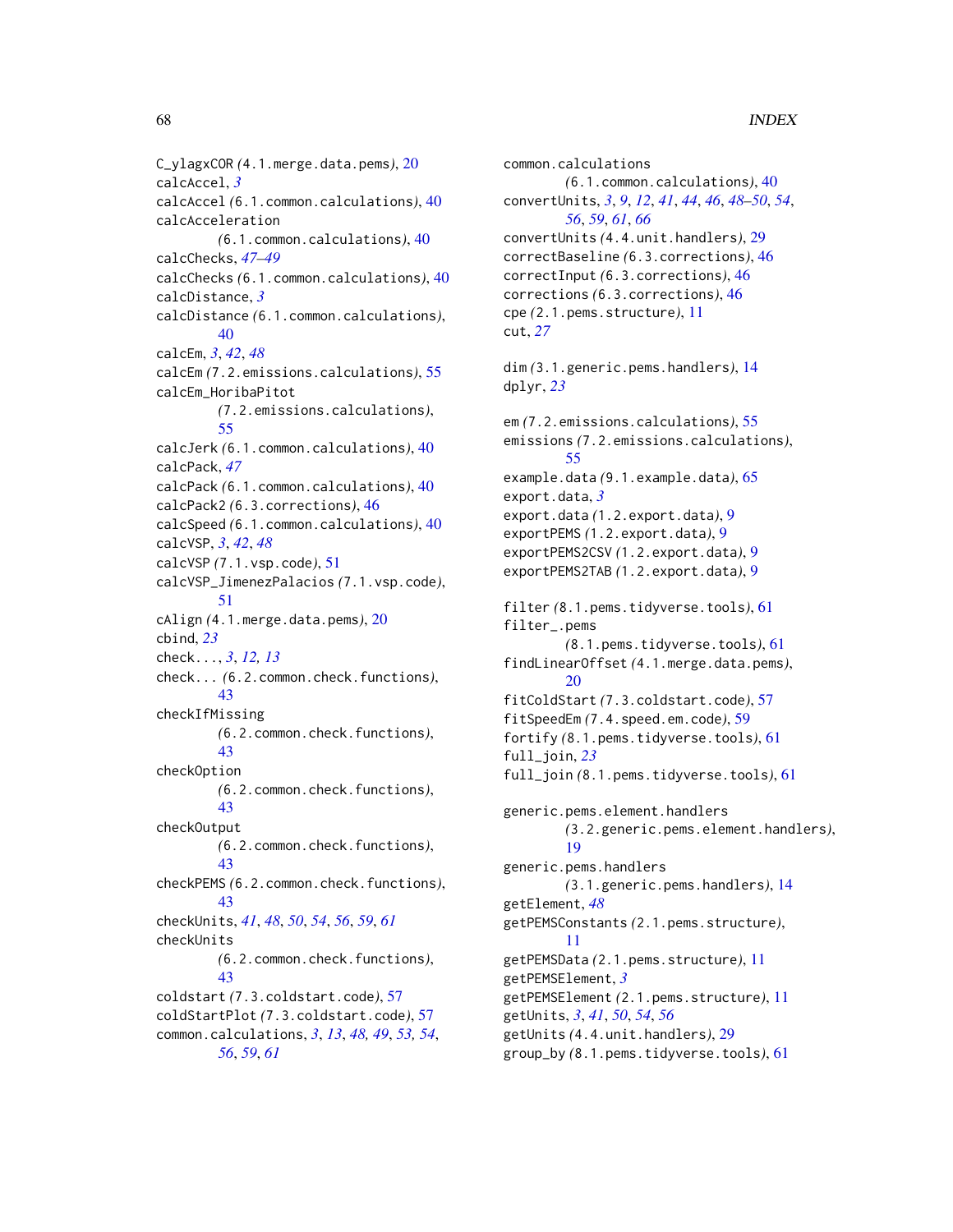### INDEX  $\sim$  69

group\_by\_.pems *(*8.1.pems.tidyverse.tools*)*, [61](#page-60-0) group\_size *(*8.1.pems.tidyverse.tools*)*, [61](#page-60-0) groups *(*8.1.pems.tidyverse.tools*)*, [61](#page-60-0) head *(*3.1.generic.pems.handlers*)*, [14](#page-13-0) import2PEMS, *[3,](#page-2-0) [4](#page-3-0)*, *[10,](#page-9-0) [11](#page-10-0)* import2PEMS *(*1.1.make.import.data*)*, [4](#page-3-0) importCAGE2PEMS *(*1.1.make.import.data*)*, [4](#page-3-0) importCSV2PEMS *(*1.1.make.import.data*)*, [4](#page-3-0) importKML2PEMS *(*1.1.make.import.data*)*, [4](#page-3-0) importOB12PEMS *(*1.1.make.import.data*)*, [4](#page-3-0) importOBS2PEMS, *[56](#page-55-0)* importOBS2PEMS *(*1.1.make.import.data*)*, [4](#page-3-0) importParSYNC2PEMS *(*1.1.make.import.data*)*, [4](#page-3-0) importRoyalTek2PEMS *(*1.1.make.import.data*)*, [4](#page-3-0) importSEMTECH2PEMS *(*1.1.make.import.data*)*, [4](#page-3-0) importTAB2PEMS *(*1.1.make.import.data*)*, [4](#page-3-0) inner\_join *(*8.1.pems.tidyverse.tools*)*, [61](#page-60-0) is.pems *(*1.1.make.import.data*)*, [4](#page-3-0) isPEMS *(*1.1.make.import.data*)*, [4](#page-3-0) lattice, *[36](#page-35-0)[–38](#page-37-0)* latticePlot, *[3](#page-2-0)* latticePlot *(*5.1.pems.plots*)*, [33](#page-32-0) left\_join *(*8.1.pems.tidyverse.tools*)*, [61](#page-60-0) listUnitConversions *(*4.4.unit.handlers*)*, [29](#page-28-0) loa, *[36](#page-35-0)[–38](#page-37-0)* look-up.tables *(*9.2.look-up.tables*)*, [66](#page-65-0) makePEMS *(*1.1.make.import.data*)*, [4](#page-3-0) makePEMSElement *(*1.1.make.import.data*)*, [4](#page-3-0) merge.pems, *[3](#page-2-0)*, *[9](#page-8-0)* merge.pems *(*4.1.merge.data.pems*)*, [20](#page-19-0) mutate *(*8.1.pems.tidyverse.tools*)*, [61](#page-60-0) mutate\_.pems *(*8.1.pems.tidyverse.tools*)*, [61](#page-60-0) n\_groups *(*8.1.pems.tidyverse.tools*)*, [61](#page-60-0)

na.omit *(*3.1.generic.pems.handlers*)*, [14](#page-13-0)

names *(*3.1.generic.pems.handlers*)*, [14](#page-13-0) names<- *(*3.1.generic.pems.handlers*)*, [14](#page-13-0) panel.coldStartPlot1 *(*7.3.coldstart.code*)*, [57](#page-56-0) panel.coldStartPlot2 *(*7.3.coldstart.code*)*, [57](#page-56-0) panel.pemsPlot *(*5.1.pems.plots*)*, [33](#page-32-0) panel.PEMSXYPlot *(*5.1.pems.plots*)*, [33](#page-32-0) panel.routePath *(*5.1.pems.plots*)*, [33](#page-32-0) panel.WatsonBinPlot *(*5.1.pems.plots*)*, [33](#page-32-0) panel.WatsonContourPlot *(*5.1.pems.plots*)*, [33](#page-32-0) panel.WatsonSmoothContourPlot *(*5.1.pems.plots*)*, [33](#page-32-0) pems, *[3,](#page-2-0) [4](#page-3-0)* pems *(*1.1.make.import.data*)*, [4](#page-3-0) pems.1, *[3](#page-2-0)* pems.1 *(*9.1.example.data*)*, [65](#page-64-0) pems.element, *[26](#page-25-0)*, *[32](#page-31-0)* pems.element.generics, *[3](#page-2-0)* pems.element.generics *(*3.2.generic.pems.element.handlers*)*, [19](#page-18-0) pems.generics, *[3](#page-2-0)*, *[13](#page-12-0)* pems.generics *(*3.1.generic.pems.handlers*)*, [14](#page-13-0) pems.plots, *[3](#page-2-0)* pems.plots *(*5.1.pems.plots*)*, [33](#page-32-0) pems.scheme *(*9.2.look-up.tables*)*, [66](#page-65-0) pems.structure, *[3](#page-2-0)*, *[17](#page-16-0)*, *[65](#page-64-0)* pems.structure *(*2.1.pems.structure*)*, [11](#page-10-0) pems.tidyverse, *[3](#page-2-0)* pems.tidyverse *(*8.1.pems.tidyverse.tools*)*, [61](#page-60-0) pems.units *(*4.4.unit.handlers*)*, [29](#page-28-0) pems.utils *(*pems.utils-package*)*, [2](#page-1-0) pems.utils-package, [2](#page-1-0) pemsConstants *(*2.1.pems.structure*)*, [11](#page-10-0) pemsData, *[3](#page-2-0)* pemsData *(*2.1.pems.structure*)*, [11](#page-10-0) pemsHistory *(*2.1.pems.structure*)*, [11](#page-10-0) pemsin *(*2.1.pems.structure*)*, [11](#page-10-0) pemsin2 *(*2.1.pems.structure*)*, [11](#page-10-0) pemsPlot, *[3](#page-2-0)* pemsPlot *(*5.1.pems.plots*)*, [33](#page-32-0) pemsXYZCondUnitsHandler *(*5.1.pems.plots*)*, [33](#page-32-0) plot, *[20](#page-19-0)*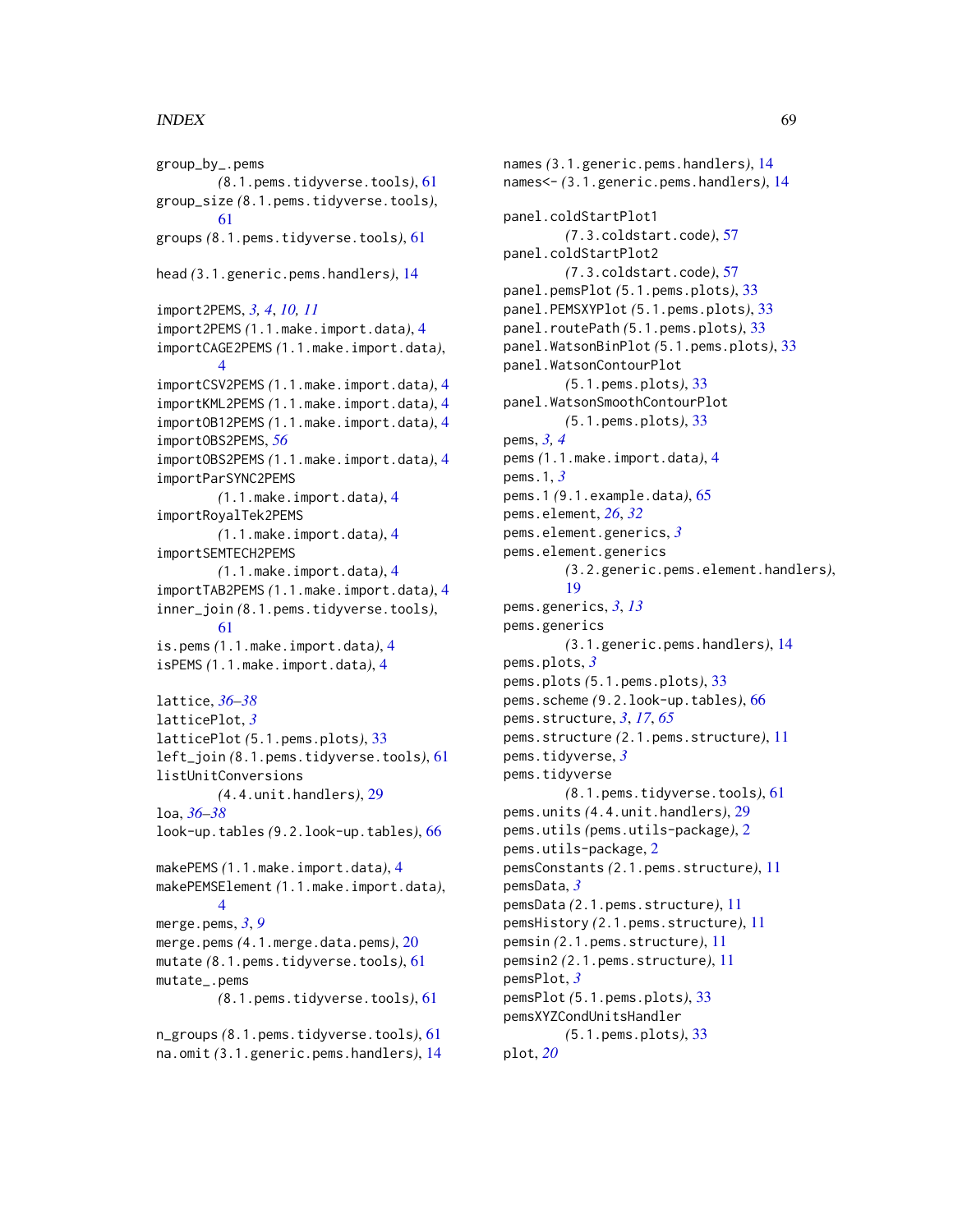plot *(*3.2.generic.pems.element.handlers*)*, [19](#page-18-0) plot.pems, *[36](#page-35-0)* plot.pems *(*3.1.generic.pems.handlers*)*, [14](#page-13-0) plot.pems.element, *[36](#page-35-0)* preprocess.pemsPlot *(*5.1.pems.plots*)*, [33](#page-32-0) preprocess.WatsonPlot *(*5.1.pems.plots*)*, [33](#page-32-0) print *(*3.1.generic.pems.handlers*)*, [14](#page-13-0) print.pems.element *(*3.2.generic.pems.element.handlers*)*, [19](#page-18-0) pull *(*8.1.pems.tidyverse.tools*)*, [61](#page-60-0) read.csv, *[6](#page-5-0)* read.delim, *[6](#page-5-0)* rebuildPEMS *(*1.1.make.import.data*)*, [4](#page-3-0) ref.chem, *[55](#page-54-0)* ref.chem *(*9.2.look-up.tables*)*, [66](#page-65-0) ref.diesel *(*9.2.look-up.tables*)*, [66](#page-65-0) ref.petrol *(*9.2.look-up.tables*)*, [66](#page-65-0) ref.unit.conversions, *[3](#page-2-0)*, *[9](#page-8-0)*, *[31](#page-30-0)*, *[41](#page-40-0)*, *[44](#page-43-0)*, *[46](#page-45-0)*, *[50](#page-49-0)* ref.unit.conversions *(*9.2.look-up.tables*)*, [66](#page-65-0) refDrivingMode *(*4.2.referencing.pems.data*)*, [25](#page-24-0) refEngineOn *(*4.2.referencing.pems.data*)*, [25](#page-24-0) referencing.pems.data, *[3](#page-2-0)* referencing.pems.data *(*4.2.referencing.pems.data*)*, [25](#page-24-0) refRow, *[3](#page-2-0)* refRow *(*4.2.referencing.pems.data*)*, [25](#page-24-0) refVSPBin *(*7.1.vsp.code*)*, [51](#page-50-0) refVSPBin\_MOVES.23 *(*7.1.vsp.code*)*, [51](#page-50-0) refVSPBin\_NCSU.14 *(*7.1.vsp.code*)*, [51](#page-50-0) refX *(*4.2.referencing.pems.data*)*, [25](#page-24-0) regularize, *[3](#page-2-0)* regularize *(*4.3.time.handlers*)*, [28](#page-27-0) rename *(*8.1.pems.tidyverse.tools*)*, [61](#page-60-0) rename\_.pems *(*8.1.pems.tidyverse.tools*)*, [61](#page-60-0) repairLocalTime *(*4.3.time.handlers*)*, [28](#page-27-0) right\_join *(*8.1.pems.tidyverse.tools*)*,

round *(*3.2.generic.pems.element.handlers*)*, [19](#page-18-0) select *(*8.1.pems.tidyverse.tools*)*, [61](#page-60-0) select\_.pems *(*8.1.pems.tidyverse.tools*)*, [61](#page-60-0) semi\_join *(*8.1.pems.tidyverse.tools*)*, [61](#page-60-0) setUnits, *[3](#page-2-0)*, *[41](#page-40-0)*, *[50](#page-49-0)*, *[54](#page-53-0)*, *[56](#page-55-0)* setUnits *(*4.4.unit.handlers*)*, [29](#page-28-0) slice *(*8.1.pems.tidyverse.tools*)*, [61](#page-60-0) slice\_.pems *(*8.1.pems.tidyverse.tools*)*, [61](#page-60-0) speed.em *(*7.4.speed.em.code*)*, [59](#page-58-0) speedEmPlot *(*7.4.speed.em.code*)*, [59](#page-58-0) stackPEMS *(*4.1.merge.data.pems*)*, [20](#page-19-0) subset *(*3.1.generic.pems.handlers*)*, [14](#page-13-0) summarise *(*8.1.pems.tidyverse.tools*)*, [61](#page-60-0) summarise\_.pems *(*8.1.pems.tidyverse.tools*)*, [61](#page-60-0) summary *(*3.2.generic.pems.element.handlers*)*, [19](#page-18-0) summary.pems *(*3.1.generic.pems.handlers*)*, [14](#page-13-0) summary.reports, *[3](#page-2-0)* summary.reports *(*6.4.analysis.summary.reports*)*, [49](#page-48-0) summaryReport *(*6.4.analysis.summary.reports*)*, [49](#page-48-0) tail *(*3.1.generic.pems.handlers*)*, [14](#page-13-0) tAlign *(*4.1.merge.data.pems*)*, [20](#page-19-0) time.handlers *(*4.3.time.handlers*)*, [28](#page-27-0) ungroup *(*8.1.pems.tidyverse.tools*)*, [61](#page-60-0) units *(*3.1.generic.pems.handlers*)*, [14](#page-13-0) units.pems.element *(*3.2.generic.pems.element.handlers*)*, [19](#page-18-0) units<- *(*3.1.generic.pems.handlers*)*, [14](#page-13-0) units<-.pems.element *(*3.2.generic.pems.element.handlers*)*, [19](#page-18-0) vsp *(*7.1.vsp.code*)*, [51](#page-50-0)

VSPBinPlot *(*7.1.vsp.code*)*, [51](#page-50-0)

[61](#page-60-0)